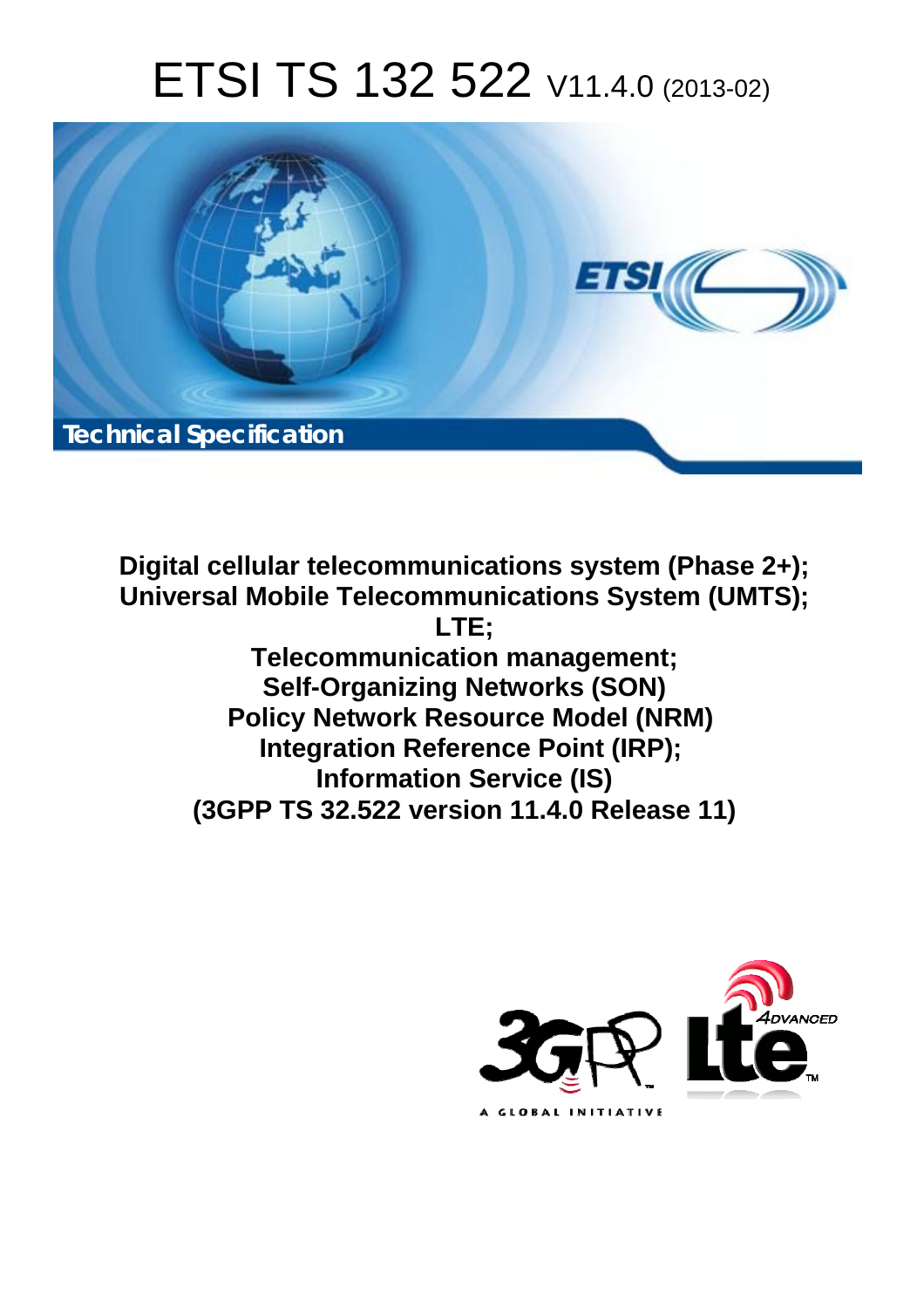Reference RTS/TSGS-0532522vb40

> Keywords GSM,LTE,UMTS

#### *ETSI*

#### 650 Route des Lucioles F-06921 Sophia Antipolis Cedex - FRANCE

Tel.: +33 4 92 94 42 00 Fax: +33 4 93 65 47 16

Siret N° 348 623 562 00017 - NAF 742 C Association à but non lucratif enregistrée à la Sous-Préfecture de Grasse (06) N° 7803/88

#### *Important notice*

Individual copies of the present document can be downloaded from: [http://www.etsi.org](http://www.etsi.org/)

The present document may be made available in more than one electronic version or in print. In any case of existing or perceived difference in contents between such versions, the reference version is the Portable Document Format (PDF). In case of dispute, the reference shall be the printing on ETSI printers of the PDF version kept on a specific network drive within ETSI Secretariat.

Users of the present document should be aware that the document may be subject to revision or change of status. Information on the current status of this and other ETSI documents is available at <http://portal.etsi.org/tb/status/status.asp>

If you find errors in the present document, please send your comment to one of the following services: [http://portal.etsi.org/chaircor/ETSI\\_support.asp](http://portal.etsi.org/chaircor/ETSI_support.asp)

#### *Copyright Notification*

No part may be reproduced except as authorized by written permission. The copyright and the foregoing restriction extend to reproduction in all media.

> © European Telecommunications Standards Institute 2013. All rights reserved.

DECT<sup>™</sup>, PLUGTESTS<sup>™</sup>, UMTS<sup>™</sup> and the ETSI logo are Trade Marks of ETSI registered for the benefit of its Members. **3GPP**TM and **LTE**™ are Trade Marks of ETSI registered for the benefit of its Members and of the 3GPP Organizational Partners.

**GSM**® and the GSM logo are Trade Marks registered and owned by the GSM Association.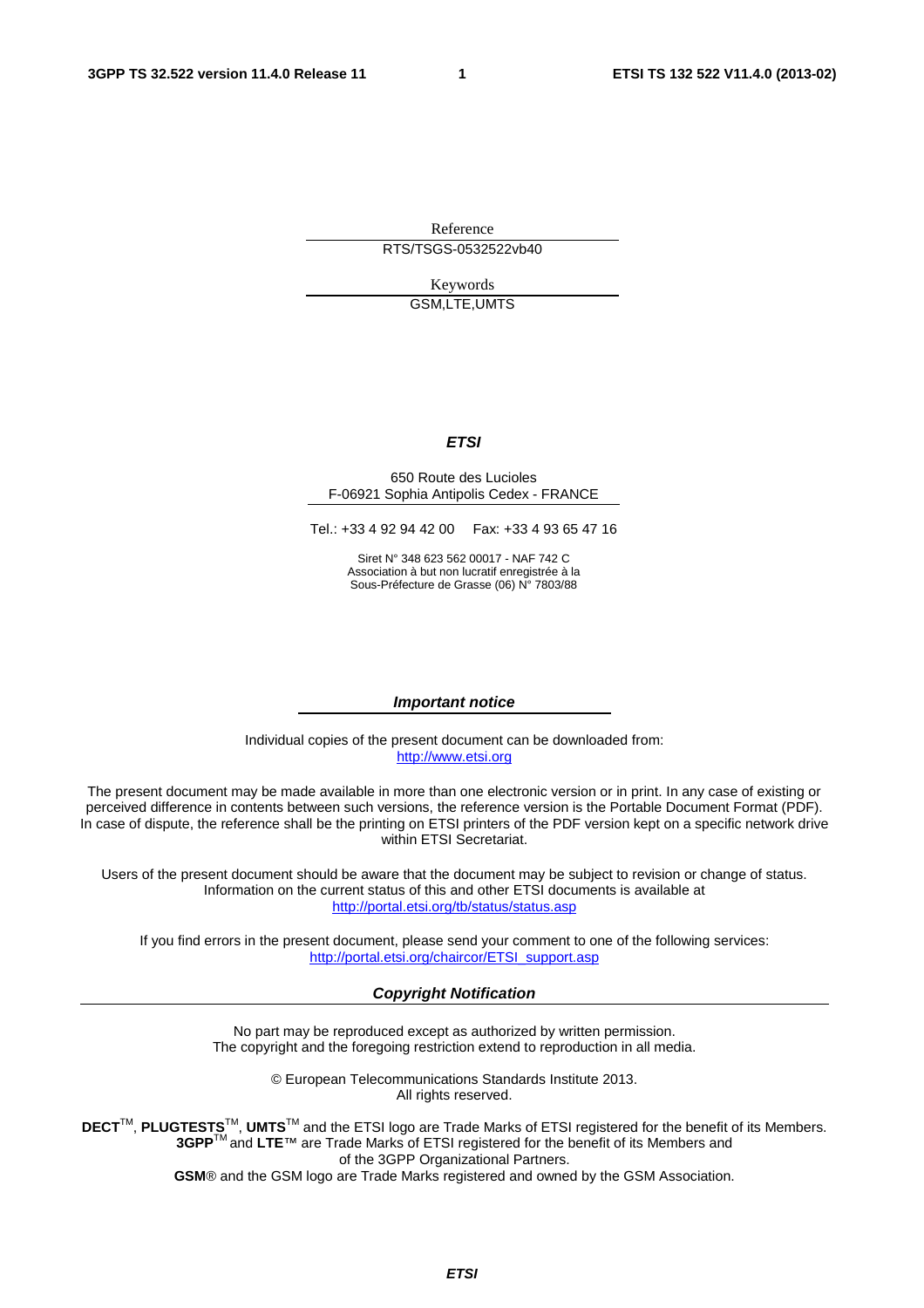# Intellectual Property Rights

IPRs essential or potentially essential to the present document may have been declared to ETSI. The information pertaining to these essential IPRs, if any, is publicly available for **ETSI members and non-members**, and can be found in ETSI SR 000 314: *"Intellectual Property Rights (IPRs); Essential, or potentially Essential, IPRs notified to ETSI in respect of ETSI standards"*, which is available from the ETSI Secretariat. Latest updates are available on the ETSI Web server ([http://ipr.etsi.org\)](http://webapp.etsi.org/IPR/home.asp).

Pursuant to the ETSI IPR Policy, no investigation, including IPR searches, has been carried out by ETSI. No guarantee can be given as to the existence of other IPRs not referenced in ETSI SR 000 314 (or the updates on the ETSI Web server) which are, or may be, or may become, essential to the present document.

# Foreword

This Technical Specification (TS) has been produced by ETSI 3rd Generation Partnership Project (3GPP).

The present document may refer to technical specifications or reports using their 3GPP identities, UMTS identities or GSM identities. These should be interpreted as being references to the corresponding ETSI deliverables.

The cross reference between GSM, UMTS, 3GPP and ETSI identities can be found under [http://webapp.etsi.org/key/queryform.asp.](http://webapp.etsi.org/key/queryform.asp)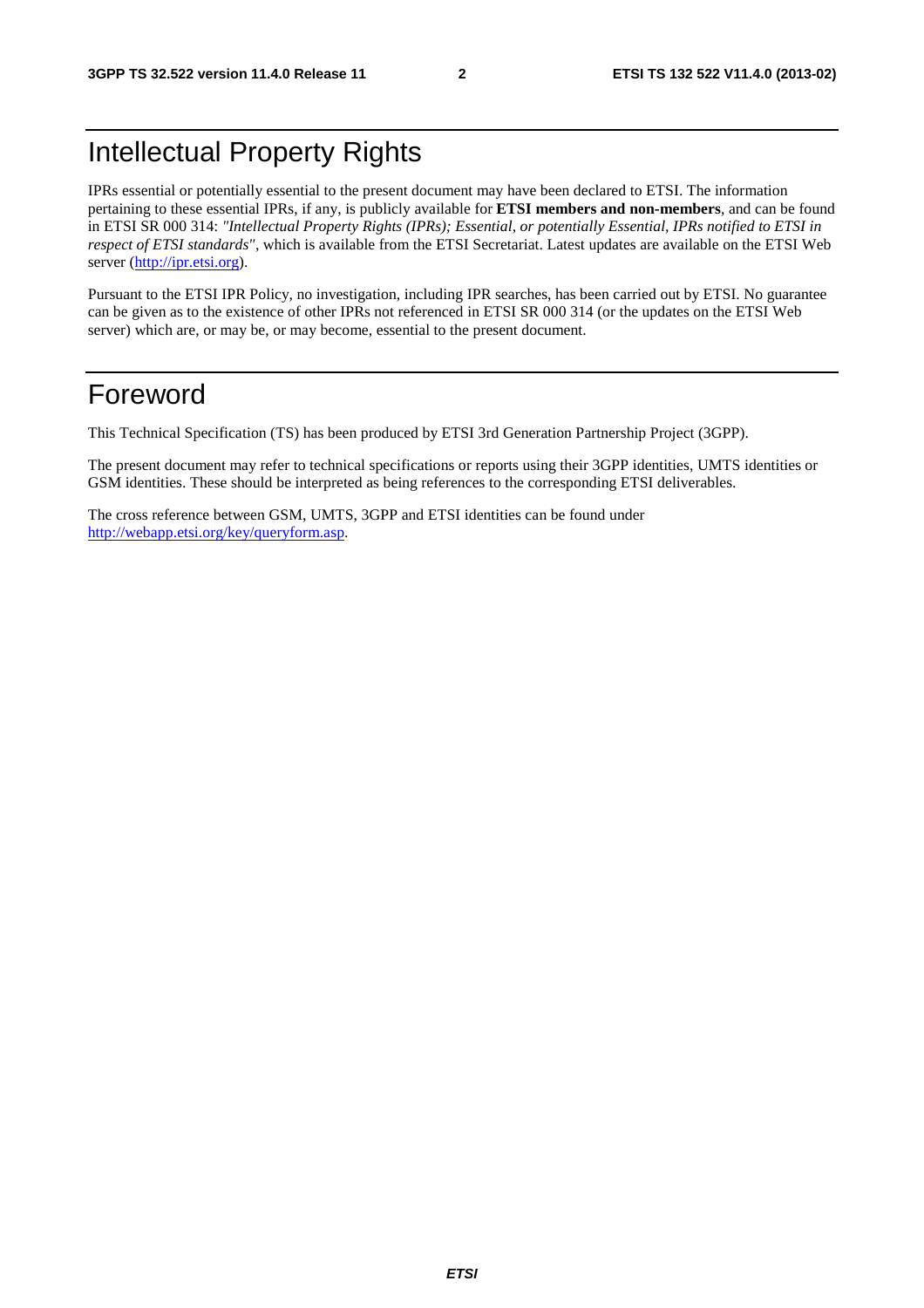$\mathbf{3}$ 

# Contents

| 1                  |                                                                                         |  |  |
|--------------------|-----------------------------------------------------------------------------------------|--|--|
| 2                  |                                                                                         |  |  |
| 3                  |                                                                                         |  |  |
| 3.1<br>3.2         |                                                                                         |  |  |
| $\overline{4}$     |                                                                                         |  |  |
| 4.1                |                                                                                         |  |  |
| 4.1.1              |                                                                                         |  |  |
| 4.1.1.1            |                                                                                         |  |  |
| 4.2                |                                                                                         |  |  |
| 4.2.1              |                                                                                         |  |  |
| 4.2.2              |                                                                                         |  |  |
| 4.2.3              |                                                                                         |  |  |
| 4.2.3.1            |                                                                                         |  |  |
| 4.2.3.2            |                                                                                         |  |  |
| 4.2.4              |                                                                                         |  |  |
| 4.2.4.1            |                                                                                         |  |  |
| 4.2.4.2            |                                                                                         |  |  |
| 4.2.5              |                                                                                         |  |  |
| 4.3                |                                                                                         |  |  |
| 4.3.1              |                                                                                         |  |  |
| 4.3.2              |                                                                                         |  |  |
| 4.3.3              |                                                                                         |  |  |
| 4.3.3.1<br>4.3.3.2 |                                                                                         |  |  |
| 4.3.4              |                                                                                         |  |  |
| 4.3.4.1            |                                                                                         |  |  |
| 4.3.4.2            |                                                                                         |  |  |
| 4.3.5              |                                                                                         |  |  |
| 4.4                |                                                                                         |  |  |
| 4.5                |                                                                                         |  |  |
| 4.5.4              |                                                                                         |  |  |
| 4.5.4.1            |                                                                                         |  |  |
| 4.5.4.2            |                                                                                         |  |  |
| 4.6                |                                                                                         |  |  |
| 4.6.1              |                                                                                         |  |  |
| 4.6.2              |                                                                                         |  |  |
| 4.6.3              |                                                                                         |  |  |
| 4.6.3.1            |                                                                                         |  |  |
| 4.6.3.2            |                                                                                         |  |  |
| 4.6.4              |                                                                                         |  |  |
| 4.7                |                                                                                         |  |  |
| 4.7.1              |                                                                                         |  |  |
| 4.7.2              | Coordination between SON functions below Itf-N and non-SON CM operations over itf-N  19 |  |  |
|                    |                                                                                         |  |  |
|                    |                                                                                         |  |  |
|                    |                                                                                         |  |  |
| 4.7.3              |                                                                                         |  |  |
| 4.7.3.1            | Coordination between Cell Outage Compensation and Energy Saving Management 20           |  |  |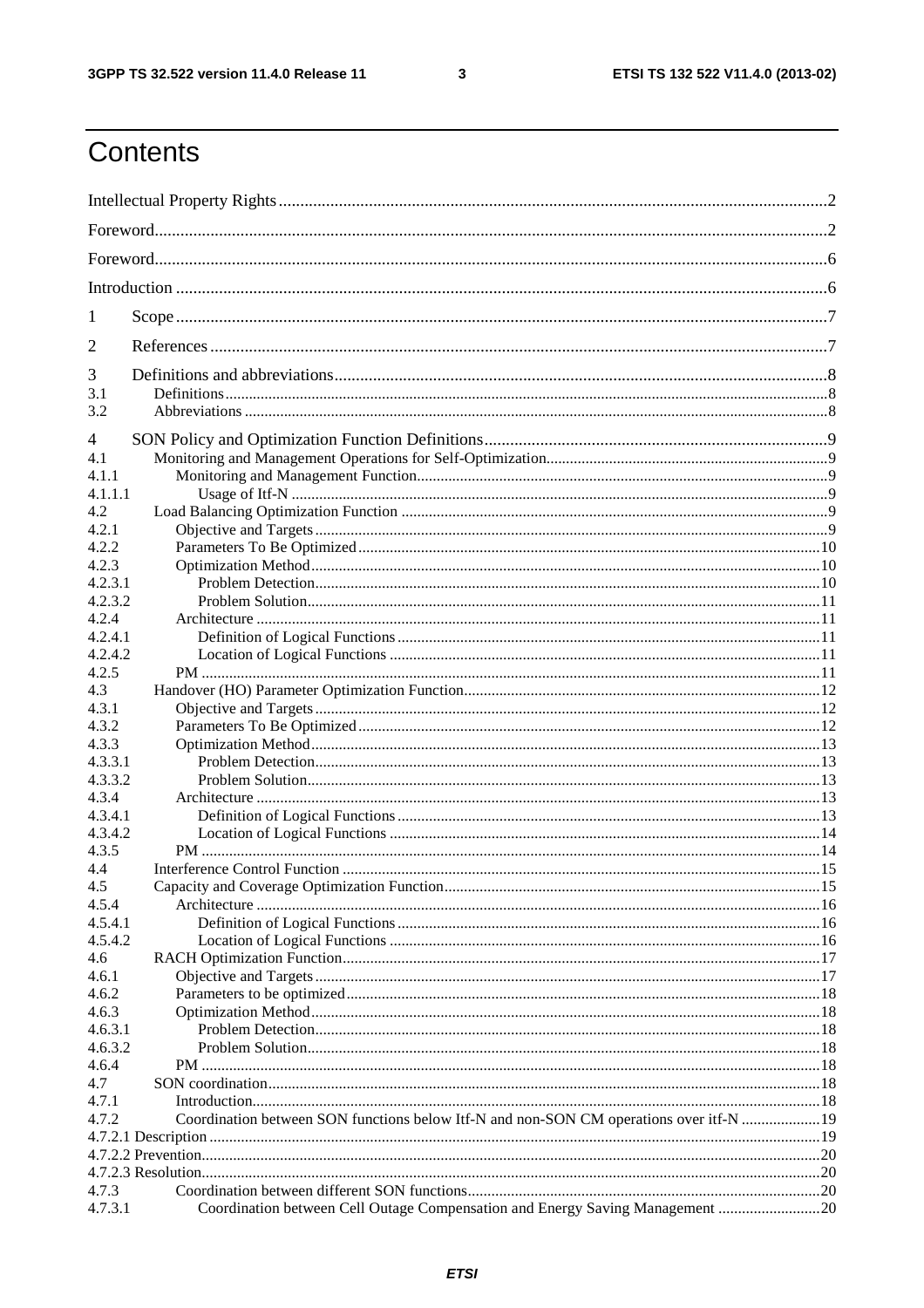| 4.7.3.1.1          |                                                                                         |  |
|--------------------|-----------------------------------------------------------------------------------------|--|
| 4.7.3.1.2          |                                                                                         |  |
| 4.7.3.1.3          |                                                                                         |  |
| 4.7.3.2            | Coordination among Cell Outage Compensation, Capacity and Coverage Optimization, and    |  |
|                    |                                                                                         |  |
| 4.7.3.2.1          |                                                                                         |  |
| 4.7.3.2.2          |                                                                                         |  |
| 4.7.3.2.3          |                                                                                         |  |
| 4.7.3.3            | Coordination between Cell Outage Compensation and Automatic Neighbour Relation 22       |  |
| 4.7.3.3.1          |                                                                                         |  |
| 4.7.3.3.2          |                                                                                         |  |
| 4.7.3.3.3          |                                                                                         |  |
| 4.7.3.4            | Coordination between HandOver parameter Optimization and Load Balancing Optimization 22 |  |
| 4.7.3.4.1          |                                                                                         |  |
| 4.7.3.4.2          |                                                                                         |  |
| 4.7.3.4.3          |                                                                                         |  |
| 4.7.4              |                                                                                         |  |
| 4.7.4.1            |                                                                                         |  |
| 4.7.4.2            |                                                                                         |  |
| 4.7.4.3            |                                                                                         |  |
| 5                  |                                                                                         |  |
| 5.1                |                                                                                         |  |
| 5.2                |                                                                                         |  |
| 5.2.1              |                                                                                         |  |
| 5.2.2              |                                                                                         |  |
| 5.3                |                                                                                         |  |
|                    |                                                                                         |  |
| 5.3.1              |                                                                                         |  |
| 5.3.1.1            |                                                                                         |  |
| 5.3.1.2            |                                                                                         |  |
| 5.3.1.3<br>5.3.1.4 |                                                                                         |  |
| 5.3.2              |                                                                                         |  |
| 5.3.2.1            |                                                                                         |  |
| 5.3.2.2            |                                                                                         |  |
| 5.3.2.3            |                                                                                         |  |
| 5.3.2.4            |                                                                                         |  |
| 5.3.3              |                                                                                         |  |
| 5.3.3.1            |                                                                                         |  |
| 5.3.3.2            |                                                                                         |  |
| 5.3.3.3            |                                                                                         |  |
| 5.3.3.4            |                                                                                         |  |
| 5.3.4              |                                                                                         |  |
| 5.3.4.1            |                                                                                         |  |
| 5.3.4.2            |                                                                                         |  |
| 5.3.4.3            |                                                                                         |  |
| 5.3.4.4            |                                                                                         |  |
| 5.3.5              |                                                                                         |  |
| 5.3.6              |                                                                                         |  |
| 5.3.6.1            |                                                                                         |  |
| 5.3.6.2            |                                                                                         |  |
| 5.3.6.3            |                                                                                         |  |
| 5.3.6.4            |                                                                                         |  |
| 5.3.7              |                                                                                         |  |
| 5.3.7.1            |                                                                                         |  |
| 5.3.7.2            |                                                                                         |  |
| 5.3.7.3            |                                                                                         |  |
| 5.3.7.4            |                                                                                         |  |
| 5.4                |                                                                                         |  |
| 5.5                |                                                                                         |  |
| 5.5.1              |                                                                                         |  |
| 5.5.2              |                                                                                         |  |
|                    |                                                                                         |  |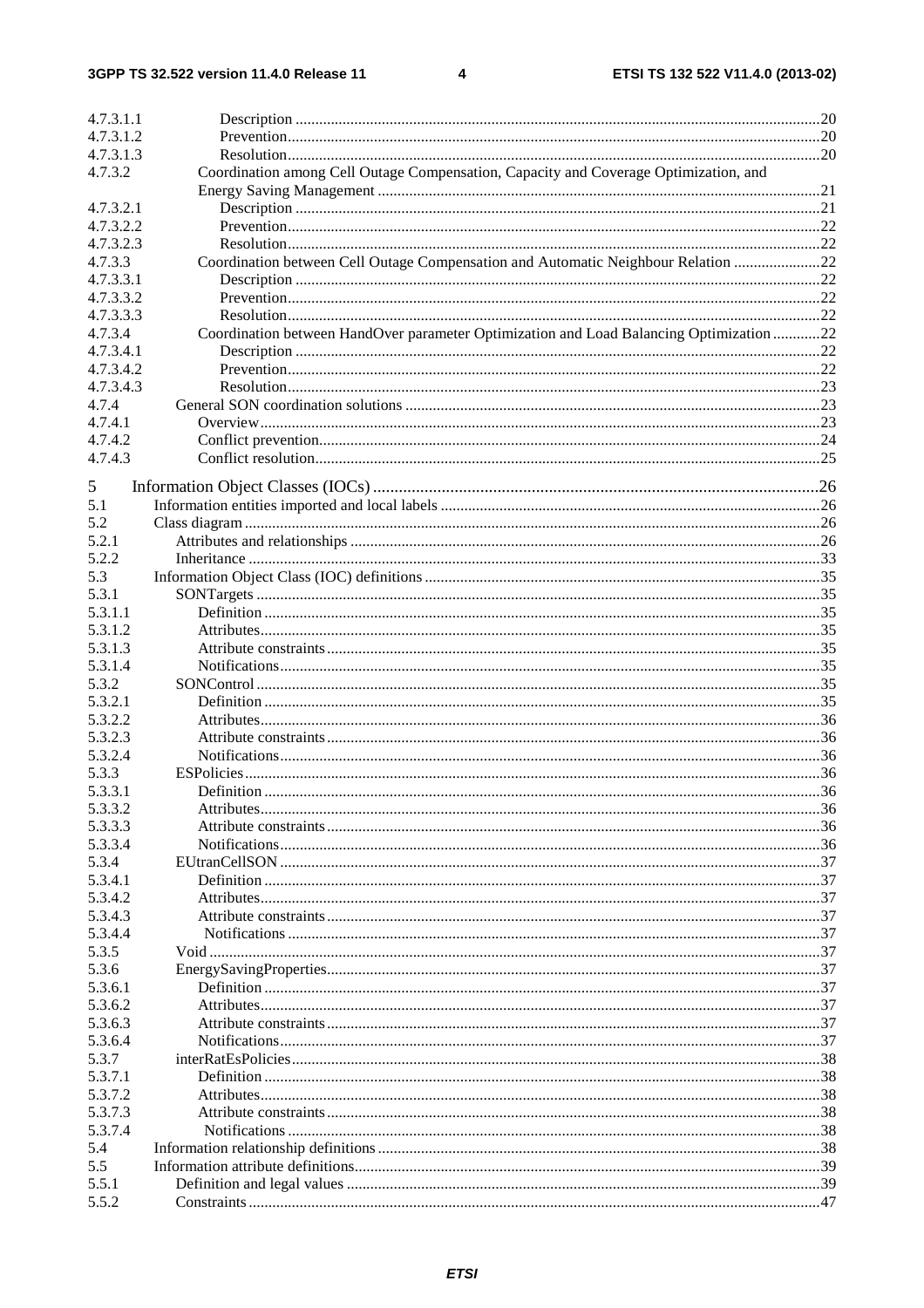| 5.6<br>5.6.1                  |                                                             |  |
|-------------------------------|-------------------------------------------------------------|--|
| <b>Annex A (informative):</b> |                                                             |  |
| <b>Annex B</b> (informative): | Examples of how to use general SON coordination solutions49 |  |
| <b>Annex C</b> (informative): |                                                             |  |
|                               |                                                             |  |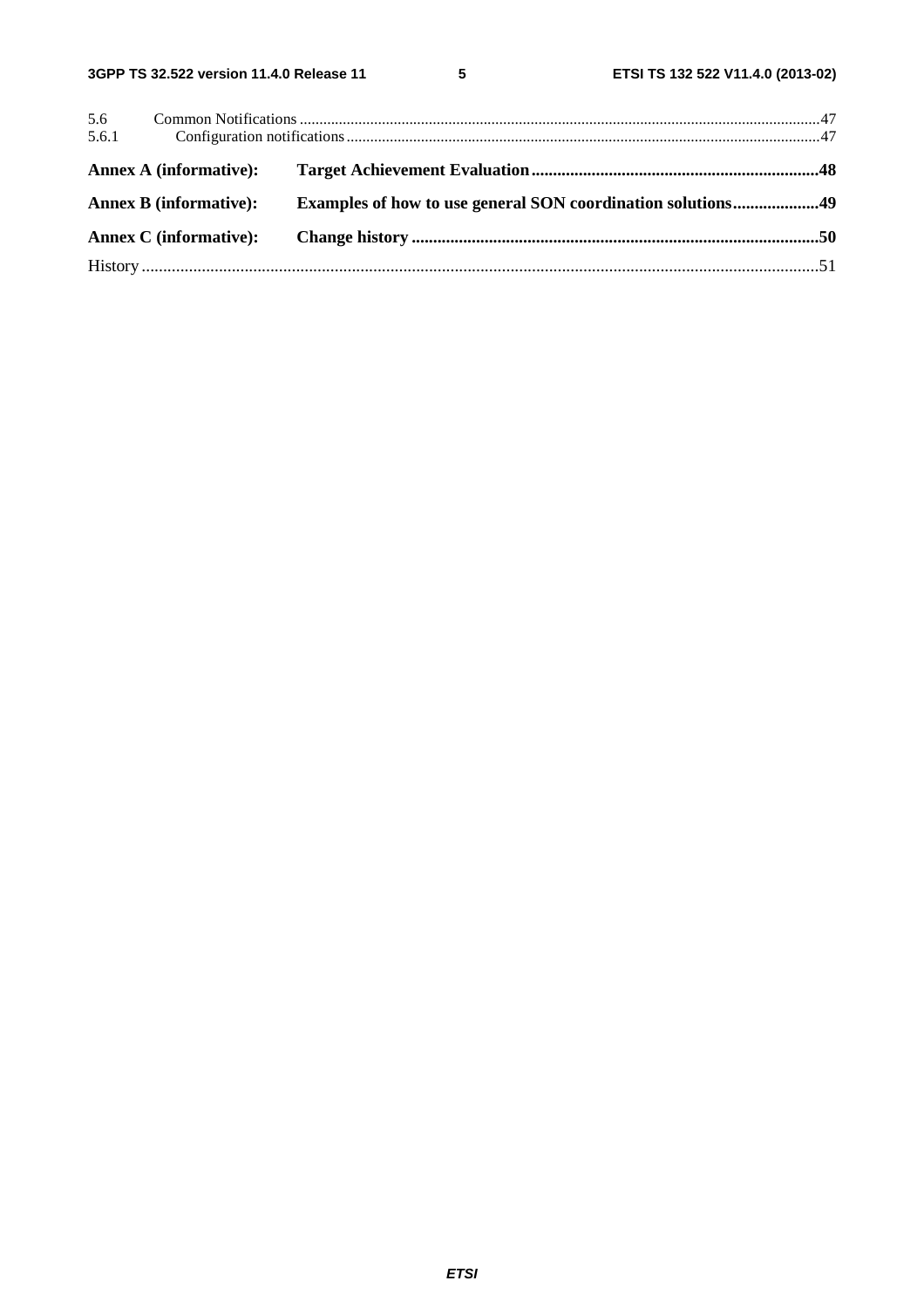### Foreword

This Technical Specification has been produced by the 3<sup>rd</sup> Generation Partnership Project (3GPP).

The contents of the present document are subject to continuing work within the TSG and may change following formal TSG approval. Should the TSG modify the contents of the present document, it will be re-released by the TSG with an identifying change of release date and an increase in version number as follows:

Version x.y.z

where:

- x the first digit:
	- 1 presented to TSG for information;
	- 2 presented to TSG for approval;
	- 3 or greater indicates TSG approved document under change control.
- y the second digit is incremented for all changes of substance, i.e. technical enhancements, corrections, updates, etc.
- z the third digit is incremented when editorial only changes have been incorporated in the document.

# Introduction

The present document is part of a TS-family covering the 3<sup>rd</sup> Generation Partnership Project Technical Specification Group Services and System Aspects, Telecommunication management; as identified below:

- 32.521: Self-Organizing Networks (SON) Policy Network Resource Model (NRM) Integration Reference Point (IRP): Requirements
- **32.522: Self-Organizing Networks (SON) Policy Network Resource Model (NRM) Integration Reference Point (IRP): Information Service (IS)**
- 32.526: Self-Organizing Networks (SON) Policy Network Resource Model (NRM) Integration Reference Point (IRP): Solution Set (SS) definitions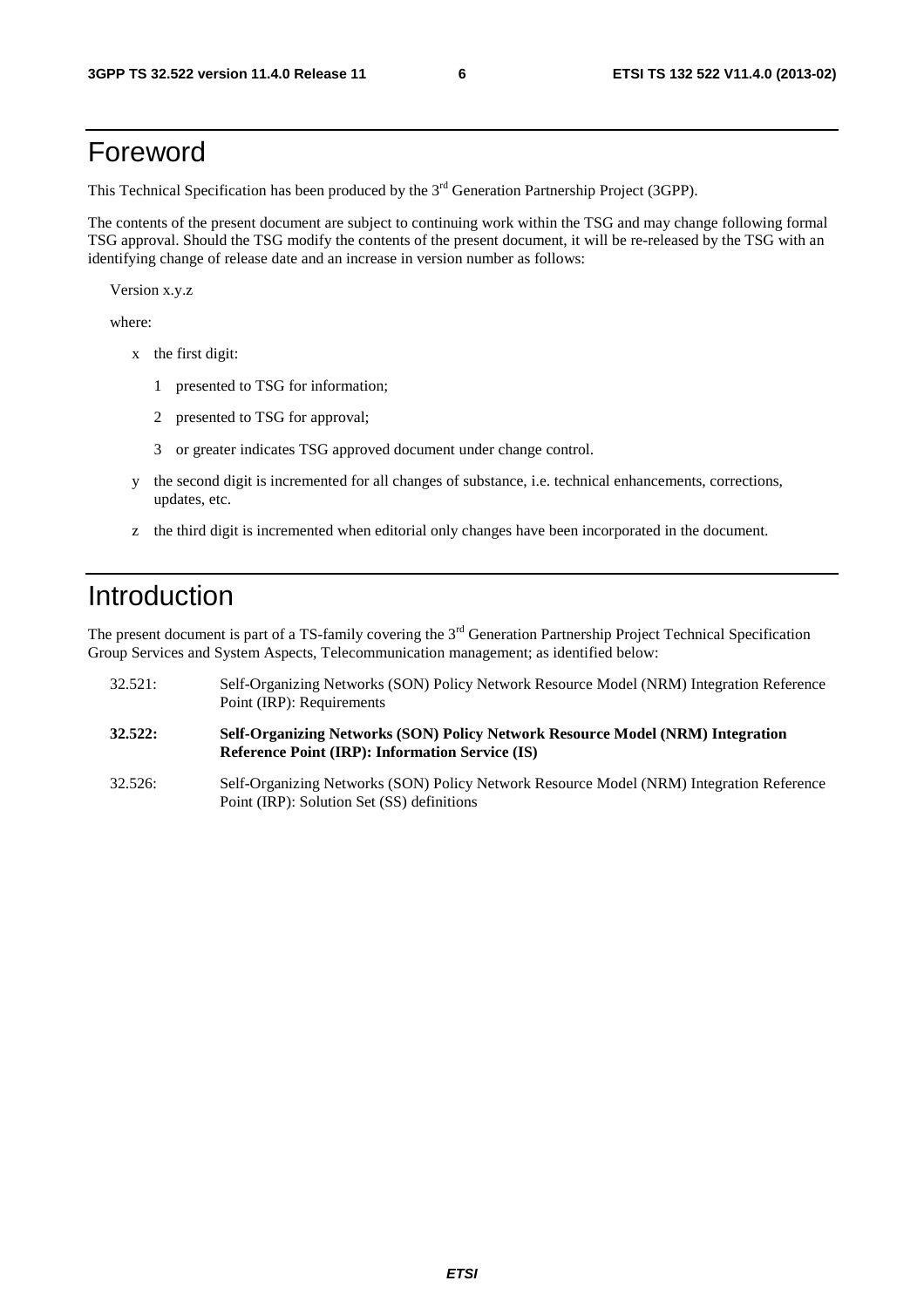# 1 Scope

The present document is part of an Integration Reference Point (IRP) named Self Organizing Networks (SON) Policy Network Resource Model (NRM) IRP, through which an IRPAgent can communicate management information to one or several IRPManagers concerning SON policies. The SON policy NRM IRP comprises a set of specifications defining Requirements, a protocol neutral Information Service and one or more Solution Set(s).

The present document specifies the protocol neutral SON policy NRM IRP: Information Service (IS).

In order to access the information defined by this NRM, an Interface IRP such as the "Basic CM IRP" is needed (3GPP TS 32.602 [11]). However, which Interface IRP is applicable is outside the scope of the present document.

The present document also contains stage 2 descriptions for those functionalities for the Self-Optimization OAM, SON coordination and Energy Saving Management.

# 2 References

The following documents contain provisions which, through reference in this text, constitute provisions of the present document.

- References are either specific (identified by date of publication, edition number, version number, etc.) or non-specific.
- For a specific reference, subsequent revisions do not apply.
- For a non-specific reference, the latest version applies. In the case of a reference to a 3GPP document (including a GSM document), a non-specific reference implicitly refers to the latest version of that document *in the same Release as the present document*.
- [1] 3GPP TS 32.101: "Telecommunication management; Principles and high level requirements".
- [2] 3GPP TS 32.102: "Telecommunication management; Architecture".
- [3] 3GPP TS 32.150: "Telecommunication management; Integration Reference Point (IRP) Concept and definitions".
- [4] 3GPP TR 21.905: "Vocabulary for 3GPP Specifications".
- [5] 3GPP TS 32.521: "Telecommunication management; Self-Organizing Networks (SON) Policy Network Resource Model (NRM) Integration Reference Point (IRP): Requirements".
- [6] 3GPP TS 36.331: "Technical Specification Group Radio Access Network; Evolved Universal Terrestrial Radio Access (E-UTRA); Radio Resource Control (RRC); Protocol specification".
- [7] 3GPP TS 36.423: "Technical Specification Group Radio Access Network; Evolved Universal Terrestrial Radio Access Network (E-UTRAN); X2 Application Protocol (X2AP)".
- [8] 3GPP TS 32.425: "Technical Specification Group Services and System Aspects; Telecommunication management; Performance Management (PM); Performance measurements; Evolved Universal Terrestrial Radio Access Network (E-UTRAN)"
- [9] 3GPP TS 32.622: "Telecommunication management; Configuration Management (CM); Generic network resources Integration Reference Point (IRP): Network Resource Model (NRM)"
- [10] 3GPP TS 32.762: "Telecommunication management; Configuration Management (CM); Evolved Universal Terrestrial Radio Access Network (E-UTRAN) network resources Integration Reference Point (IRP): Network Resource Model (NRM)"
- [11] 3GPP TS 32.602: "Telecommunication management; Configuration Management (CM); Basic CM Integration Reference Point (IRP) Information Service (IS)".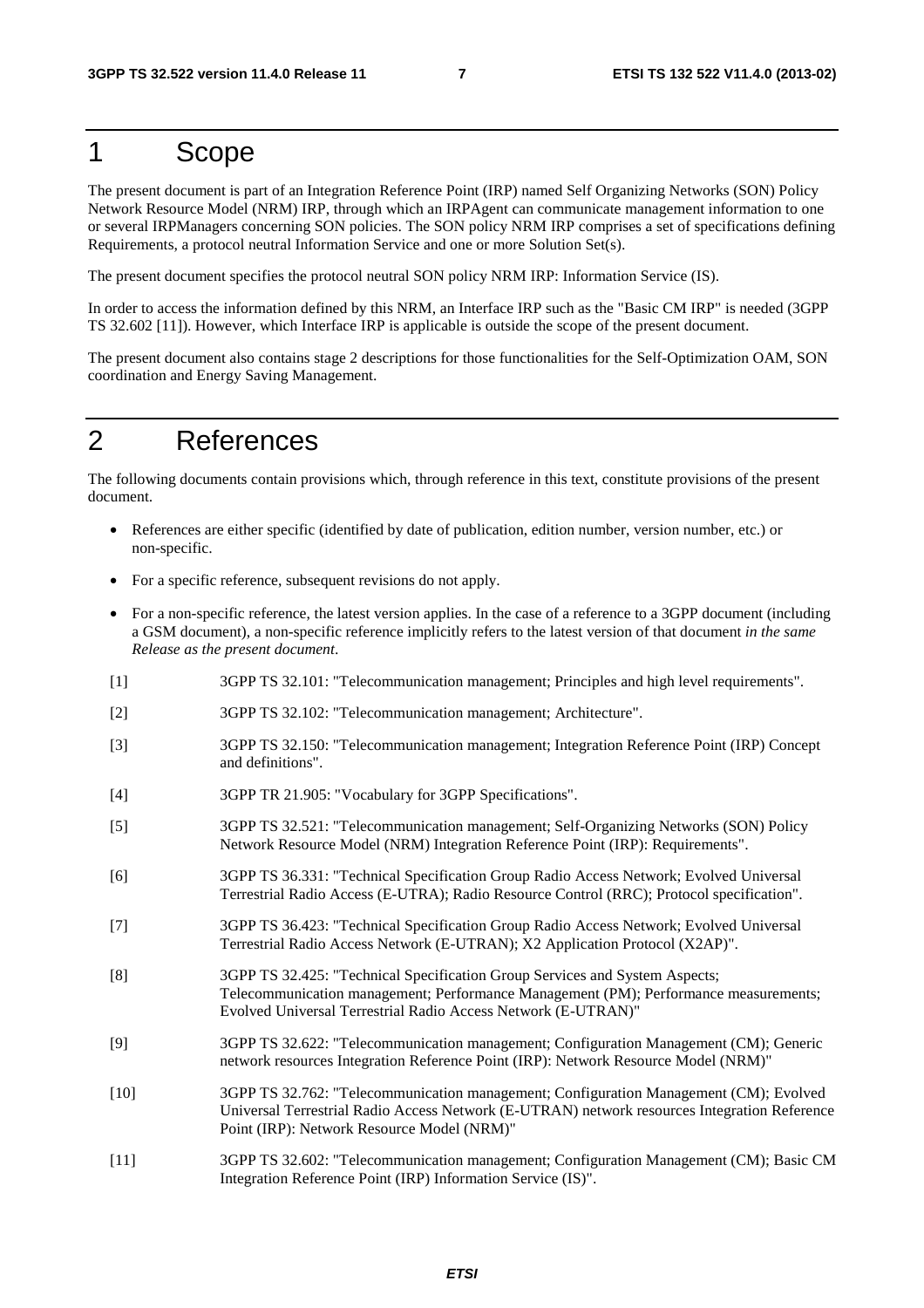- [12] 3GPP TS 36.413: "Technical Specification Group Radio Access Network; Evolved Universal Terrestrial Radio Access Network (E-UTRAN); S1 Application Protocol (S1AP)".
- [13] 3GPP TS 36.314: "Evolved Universal Terrestrial Radio Access (E-UTRA); Layer 2 Measurements".
- [14] 3GPP TS 36.300: " Evolved Universal Terrestrial Radio Access (E-UTRA) and Evolved Universal Terrestrial Radio Access Network (E-UTRAN); Overall description; Stage 2 ".
- [15] 3GPP TS 37.320: "Universal Terrestrial Radio Access (UTRA) and Evolved Universal Terrestrial Radio Access (E-UTRA); Radio measurement collection for Minimization of Drive Tests (MDT); Overall description; Stage 2".
- [16] 3GPP TS 36.423: "Evolved Universal Terrestrial Radio Access Network (E-UTRAN); X2 Application Protocol (X2AP)".
- [17] 3GPP TS 25.413: "UTRAN Iu interface RANAP signalling".
- [18] 3GPP TS 48.008: "Mobile Switching Centre-Base Station System (MSC-BSS) interface; Layer 3 specification".

# 3 Definitions and abbreviations

### 3.1 Definitions

For the purposes of the present document, the terms and definitions given in TS 32.101 [1], TS 32.102 [2], TS 32.150 [3] and TR 21.905 [4] and the following apply. A term defined in the present document takes precedence over the definition of the same term, if any, in TS 32.521 [5], TS 32.101 [1], TS 32.102 [2] and TR 21.905 [4], in that order.

**Target:** See 3GPP TS 32.521 [5].

**Trigger condition:** See 3GPP TS 32.521 [5].

**Hand-Over parameter Optimisation**: See clause 4.3 of this document and Mobility Robustness Optimisation (MRO) are synonyms (see TS 36.300 [14]).

### 3.2 Abbreviations

For the purposes of the present document, the abbreviations given in TR 21.905 [4], TS 32.521 [5] and the following apply. An abbreviation defined in the present document takes precedence over the definition of the same abbreviation, if any, in TR 21.905 [4] and TS 32.521 [5].

| Composite Available Capacity                       |
|----------------------------------------------------|
| Capacity and Coverage Optimization                 |
| <b>Cumulative Distribution Function</b>            |
| <b>Cell Outage Compensation</b>                    |
| <b>Element Manager</b>                             |
| evolved NodeB                                      |
| <b>Energy Saving Management</b>                    |
| Evolved Universal Terrestrial Radio Access Network |
| Handover                                           |
| HandOver parameter Optimization                    |
| Inter Cell Interference Coordination               |
| <b>Information Object Class</b>                    |
| Load Balancing                                     |
| Load Balancing Optimization                        |
| <b>Mobility Robustness Optimisation</b>            |
| Network Manager                                    |
| Network Resource Model                             |
| <b>Operation Administration Maintenance</b>        |
|                                                    |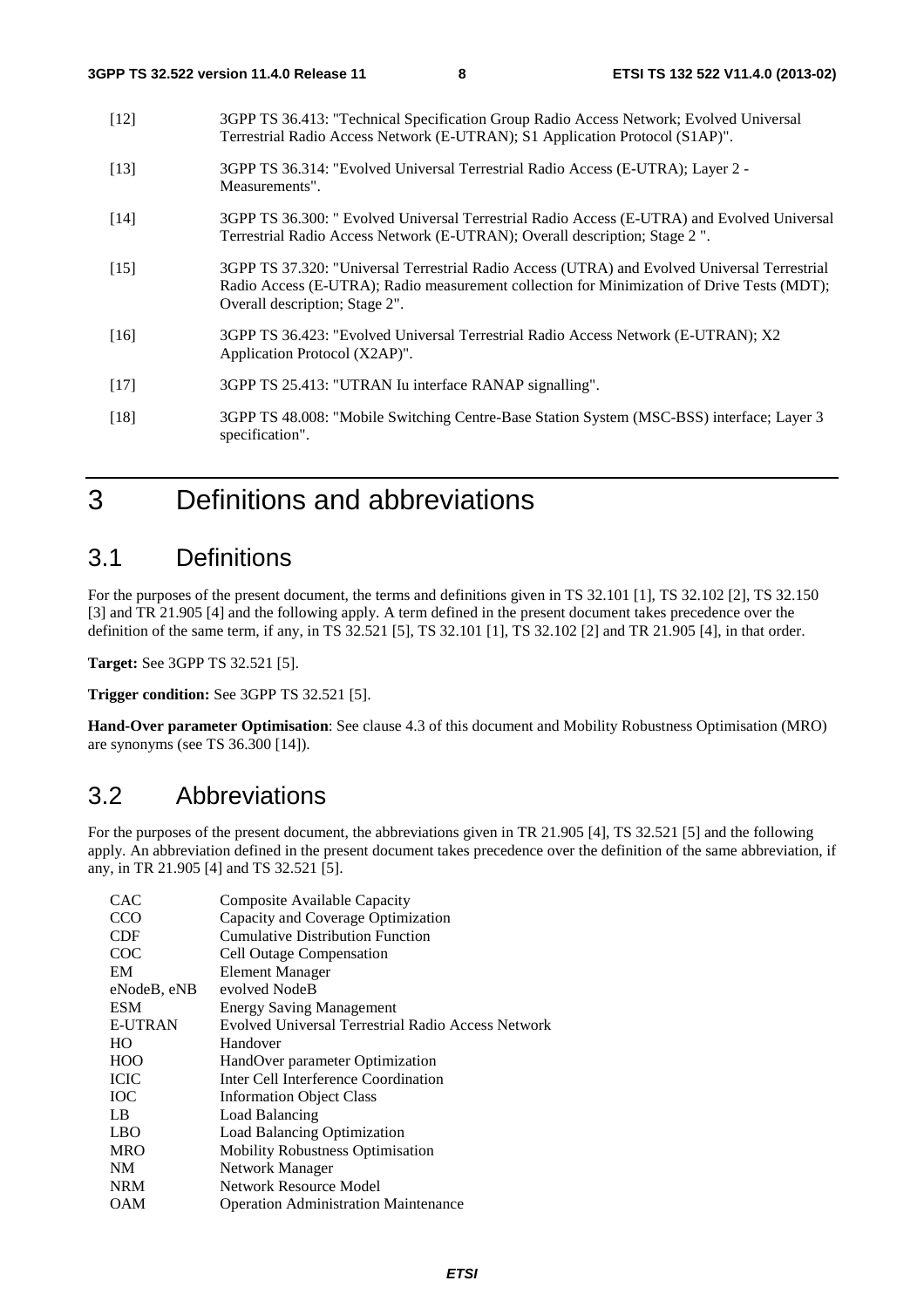| RO.        | <b>RACH</b> Optimization        |
|------------|---------------------------------|
| <b>SON</b> | <b>Self Organizing Networks</b> |
| UE         | User Equipment                  |

# 4 SON Policy and Optimization Function Definitions

### 4.1 Monitoring and Management Operations for Self-**Optimization**

### 4.1.1 Monitoring and Management Function

#### 4.1.1.1 Usage of Itf-N

For specifically defined Itf-N NRM Interface see clause 5.

### 4.2 Load Balancing Optimization Function

### 4.2.1 Objective and Targets

The objective of LB Optimization is to cope with undesired traffic load distribution and to minimize the number of handovers and redirections needed to achieve the load balancing. One of the following targets or the combination of the following targets shall be used. The specific target value or values shall be configured by operators. Operators should assign weights for targets being used.

Targets drawn from the following table can be configured for LBO: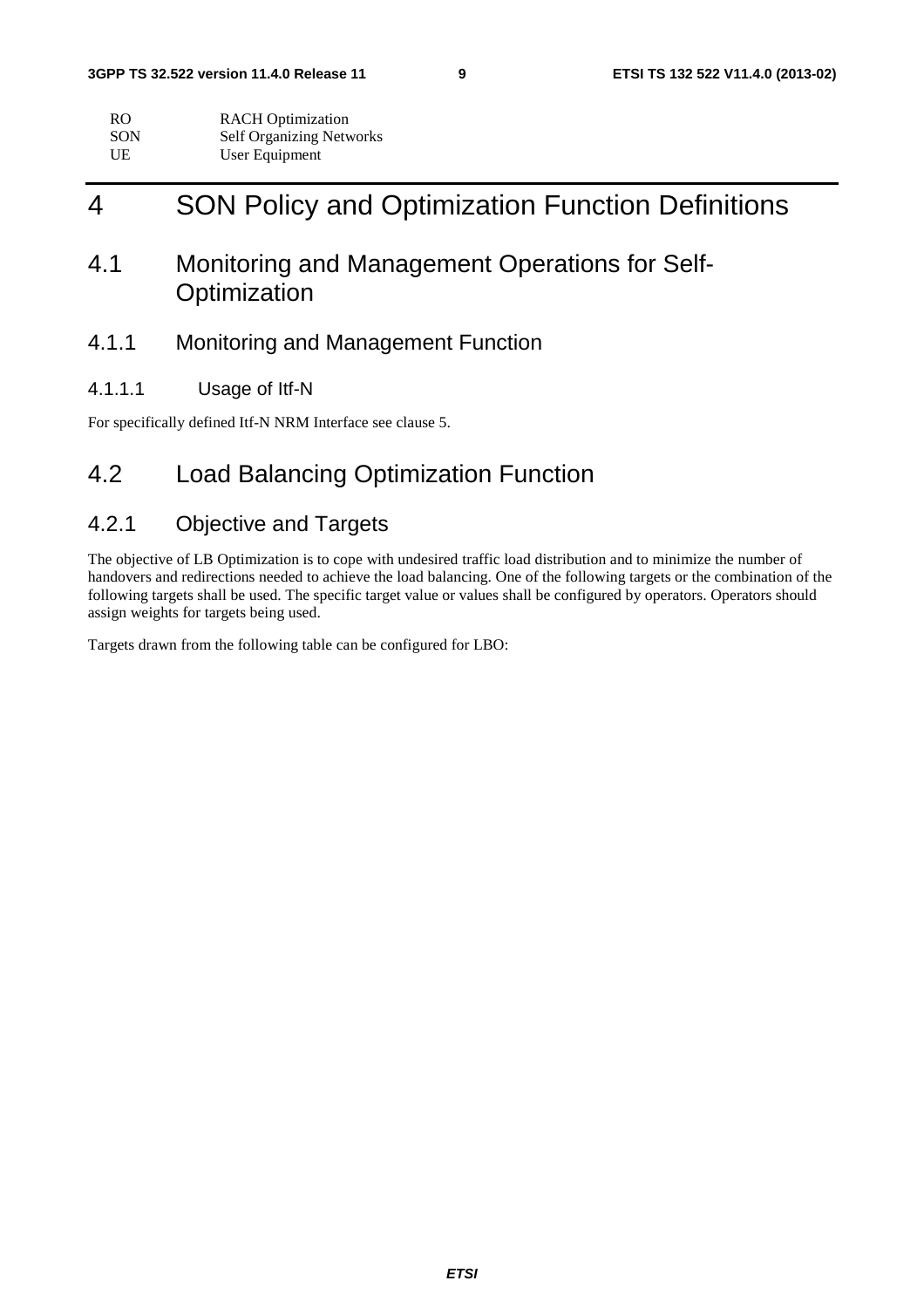| <b>Target Name</b>                                                         | <b>Definition</b>                                                                                                                                                    | <b>Legal Values</b>                       |
|----------------------------------------------------------------------------|----------------------------------------------------------------------------------------------------------------------------------------------------------------------|-------------------------------------------|
| <b>RRC</b> connection<br>establishments<br>failure rate related to<br>load | The number of Failed RRC connection establishments<br>related to load/ The total number of Attempted RRC<br>connection establishments.                               | Integer<br>[0100] in unit<br>percentage   |
|                                                                            | The target is met if the actual rate is smaller than the<br>target value.                                                                                            |                                           |
| E-RAB setup failure<br>rate related to load                                | The number of E-RAB setup failure related to load/ The<br>total number of attempted E-RAB setup                                                                      | Integer<br>[0100] in unit<br>percentage   |
|                                                                            | For E-RAB setup failure related to load, the causes<br>"Reduce load in serving cell" and "Radio resources not<br>available" defined in TS 36.413 [12] could be used. |                                           |
|                                                                            | The target is met if the actual rate is smaller than the<br>target value.                                                                                            |                                           |
| <b>RRC Connection</b><br>Abnormal Release<br>Rate Related to Load          | The number of abnormal RRC connection release related<br>to load/ The total number of RRC connection release.                                                        | Integer<br>[0100] in unit<br>percentage   |
|                                                                            | The target is met if the actual rate is smaller than the<br>target value.                                                                                            |                                           |
| E-RAB Abnormal<br>Release Rate<br><b>Related to Load</b>                   | The number of E-RAB abnormal release related to load/<br>The total number of E-RAB release                                                                           | Integer<br>[0100] in unit<br>percentage   |
|                                                                            | For E-RAB setup failure related to load, the causes<br>"Reduce load in serving cell" and "Radio resources not<br>available" defined in TS 36.413 [12] could be used. |                                           |
|                                                                            | The target is met if the actual rate is smaller than the<br>target value.                                                                                            |                                           |
| Rate of failures<br>related to handover                                    | (the number of failure events related to handover) / (the<br>total number of handover events)                                                                        | Integer<br>$[0100]$ in unit<br>percentage |
|                                                                            | The target is met if the actual rate is smaller than the<br>target value.                                                                                            |                                           |

For the following targets out of the above table, the target values depend on the composite available capacity range in the cell and are defined separately for uplink and downlink. For these tuples can be configured, indicating the capacity ranges together with the target value valid in that range.

RRC connection establishments failure rate related to load,

E-RAB setup failure rate related to load,

RRC Connection Abnormal Release Rate Related to Load,

E-RAB Abnormal Release Rate Related to Load

For the following targets shall be identical with the corresponding targets defined in Handover Optimization.

Rate of failures related to handover

### 4.2.2 Parameters To Be Optimized

To reach load optimization target, LBO may optimize some mobility settings (HO and/or idle mobility configuration) defined in TS 36.331 [6].

### 4.2.3 Optimization Method

#### 4.2.3.1 Problem Detection

The problem detection is out of scope of this specification.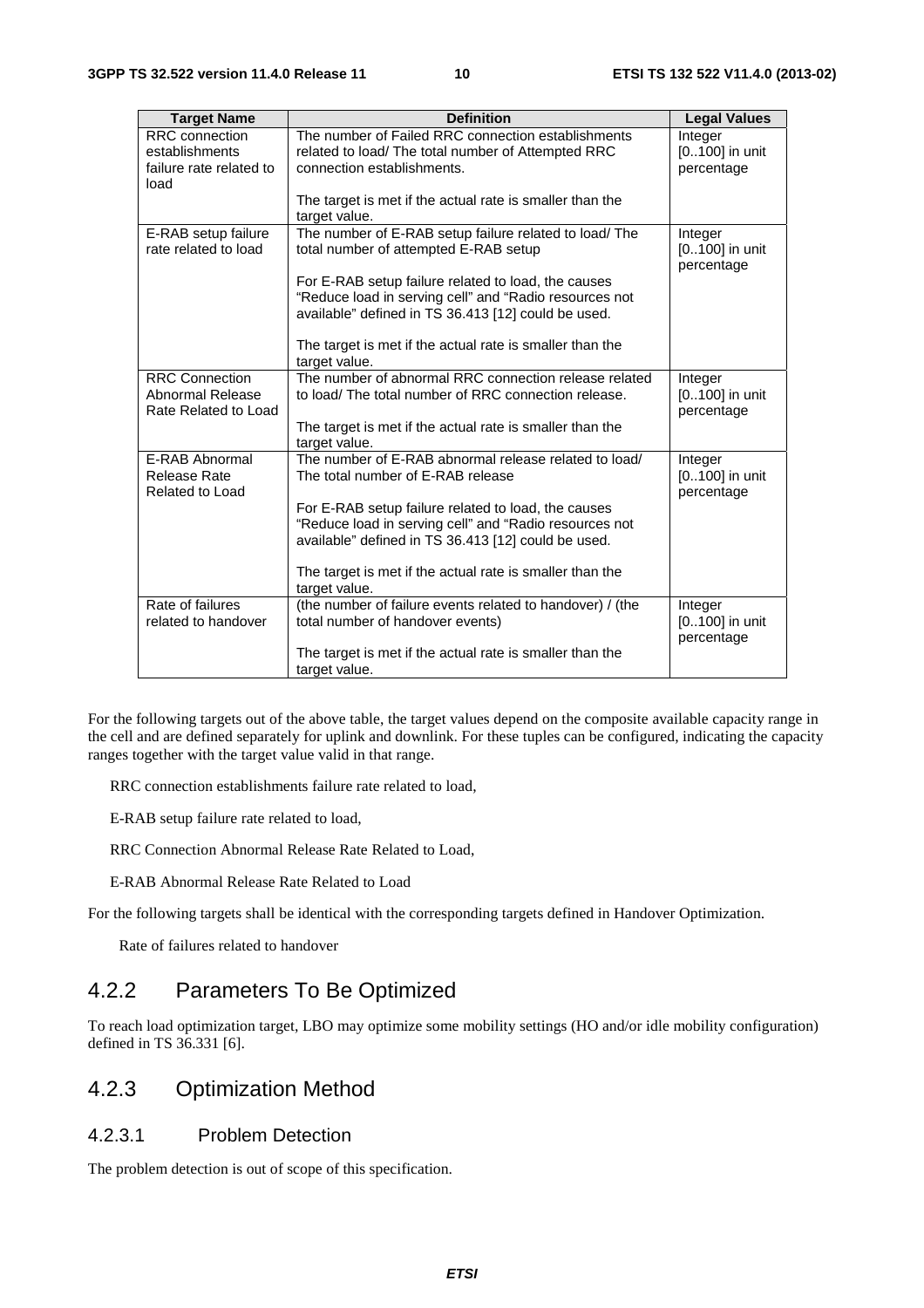#### 4.2.3.2 Problem Solution

The problem solution is out of scope of this specification.

### 4.2.4 Architecture

#### 4.2.4.1 Definition of Logical Functions

**LB Monitor Function:** This function is used for monitoring the load balance optimization (e.g. Monitoring related performance counters or alarms).

LB Policy control function: This function is used for configuring the load balance optimization policies.

#### 4.2.4.2 Location of Logical Functions



For Load Balancing, the SON LB decision algorithm is located in eNB. The detailed SON functionalities in eNB are out of scope of this specification.

#### 4.2.5 PM

IRPManager may collect Load balancing related performance measurements. Performance Measurements related with Load balancing are captured in the table below: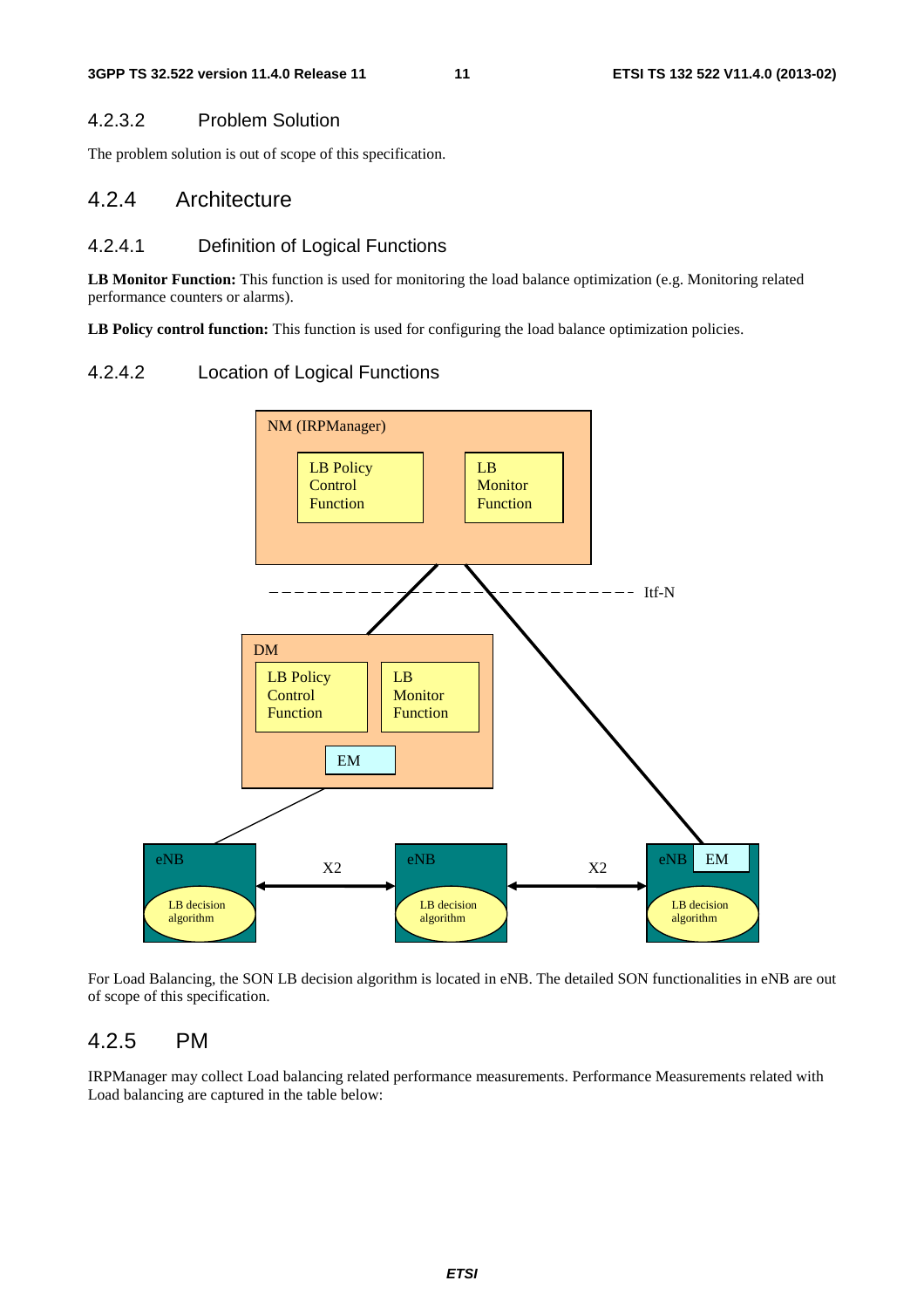| <b>Performance measurement</b>             | <b>Description</b>                           | <b>Related targets</b>                |  |
|--------------------------------------------|----------------------------------------------|---------------------------------------|--|
| name                                       |                                              |                                       |  |
| The number of Failed RRC                   | Refer to 3GPP TS 32.425 [8]                  | <b>RRC</b><br>connection              |  |
| connection establishments related          | <b>RRC</b><br>connection<br>Failed           | establishments failure rate           |  |
| to load                                    | establishments                               | related to load                       |  |
| The total number of Attempted              | Refer to 3GPP TS 32.425 [8]                  | <b>RRC</b><br>connection              |  |
| RRC connection establishments              | <b>RRC</b><br>Attempted<br>connection        | establishments<br>failure rate        |  |
|                                            | establishments                               | related to load                       |  |
| The number of E-RAB setup failure          | Refer to 3GPP TS 32.425 [8]                  | failure rate<br>E-RAB setup           |  |
| related to load                            | Number of initial SAE Bearers                | related to load                       |  |
|                                            | failed to setup                              |                                       |  |
|                                            |                                              |                                       |  |
| The total number of attempted E-           | Refer to 3GPP TS 32.425 [8]                  | E-RAB setup<br>failure<br>rate        |  |
| RAB setup                                  | Number of initial SAE Bearers                | related to load                       |  |
|                                            | attempted to setup                           |                                       |  |
| The number of abnormal RRC                 | <b>CONTEXT</b><br><b>Number</b><br>of UE     | RRC Connection Abnormal               |  |
| connection release related to load         | Release Request initiated by                 | Rate Related<br>Release<br>to.        |  |
|                                            | eNodeB                                       | Load                                  |  |
|                                            |                                              |                                       |  |
| <b>RRC</b><br>of<br>total<br>number<br>The | Number of Successful<br><b>UE</b>            | RRC Connection Abnormal               |  |
| connection release                         | <b>Context Release</b>                       | Rate Related<br>Release<br>to<br>Load |  |
| The number of E-RAB abnormal               | Refer to 3GPP TS 32.425 [8]                  | E-RAB Abnormal Release                |  |
| release related to load                    | <b>SAE</b><br>Number<br>of<br><b>Bearers</b> | Rate Related to Load                  |  |
|                                            | requested to release initiated               |                                       |  |
|                                            | by eNodeB per cause                          |                                       |  |
| The total number of E-RAB release          | Refer to 3GPP TS 32.425 [8]                  | E-RAB Abnormal Release                |  |
|                                            | Number of<br><b>SAE</b><br><b>Bearers</b>    | Rate Related to Load                  |  |
|                                            | successfully released                        |                                       |  |
| number of failure<br>the<br>events         | Refer to 4.3.5                               | Rate of failures related to           |  |
| related to handover                        |                                              | handover                              |  |
| of handover<br>the total<br>number         | Refer to 4.3.5                               | Rate of failures related to           |  |
| events                                     |                                              | handover                              |  |

NOTE: The monitoring of performance measurements will make use of existing PM IRP.

### 4.3 Handover (HO) Parameter Optimization Function

### 4.3.1 Objective and Targets

For intra-LTE, one of the following targets or the combination of the following targets shall be used. The specific target value shall be configured by operators. Operators should assign weights for targets being used.

| <b>Target Name</b>                      | <b>Definition</b>                                                                             | <b>Legal Values</b>                     |
|-----------------------------------------|-----------------------------------------------------------------------------------------------|-----------------------------------------|
| Rate of failures related to<br>handover | (the number of failure events related to handover) / (the total<br>number of handover events) | Integer<br>[0100] in unit<br>percentage |
|                                         | The target is met if the actual rate is smaller than the target value.                        |                                         |

The objective of minimizing the number of unnecessary handovers shall always be pursued in case the other target/s configured by the operator is/are achieved. This objective may not need configuration of a target value.

### 4.3.2 Parameters To Be Optimized

The tables below summarise the handover parameters in TS 36.331 [6].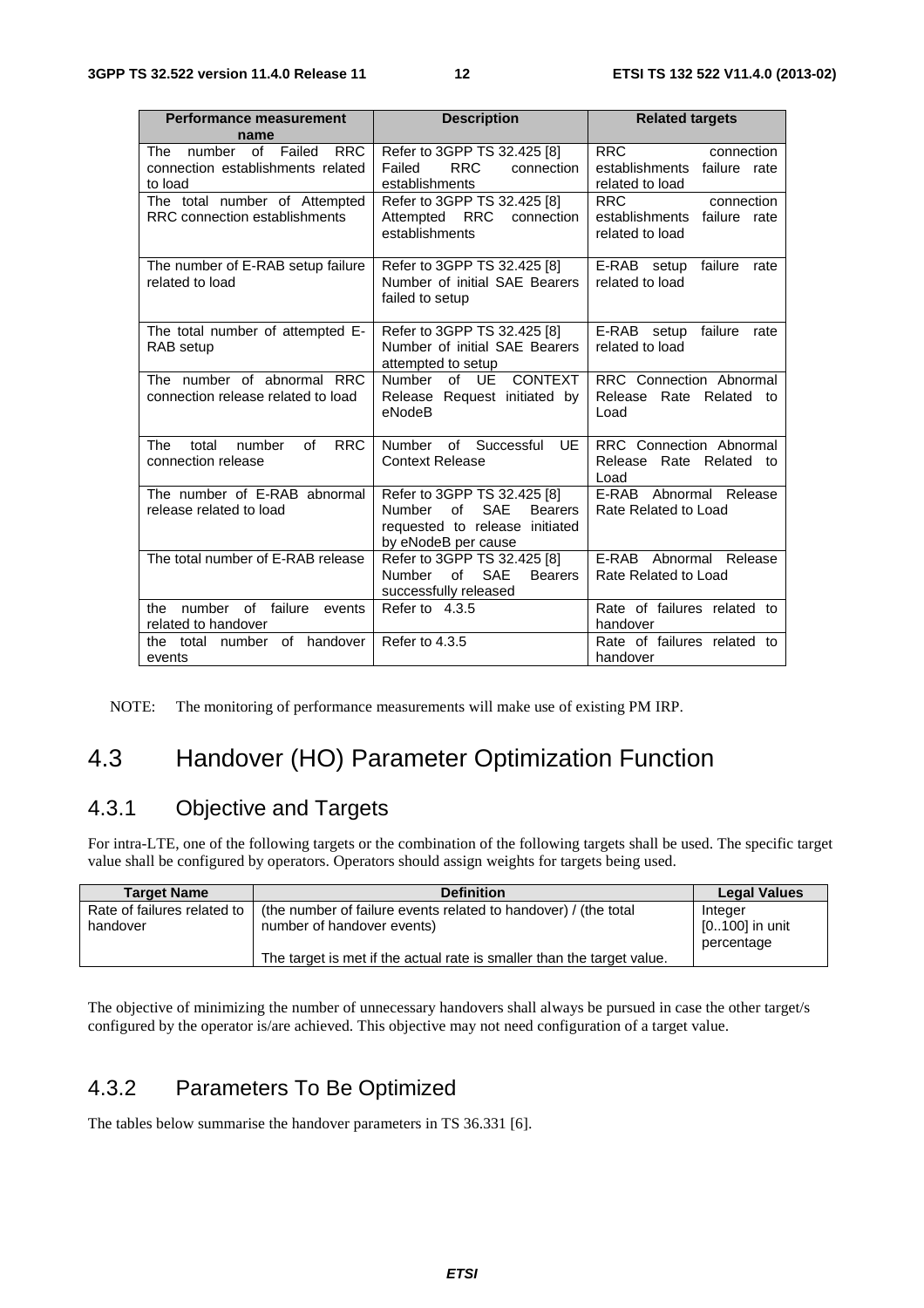#### **Table 4.3.2-1. Handover parameters that may be optimized for intra-frequency and inter-frequency handovers**

| Event | <b>Summary</b>                               | Tunable parameters                                             |
|-------|----------------------------------------------|----------------------------------------------------------------|
| A3    | Neighbour becomes offset better than serving | Ofn, Ofs, Ocn, Ocs, Hys, Off, timeToTrigger                    |
| A4    | Neighbour becomes better than threshold      | Ofn, Ocn, Hys, Thresh, Off, time To Trigger                    |
| A5    | Serving becomes worse than threshold1 and    | Hys, Thresh1,<br>Off.<br>Ofn.<br>Thresh <sub>2</sub> .<br>Ocn. |
|       | neighbour becomes better than threshold2     | timeToTrigger                                                  |

#### **Table 4.3.2-2. Handover parameters that may be optimised for inter RAT handover**

| Event     | Summary                                                                                                                                        | Tunable parameters |
|-----------|------------------------------------------------------------------------------------------------------------------------------------------------|--------------------|
| <b>B1</b> | Inter RAT Neighbour becomes better than   Ofn, Hys, Thresh, timeToTrigger<br>threshold                                                         |                    |
| <b>B2</b> | Serving becomes worse than threshold1 and   Ofn, Hys, Thresh1, Thresh2, timeToTrigger<br>inter RAT neighbour becomes better than<br>threshold2 |                    |

### 4.3.3 Optimization Method

#### 4.3.3.1 Problem Detection

HO Parameter Optimization Function shall focus on detecting the problem scenarios described in TS 32.521 [5]; namely: too early handovers, too late handovers and inefficient use of NW resources due to HOs. For more information about these scenarios see TS 32.521 [5] section 6.1.3.

The following inputs may be used for the identification of the problem scenarios:

- Event capture and analysis
- UE measurements
- Performance measurements

In event capture and analysis, the eNodeB exploits event information associated with a UE context, such as evidence of previous handovers (UE History, see TS 36.423 [7]) and HO failure details (such as in which cell the handover failed and where the UE re-established the connection).

UE measurements are sent within UE measurement reports and they may indicate whether HOs are too early or too late.

HO-related performance measurements (PMs) collected at the source and / or target eNB can be useful in detecting HOrelated issues on the cell level. Since the impact of incorrect HO parameter setting will also be on the cell-level, PMs can provide useful information that can be used to detect and resolve HO-related issues due to incorrect parameter settings.

#### 4.3.3.2 Problem Solution

HO Parameter Optimization Function will aim at optimizing the HO parameters listed in Section 4.3.2 in such way to mitigate the problem scenarios discussed in Section 4.3.3.1. The optimization algorithms will not be specified. The exact set of HO parameters that may be adjusted by the algorithms is dictated by the choice of triggered HO measurements made by the RRM entity in an eNodeB.

#### 4.3.4 Architecture

#### 4.3.4.1 Definition of Logical Functions

**HO Parameter Optimization Monitor Function:** This function is used for monitoring the handover parameter optimization (e.g. monitoring related performance counters or alarms).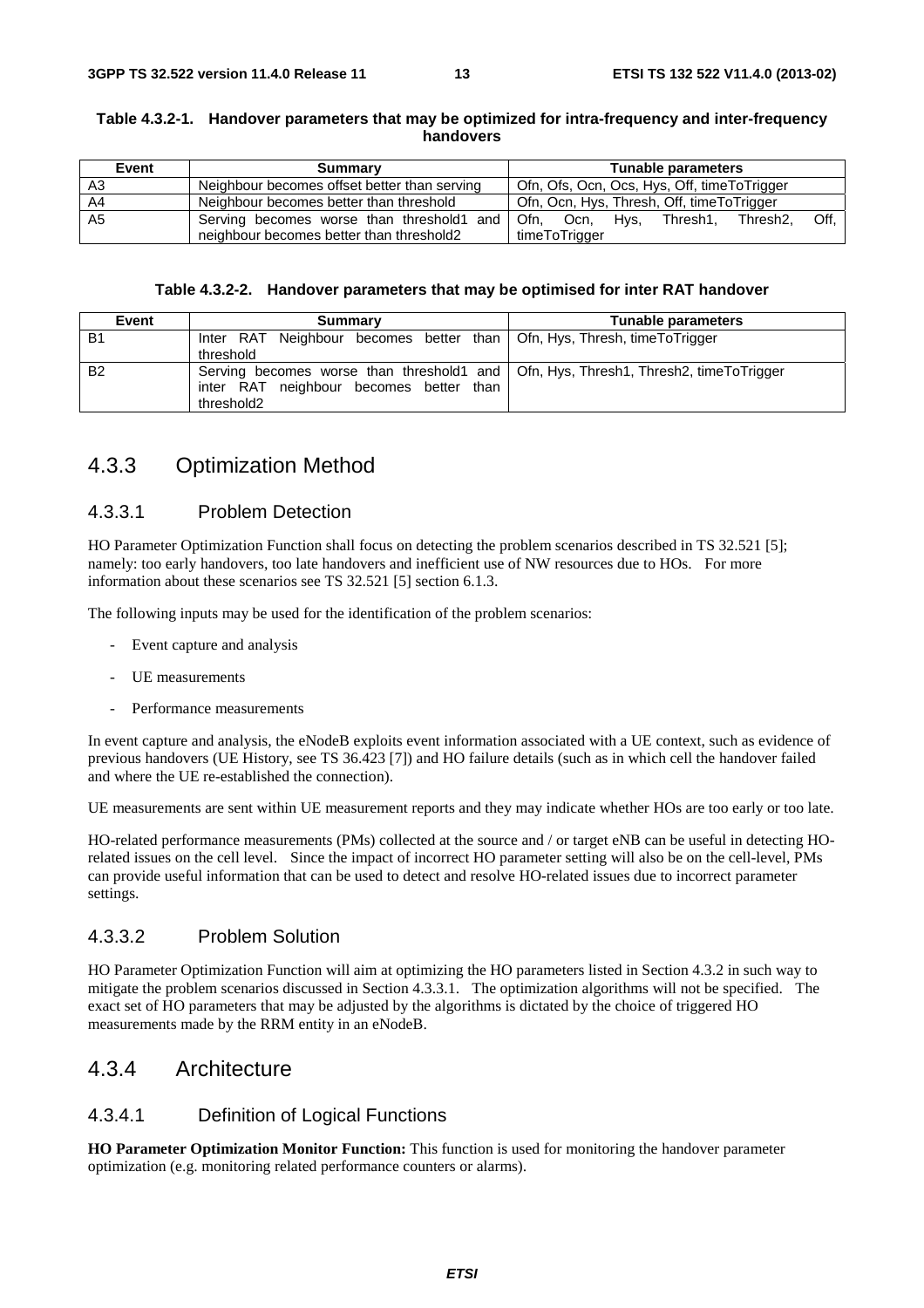**HO Parameter Optimization Policy Control Function:** This function is used for configuring the handover parameter optimization policies.

#### 4.3.4.2 Location of Logical Functions

For HandOver (HO) parameter optimization there are several options for the location of the SON algorithm:

- 1. The SON algorithm is located in the eNB(s).
- 2. The SON algorithm is located in the EM, the parameter changes are executed in the eNBs.

An example for the first option is shown in figure 4.3.4.2:





The detailed SON functionalities in eNB are out of scope of this specification.

### 4.3.5 PM

IRPManager shall collect HO-related performance measurements from the source and / or target eNB which can be useful in detecting HO-related issues on the cell level. The following input can be used for the identification of the problem scenarios specified:

The number of RLF event happened within an interval after handover success.

The number of unnecessary handovers to another RAT without RLF.

Performance Measurements related to handover failure are captured in the table below.

The Performance Measurements are for outgoing handovers. Further, they should be available on a cell relation basis.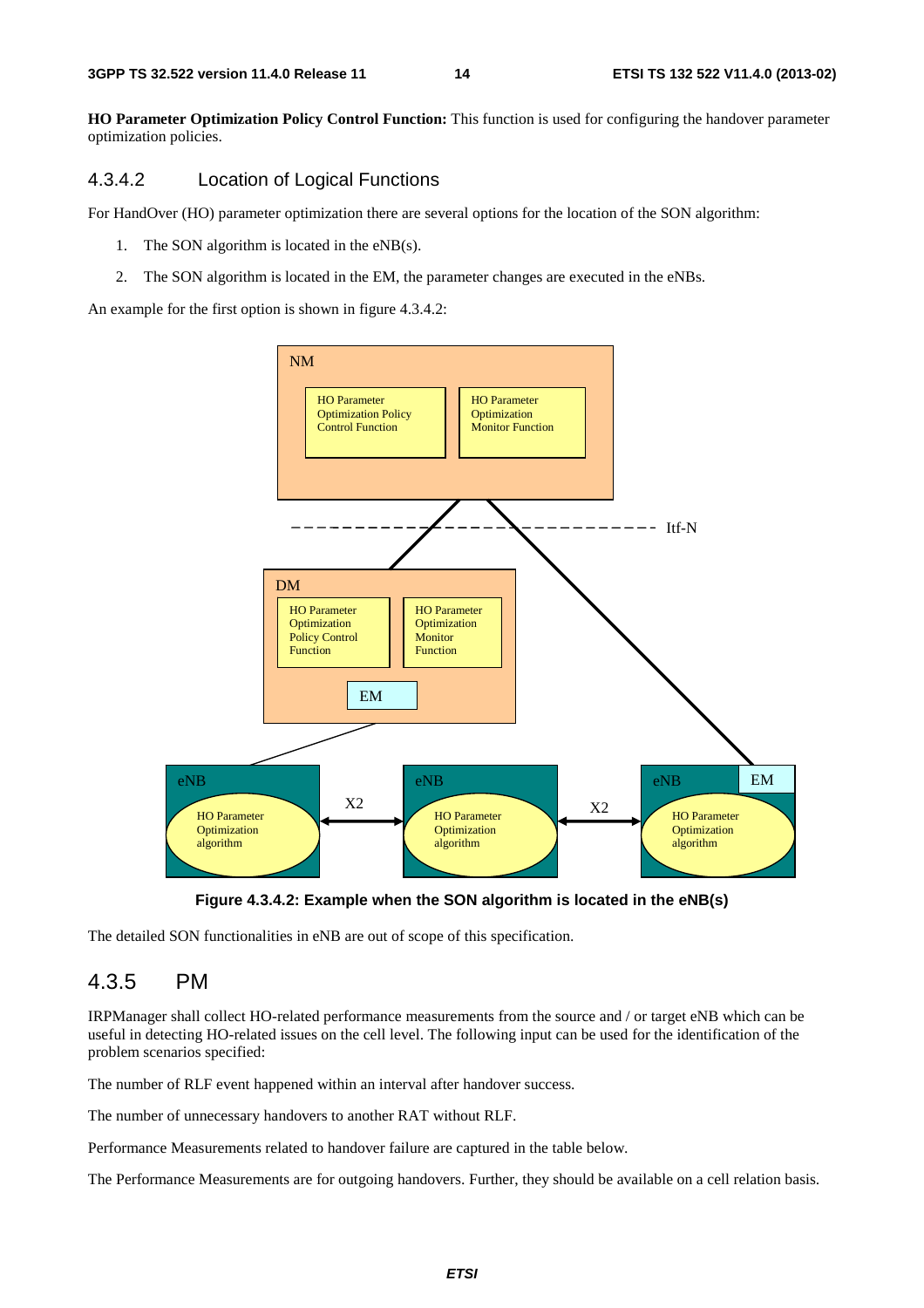| Performance measurement                     | <b>Description</b>                                            | <b>Related targets</b>                  |
|---------------------------------------------|---------------------------------------------------------------|-----------------------------------------|
| name                                        |                                                               |                                         |
| Number of handover events                   | Includes successful handovers<br>plus all identified failures | Rate of failures related to<br>handover |
| Number of HO failures                       | All failure cases                                             | Rate of failures related to<br>handover |
| Number of too early HO failures             | Too early HO failure cases                                    | Rate of failures related to<br>handover |
| Number of too late HO failures              | Too late HO failure cases                                     | Rate of failures related to<br>handover |
| Number of HO failures to wrong<br>cell      | HO failures to wrong cell                                     | Rate of failures related to<br>handover |
| Number of unnecessary HOs to<br>another RAT | Unnecessary HOs to each of<br>different RATs                  |                                         |

NOTE: The monitoring of performance measurements will make use of existing PM IRP.

### 4.4 Interference Control Function

### 4.5 Capacity and Coverage Optimization Function

### 4.5.1 Objective and Targets

The objective of capacity and coverage optimization is to provide optimal coverage and capacity for the radio network. A tradeoff between capacity and coverage needs to be considered.

The detailed target(s) FFS.

#### 4.5.2 Parameters to be optimized

To reach capacity and coverage optimization targets, the following parameters may be optimized:

- Downlink transmit power
- Antenna tilt
- Antenna azimuth

### 4.5.3 Optimization Method

#### 4.5.3.1 Problem Detection

The main symptoms of capacity and coverage optimization problems (see TS 37.320 [15]) are:

**Coverage hole:** A coverage hole is an area where the pilot signal strength is below a threshold which is required by a UE to access the network, or the SINRs of both serving and neighbor cells is below a level needed to maintain the basic service. Coverage holes are usually caused by physical obstructions such as new buildings, hills, or by unsuitable antenna parameters, or just inadequate RF planning. UE in coverage hole will suffer from call drop and radio link failure. Typical phenomenon of coverage hole is either HO failure happens frequently and cannot be optimized by HO parameter optimization or call drop happens frequently and cannot be rescued by RRC re-establishment.

**Weak coverage:** Weak coverage occurs when the pilot signal strength or the SNR (or SINR) of serving cell is below the level needed to maintain a planned performance requirement (e.g. cell edge bit-rate).

**Pilot pollution:** In areas where coverage of different cells overlap a lot, interference levels are high, power levels are high, energy consumption is high and cell performance may be low. Typically in this situation UEs may experience high SNR to more than one cell and high interference levels.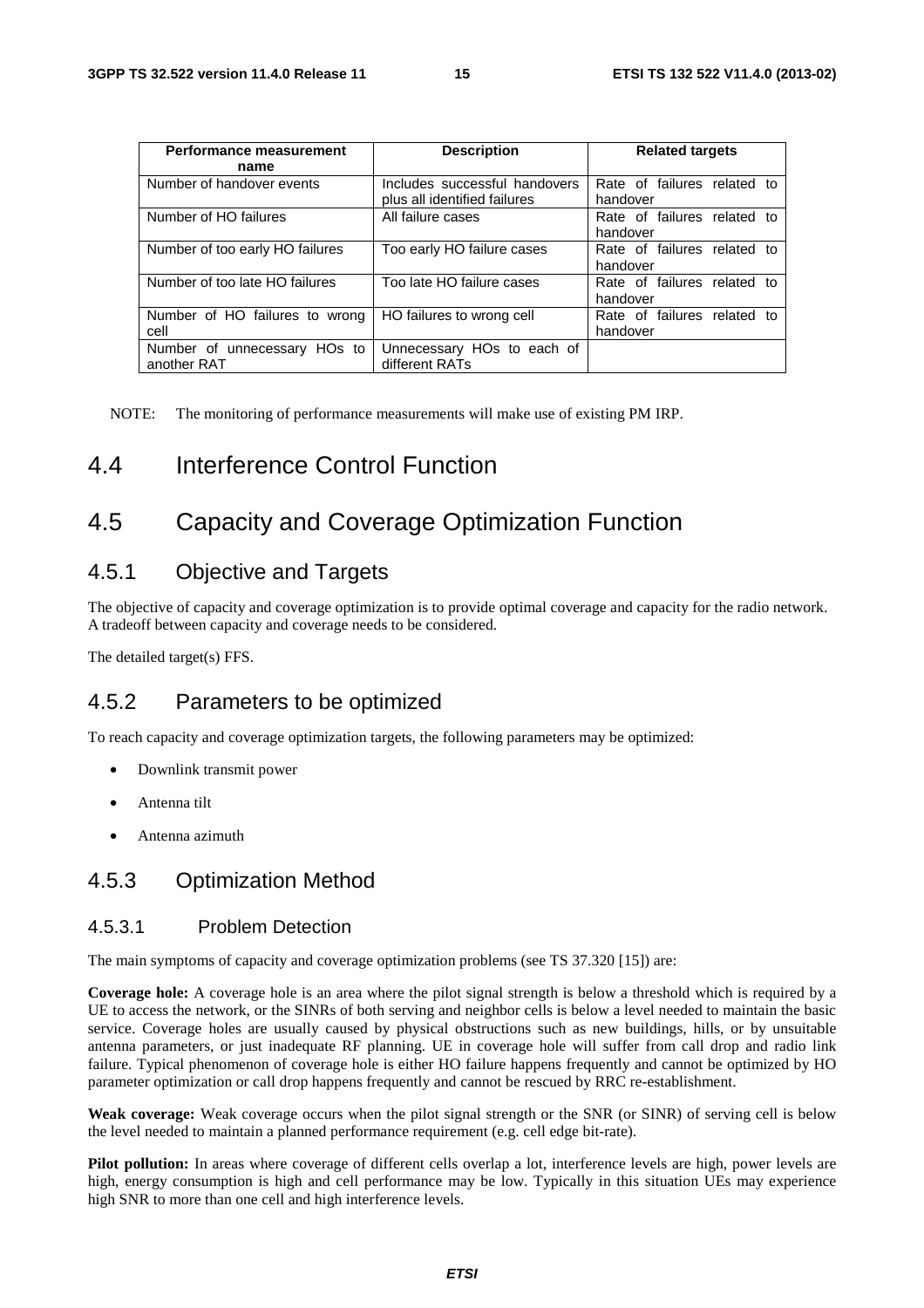**Overshoot coverage:** Overshoot occurs when coverage of a cell reaches far beyond what is planned. It can occur as an "island" of coverage in the interior of another cell, which may not be a direct neighbor. Reasons for overshoot may be reflections in buildings or across open water, lakes etc. UEs in this area may suffer call drops or high interference.

**DL and UL channel coverage mismatch:** DL channel coverage is larger than UL channel coverage is one typical scenario of DL and UL channel coverage mismatch. The UE will suffer UL problems when it moves into the mismatch area.

In a realistic network, these symptoms may be tolerated to a certain level. These symptoms may indicate a real problem when combined with other factors such as frequency of symptoms, duration of symptoms, or affected population.

The following inputs may be used for the identification of the problem scenarios:

- UE measurements
- Performance measurements
- Alarms, other monitoring information e.g. trace data

UE measurements are sent within UE measurement reports and they may indicate the capacity and coverage problem.

Capacity and coverage related performance measurements collected at the source and / or target eNB can be useful in detecting capacity and coverage related issues on the cell level. Minimizing Driver Test (MDT) or HO-related performance measurements may be used also in detecting capacity and coverage related issues on the cell level.

Alarms, other monitoring information e.g. trace data can be correlated to get an unambiguous indication of capacity and coverage problem.

#### 4.5.3.2 Problem Solution

Capacity and coverage optimization function will aim at optimizing the parameters listed in Section 4.5.2 in such way to mitigate the problem scenarios discussed in Section 4.5.3.1.

### 4.5.4 Architecture

#### 4.5.4.1 Definition of Logical Functions

**CCO Monitor Function:** This function is used for monitoring the capacity and coverage optimization (e.g. monitoring related performance counters, UE measurements or alarms).

**CCO Policy Control Function:** This function is used for configuring the capacity and coverage optimization policies.

#### 4.5.4.2 Location of Logical Functions

For capacity and coverage optimization (CCO), there are several options for the location of the centralized CCO SON algorithm:

- 1. The CCO SON algorithm is located in the DM. The capacity and coverage optimization decision is made by the DM centralized CCO algorithm.
- 2. The CCO SON algorithm is located in the NM. The capacity and coverage optimization decision is made by the NM centralized CCO algorithm.

An example for the first option is shown in figure 4.5.4.2: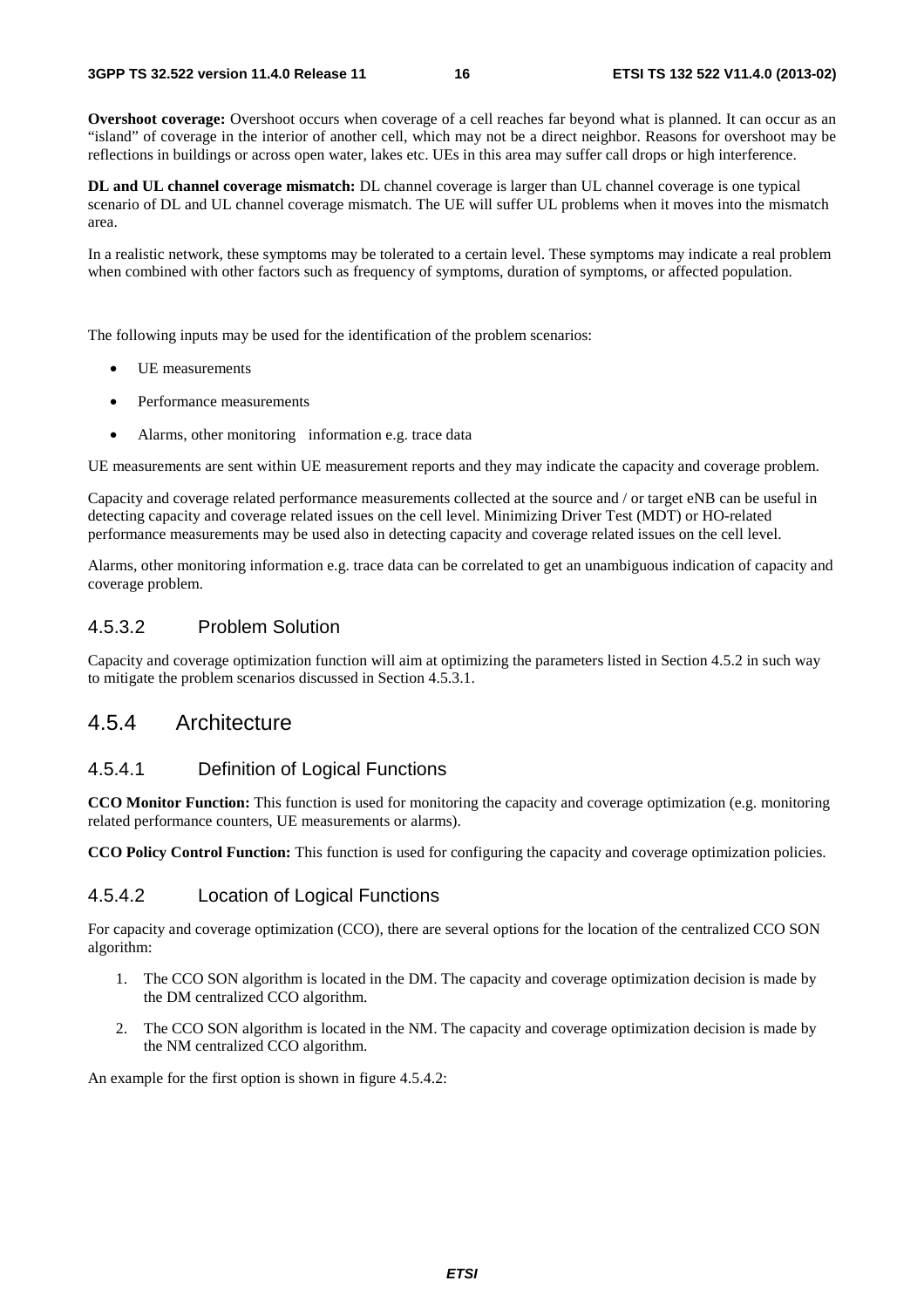

#### **Figure 4.5.4.2: Example when the CCO SON algorithm is located in DM**

The detailed CCO SON algorithm in OAM (NM centralized or EM centralized) is out of scope of this specification.

#### 4.5.5 PM

The IRPAgent shall support a capability allowing the IRPManager to collect CCO related performance measurements to know the situation of coverage or interference which may then trigger corresponding optimization procedures. Performance measurements related with CCO are captured in the table below:

| <b>Performance measurement</b> | <b>Description</b>                    | <b>Comment</b> |
|--------------------------------|---------------------------------------|----------------|
| name                           |                                       |                |
| Maximum carrier transmit power | Refer to 3GPP TS 32.425 [8]           |                |
|                                | Maximum value of the total carrier    |                |
|                                | power transmitted in a cell.          |                |
| Mean carrier transmit power    | Refer to 3GPP TS 32.425 [8]           |                |
|                                | Mean value of the total carrier power |                |
|                                | transmitted in a cell.                |                |

### 4.6 RACH Optimization Function

### 4.6.1 Objective and Targets

The objective of RACH Optimization is to automatically set several parameters related to the performance of RACH. One of the following targets shall be used. The specific target value shall be configured by operators.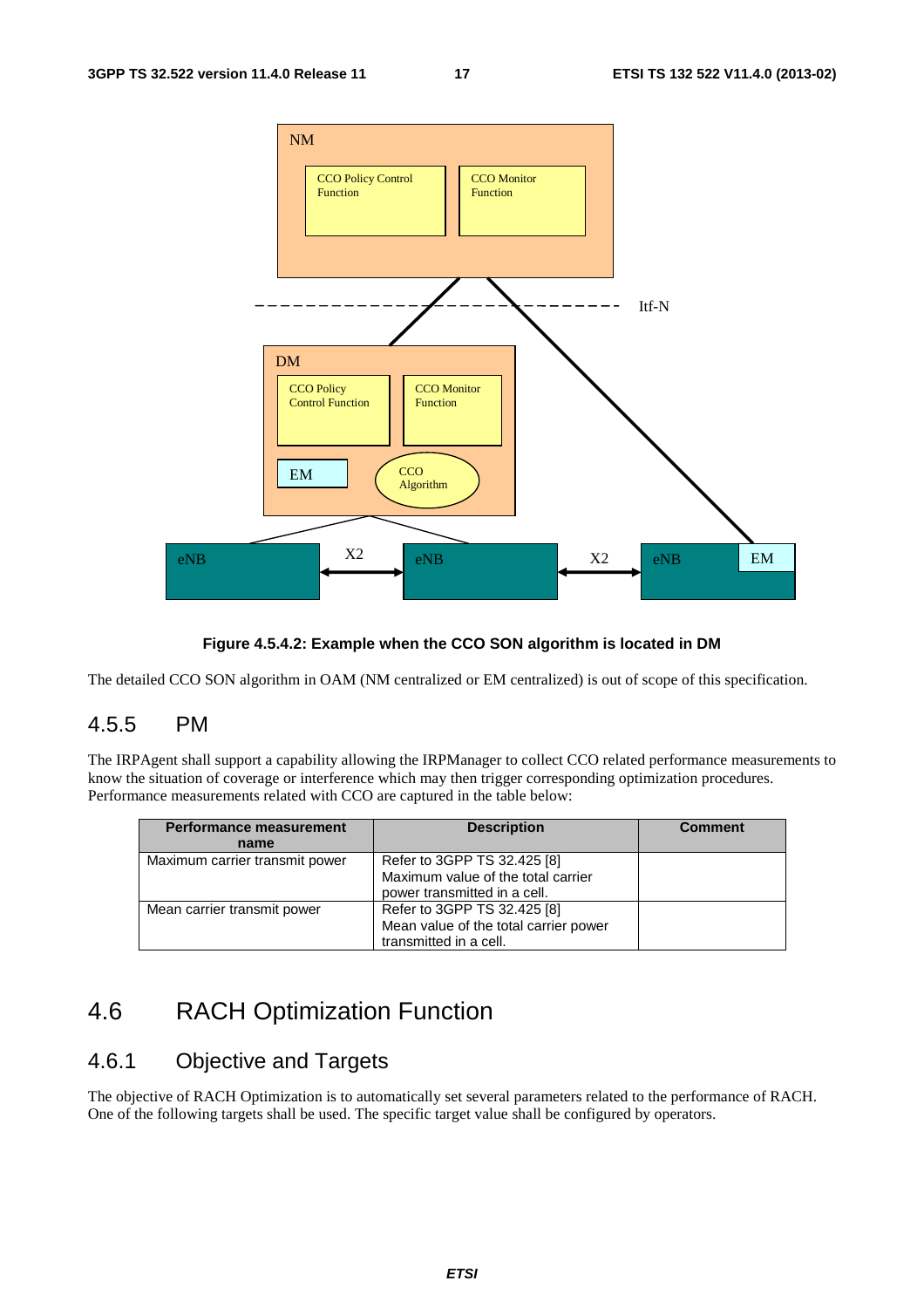| <b>Target Name</b>        | <b>Definition</b>                                                                                  | <b>Legal Values</b>                             |
|---------------------------|----------------------------------------------------------------------------------------------------|-------------------------------------------------|
| Access Probability,<br>AP | The probability that the UE has access after a certain<br>random access attempt number.            | CDF of access<br>attempts. See<br>section 5.5.1 |
|                           | The target is met if the actual access probability is higher<br>than the target probability value. |                                                 |
| <b>Access Delay</b>       | The probability distribution of Access Delay expected to be                                        | CDF of delays.                                  |
| Probability, ADP          | experienced by UEs accessing the RACH Channel.                                                     | See section<br>5.5.1                            |
|                           | The target is met if the actual access probability is higher<br>than the target probability value. |                                                 |

### 4.6.2 Parameters to be optimized

To achieve RACH optimization target, RACH optimization function may optimize several parameters defined in TS 36.300 [14] section 22.4.3.

### 4.6.3 Optimization Method

#### 4.6.3.1 Problem Detection

The problem detection is out of scope of this specification since the RACH optimization entity resides in the eNB.

#### 4.6.3.2 Problem Solution

The problem solution is out of scope of this specification since the RACH optimization entity resides in the eNB.

### 4.6.4 PM

The IRPAgent shall support a capability allowing the IRPManager to collect RACH optimization related performance measurements. Performance measurements related with RACH optimization are captured in the table below:

| <b>Performance measurement</b><br>name | <b>Description</b>                                                                     | <b>Related targets</b>           |
|----------------------------------------|----------------------------------------------------------------------------------------|----------------------------------|
| Distribution of RACH preambles<br>sent | Refer to 3GPP TS 32.425 [8]<br>Cumulative Distribution of<br>RACH preambles sent by UE | Access Probability, AP           |
| Distribution of RACH access delay      | Refer to 3GPP TS 32.425 [8]<br>Cumulative Distribution of<br><b>RACH Access Delay</b>  | Access Delay Probability,<br>ADP |

# 4.7 SON coordination

### 4.7.1 Introduction

There may be conflicts or dependencies between SON functions; SON coordination means preventing or resolving conflicts or negative influences between SON functions to make SON functions comply with operator's policy.

As the example shown in figure 4.7.1.1, there is mesh relationship between SON functions and network parameters (or network elements) in which conflicts or negative influences may happen if no SON coordination.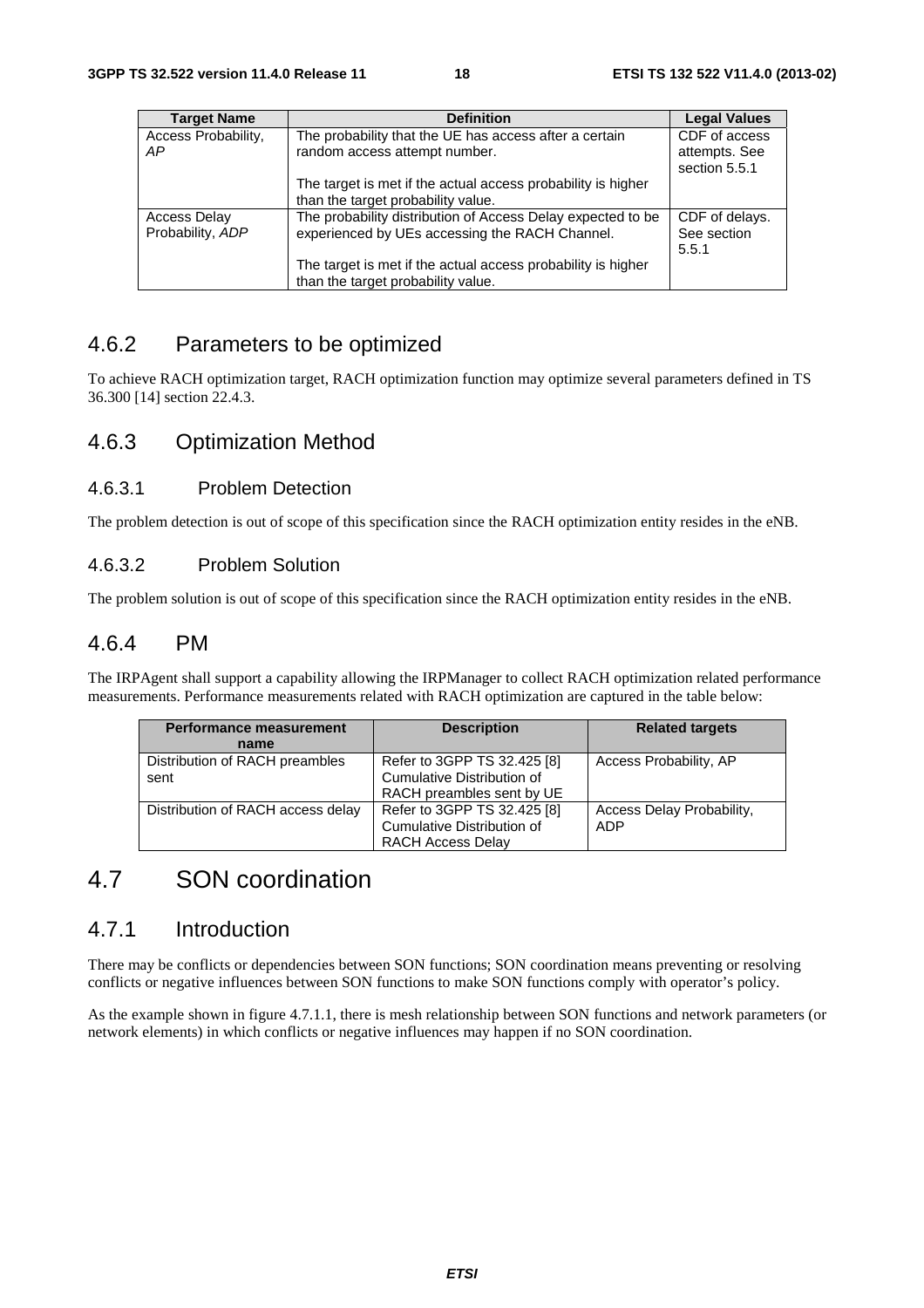

#### **Figure 4.7.1.1: Mesh relationship between SON functions and network parameters (or network elements)**

### 4.7.2 Coordination between SON functions below Itf-N and non-SON CM operations over itf-N

#### 4.7.2.1 Description

Conflict may arise between non-SON CM operation via Itf-N and the SON functions (in particularly self-optimization function) below Itf-N in the following scenario.

The network parameters can be changed by the non-SON CM operations via Itf-N,meanwhile, the SON functions below Itf-N may also require changing the parameters. If these parameters are some (same or associated) parameters of some (same or associated) nodes which will be changed by the non-SON CM operations and the SON functions below Itf-N, conflict arises. (Conflict see clause 4 of 32.521[5])

 For example, the non-SON CM operation via Itf-N may try to reduce the CIO (cell individual offset) parameter, it makes the HO trigger between cells (e.g., HO from cell A to cell B) become more difficult. But in the meanwhile, the SON function MRO may try to increase the CIO parameter, it makes the HO easier. In this case, if the conflict is not coordinated, the parameter may be modified twice. Then the failed rate related with handover may rise or ping-pong handover may arise between the two cells.

In case the SON function below Itf-N and non-SON CM operation via Itf-N has conflict, the SON function below Itf-N shall take into account and re-evaluate, if applicable, any non-SON CM operation changes via Itf-N.

As showing in the following example, At Time T3, after Non-SON operation has finished the modification, SON function below Itf-N shall take the non-SON CM operation changes into account for further SON analysis.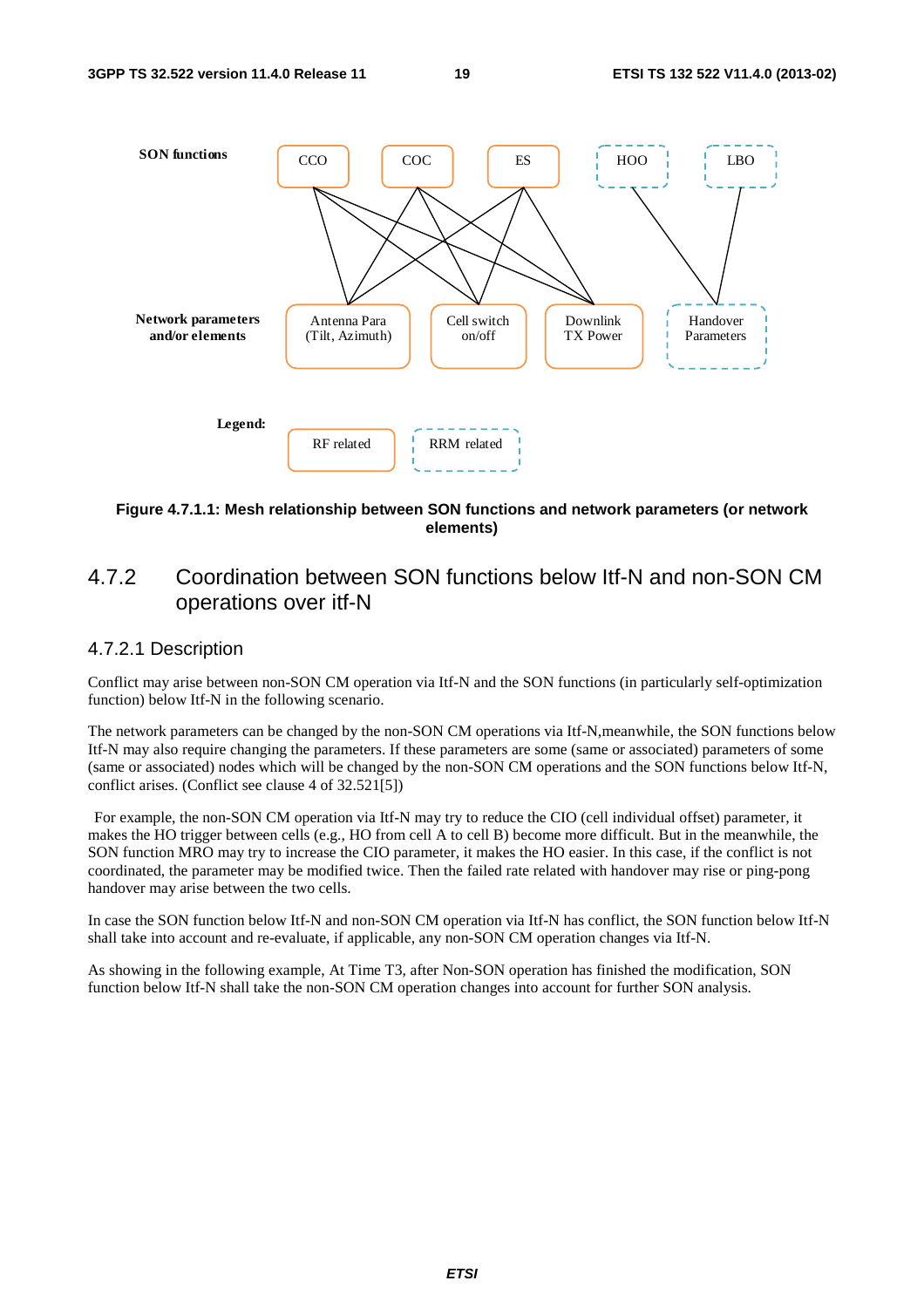

#### 4.7.2.2 Prevention

In a real network, it is possible that non-SON CM operations via Itf-N and several SON functions below Itf-N are running at the same time, and they may try to change the same or associated parameters during a short time period. So coordination is needed to prevent this kind of conflicts.

#### 4.7.2.3 Resolution

Refer to common coordination solutions part.

### 4.7.3 Coordination between different SON functions

Note: The coordination between different SON functions should be decided case by case.

#### 4.7.3.1 Coordination between Cell Outage Compensation and Energy Saving Management

#### 4.7.3.1.1 Description

A conflict could arise between energy saving and cell outage compensation in the following scenario.

One or more candidate cells are configured to possibly take coverage of the original cell. The original cell is in energySaving state or is about to enter energySaving state. One or more candidate cells go into outage with the consequence that coverage of the original cell can not be provided any more.

#### 4.7.3.1.2 Prevention

Prevention is hardly possible, except making the cells as outage proof as possible. But cell outages can happen even to the most stable cell in a network.

#### 4.7.3.1.3 Resolution

If the original cell is in energySaving state, it shall leave energySaving state.

If the original cell is about to enter energySaving state, it shall not go into energySaving state until candidate cell outage is recovered and candidate cell is able to provide the coverage.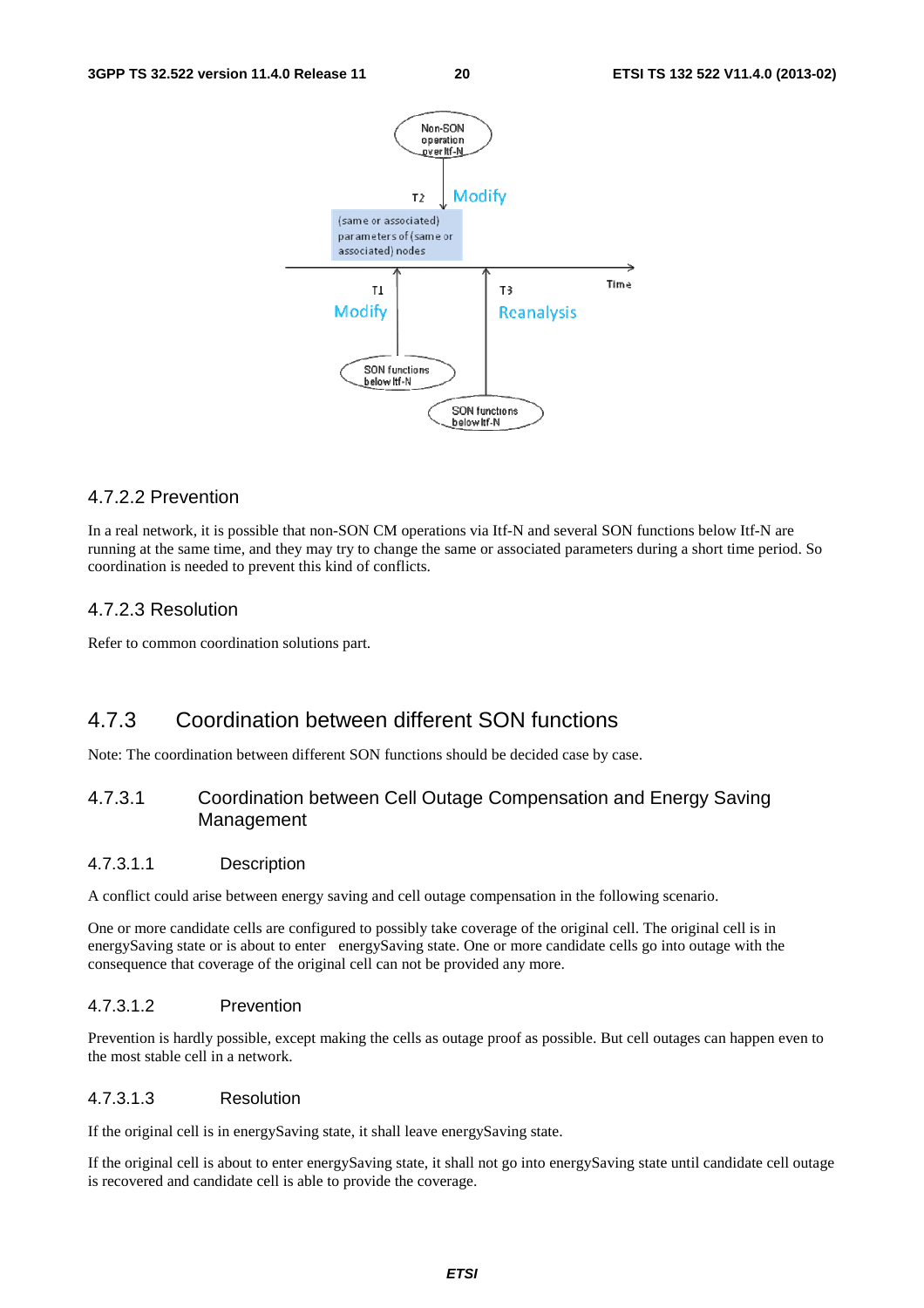The original cell may go into the energySaving state after the candidate cell outage is recovered and coverage of the original cell can be taken over by candidate cell again.

#### 4.7.3.2 Coordination among Cell Outage Compensation, Capacity and Coverage Optimization, and Energy Saving Management

#### 4.7.3.2.1 Description

Capacity and Coverage Optimization (CCO), Cell Outage Compensation (COC) and Energy Saving Management (ESM) may require changes to the coverage and/or capacity of one or more cells during the same time period, which could lead to the following issue:





Figure 4.7.3.2 is a typical scenario for the coordination among COC, CCO and ESM.

Cell 1 is detected in outage, COC will try to compensate the outage Cell 1 by reconfiguring the RF configuration of some compensation candidate cells, e.g., TX power, antenna tilt and antenna azimuth of Cell 2 and Cell 3.

Before the outage Cell 1 is compensated, CCO may detect the degrading of coverage related KPI (e.g., success rate of RRC connection establishments, cell throughput) of Cell 1 and its neighbour cells (Cell 2 and other blue cells) and make a conclusion that there is a coverage problem in this KPI degraded area.

Meanwhile, ESM is operating on Cell 2 to compensate the coverage of its neighboring cell (Cell 4) which is going into energySaving state.

From the time point at which the outage Cell 1 is detected until Cell 1 has been compensated by Cell 2 and Cell 3, during this period, if there is no coordination among COC, CCO and ESM, there will be possibly different settings for adjusting TX power, antenna tilt and antenna azimuth of Cell 2 for COC, CCO or ESM purposes respectively. It's most likely that the adjustment from COC, ESM and optimization from CCO may conflict in the common affected outage compensation candidate cell(s) (Cell 2 in the above example).

It is also possible that ESM is operating on Cell 2 to compensate the coverage of Cell 4 that is in energySaving state, while COC detects that Cell 1 has outage, and requests Cell 2 to compensate the coverage of Cell 1. COC and ESM need to be coordinated to determine if this request can be accepted.

After the outage cell comes back to normal, the COC exits the coordination scenario, while CCO and ESM continute to work and need to be well coordinated. For example, CCO may adjust the antenna tilt of Cell 2 in a downward direction to improve the coverage signal quality, but ESM may adjust the antenna tilt of Cell 2 in an opposite direction to enlarge its coverage area for purpose of ES compensation. Therefore, coordination should be continued between CCO and ESM to resolve the possible configuration conflict on Cell 2.

Other conflict scenarios could be:

Cell A is compensating to provide coverage for Cell B that is in energySaving state. COC detects that Cell A has outage. Since Cell A is not able to provide the coverage for Cell B any more, Cell B needs to be covered by another cell, or to deactivate energy saving.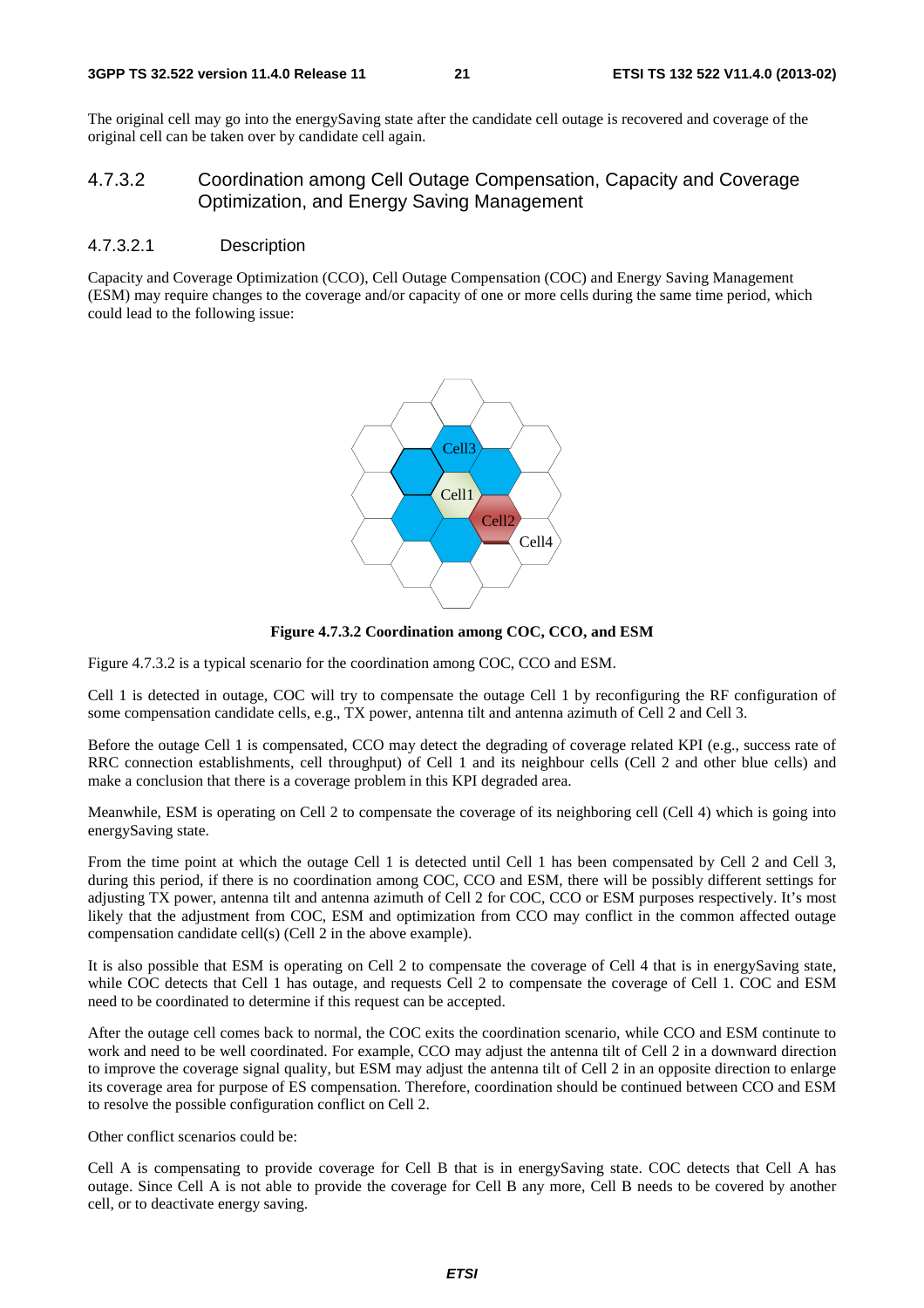Cell A is in energySaving state. COC detects Cell B has outage, and requests Cell A to compensate the coverage of Cell B. Cell A may need to terminate energy saving in order to compensate the coverage of Cell B.

Cell A which is compensating Cell B in outage shall not go into energySaving state as long as its compensation for Cell B is needed.

#### 4.7.3.2.2 Prevention

Prevention is hardly possible.

#### 4.7.3.2.3 Resolution

Refer to clause 4.7.4 General SON coordination solutions.

#### 4.7.3.3 Coordination between Cell Outage Compensation and Automatic Neighbour Relation

#### 4.7.3.3.1 Description

In case one cell is detected in outage, COC will try to compensate the outage cell by reconfiguring the RF configuration of some compensation candidate cells. As a result of this, there will be new NRs (neighbour relations) which reflect the new topology relations.

For a stable network, ANR could be deactivated for the purpose of system resource saving. If ANR is deactivated, the new NRs cannot be captured in NRT by ANR. Network performance, for example, handover will be impacted negatively by the NRT which lacks of the new NRs.

#### 4.7.3.3.2 Prevention

Prevention is hardly possible, except making the cells as outage proof as possible. But cell outages can happen even to the most stable cell in a network.

#### 4.7.3.3.3 Resolution

The ANR function should monitor if a cell outage or cell outage compensation takes place within its area. If this happens, then the ANR function should check the NRs of the affected cells (for example the outage cell and its neighbours and neighbours' neighbours). In case the ANR function in the the affected area is deactivated, the possible NRs change of the affected cells should be taken as a factor to reactivate the ANR function.

#### 4.7.3.4 Coordination between HandOver parameter Optimization and Load Balancing Optimization

#### 4.7.3.4.1 Description

HOO function and LBO function both optimize network performance by adjusting handover parameters such as CIO, Hysteresis, TTT, etc. Conflicts may happen when HOO function and LBO function are changing the same or associated handover parameters in opposite direction or towards the same direction but on different scales.

For example, HOO function may adjust handover parameters (e.g. *decrease* CIO of source cell A to target cell B) to minimize the number of too early handovers from cell A to cell B whilst LBO function may adjust handover parameters (e.g. *increase* the CIO of source cell A to target cell B) to make the handover from cell A to cell B more easier in case the load of cell B is much less than cell A.

#### 4.7.3.4.2 Prevention

Prevention is hardly possible unless switch off HOO function or LBO function. However, disabling the complete HOO function or LBO function cannot fulfil the requirement that both handover performance and load performance need to be improved at the same time.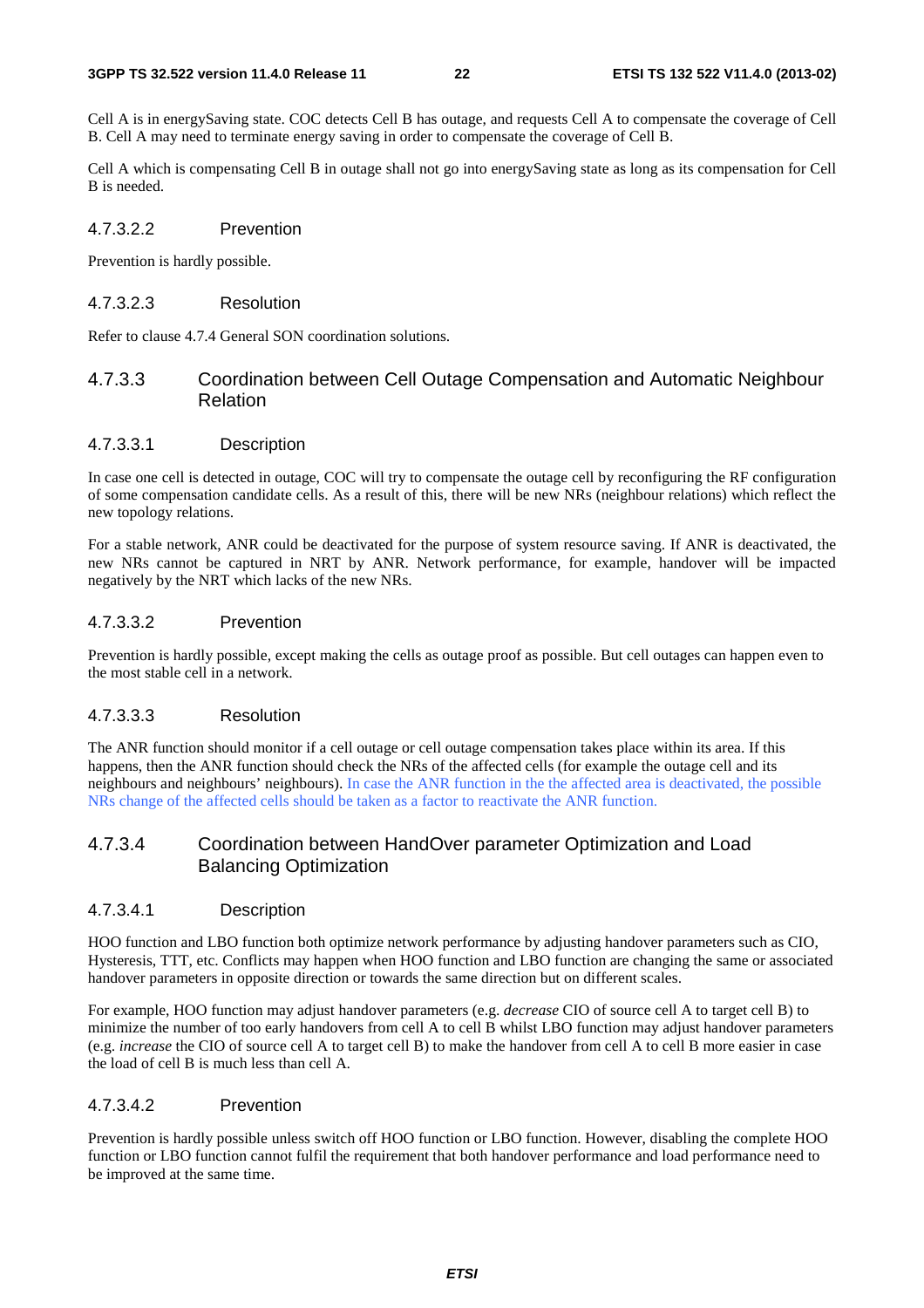#### 4.7.3.4.3 Resolution

For the coordination between HOO and LBO, IRPManager should assign priorities for HOO function and LBO function or weights for targets of HOO function and LBO function according to operator's policy.

The policy should cover different scenarios well:

- Policy may assign higher priority for HOO function than LBO function or higher weight for target of HOO function than targets of LBO function when resolving MRO issues (HO too early/too late/to wrong cell) is the main objective of network optimization, e.g. in handover optimization scenario for better coverage.
- Policy may assign lower priority for HOO function than LBO function or lower weight for target of HOO function than targets of LBO function when enhancing load performance is the main objective of network optimization, e.g. in load optimization scenario for better capacity.

Concrete way of using priority or weights of targets, refers to clause 4.7.4 General SON coordination solutions.

### 4.7.4 General SON coordination solutions

#### 4.7.4.1 Overview

As described in TS 32.521 [5], multiple SON functions may have conflicting demands on network resources. This situation is considered as "SON functions in conflict" and requires conflict prevention or resolution. A SON Coordination Function will be responsible for preventing or resolving conflicts.

Conflict needs to be detected when there is "SON functions in conflict". Policies can be preset by operator to SON Coordination Function to avoid conflict on certain associated resources (network elements and/or parameters) among SON functions.

Conflict prevention is to take some advanced methods to prevent the occurrence of conflict. However, no matter what implementation is chosen, it is impossible to guarantee that 100% of conflicts will be prevented, so conflict detection and resolution are needed. Conflict detection should be taken firstly as the pre-condition of conflict resolution.

The SON Coordination Function is a logical function, which means it can be implemented as a separate function entity or as part of SON function.

When the SON Coordination Function is implemented as a separate function entity, all the SON functions send the necessary information to the SON Coordination Function, the SON Coordination Function coordinate these SON functions as a centralized control point. This centralized coordination approach fulfills the requirements of SON coordination in a large area scope, for example, the coordination between NM centralized SON functions and distributed SON functions.

In some other situations, coordination is only needed in a smaller area, for example, the coordination between distributed SON functions inside one domain. Then the SON Coordination Function can be implemented as part of each SON function. The necessary coordination information can be inter-exchanged between each SON functions to achieve coordination as well.

The SON Coordination Function may reside above or below Itf-N. Figure 4.7.4.1 shows an example of a SON Coodination Function, which is a separate function entity, above Itf-N.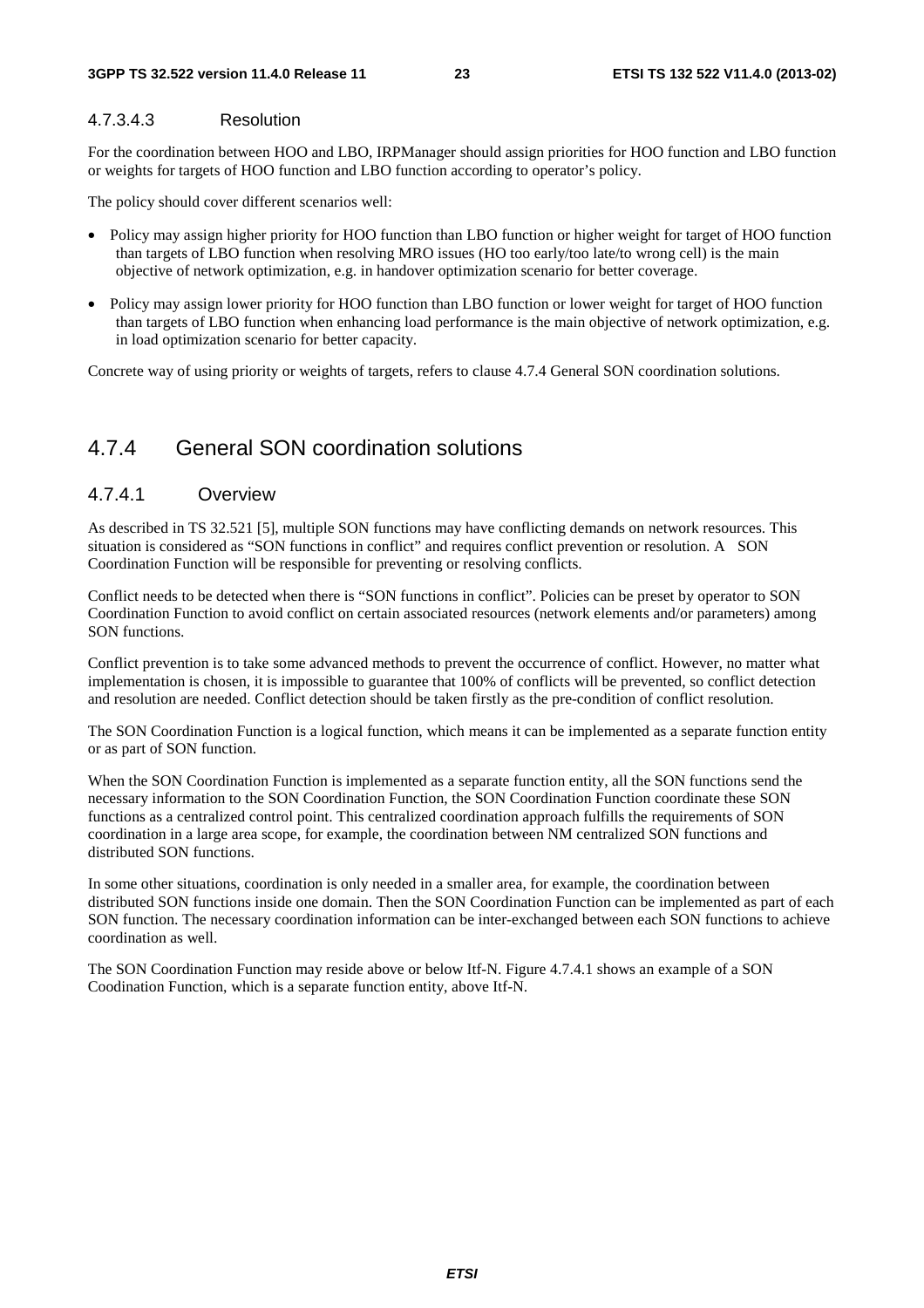

#### **Figure 4.7.4.1: Example of SON Coordination entity located in NM**

The SON Coordination Function may be responsible for conflict prevention, conflict resolution, or both in parallel.

#### 4.7.4.2 Conflict prevention

To prevent conflicts between the SON functions, the SON functions may ask the SON Coordination function for permission before changing some specific configuration parameters. The SON Coordination Function should check the SON coordination interdependancy policy between this requesting SON function and other SON function(s) upon receiving the permission request from the SON function. SON coordination interdependancy policy which is preconfigured can help the SON Coordination Function to find which SON function(s) possibly conflict with this requesting SON function.

As a basis for decisions, the SON Coordination Function will typically use one or some of the following inputs received from the SON function(s)

- Which SON functions are modifying configuration parameters (including information about vendor, release etc.)
- Configuration parameters intended to be changed and/or their existing and proposed new values
- The time duration how long the configuration parameter should not be interfered with ("impact time")
- The state of SON functions
- The SON targets which are the justification for the configuration change.
- Possible impact of a parameter change on other objects ("impact area")
- The state of certain managed objects
- Possible impact of the parameter change on Key Performance Indicators
- Priority of SON functions, which can be used to determine the execution order of requests from different SON functions in case of conflicts
- SON coordination policies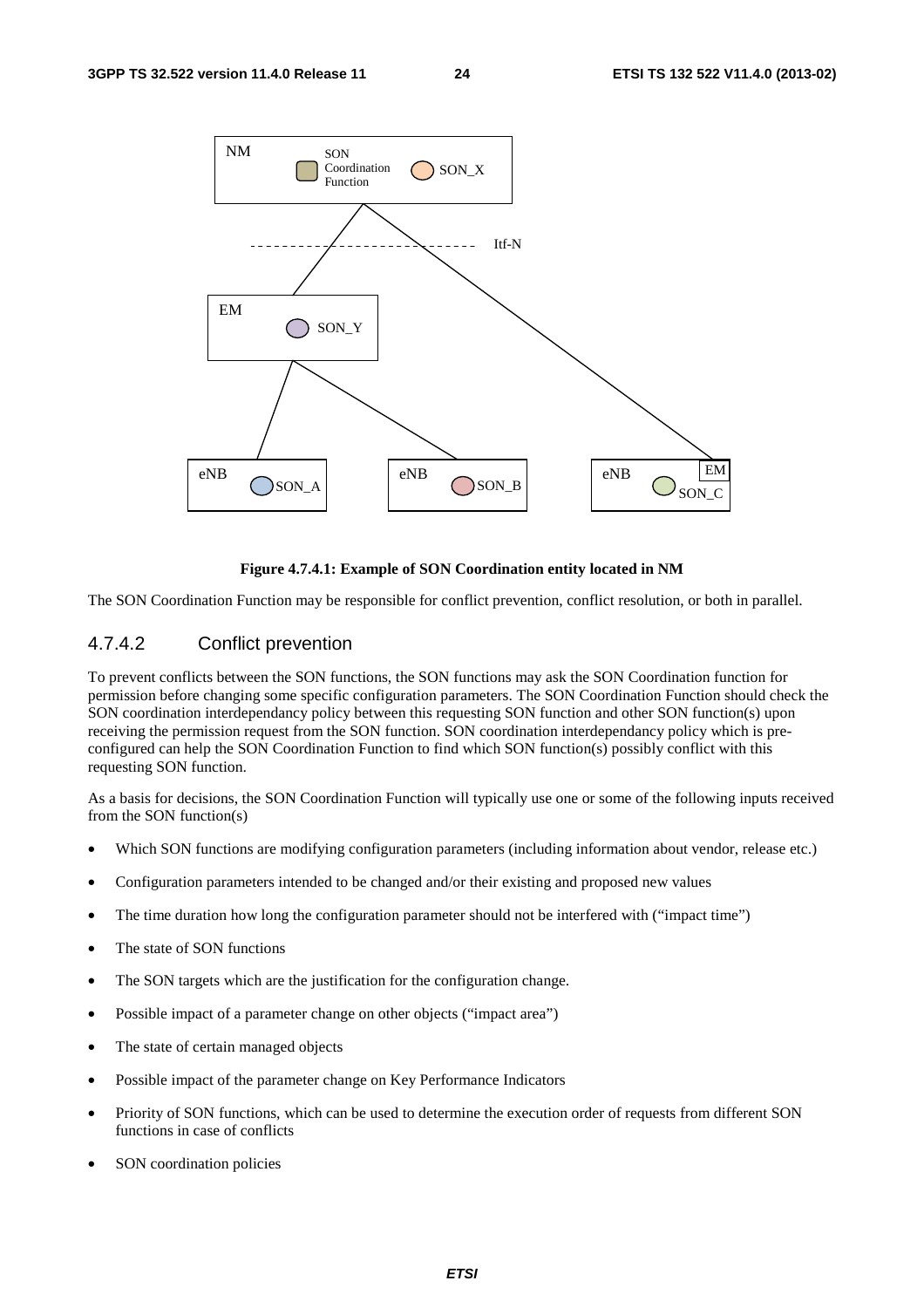The SON Coordination Function sends the decision back to the requesting SON function; the decision may be confirmation or suspension or rejection of the SON executing request, or other actions like configuration of specific parameters with specific value.

After SON function executes action, the SON Coordination Function is then informed about the result (successful/unsuccessful, parameters changes) of the executed SON action.

The SON Coordination Function may prevent parameter changes by one or more SON functions for a specified time period after the same parameter has been changed by another SON function.

The SON Coordination Function may inform a SON Function of a managed object state change which may impact calculation of KPIs.

Detailed description of how to use general SON coordination solutions are in Annex B.

#### 4.7.4.3 Conflict resolution

The SON Coordination Function should detect conflicts and attempt to resolve the conflicts.

To detect conflicts, the SON Coordination Function will typically analyse one or some of the following types of data

- Key Performance Indicators which indicate if SON functions are meeting their targets or improving network performance
- Measurements which indicate if SON functions are meeting their targets or improving network performance
- Unacceptable oscillations in configuration parameters

To resolve conflicts, the SON Coordination Function will typically use one or some of following methods

- Enabling/disabling/suspending certain SON functions
- Stopping/suspending/modifying certain SON actions
- Modifying certain configuration parameters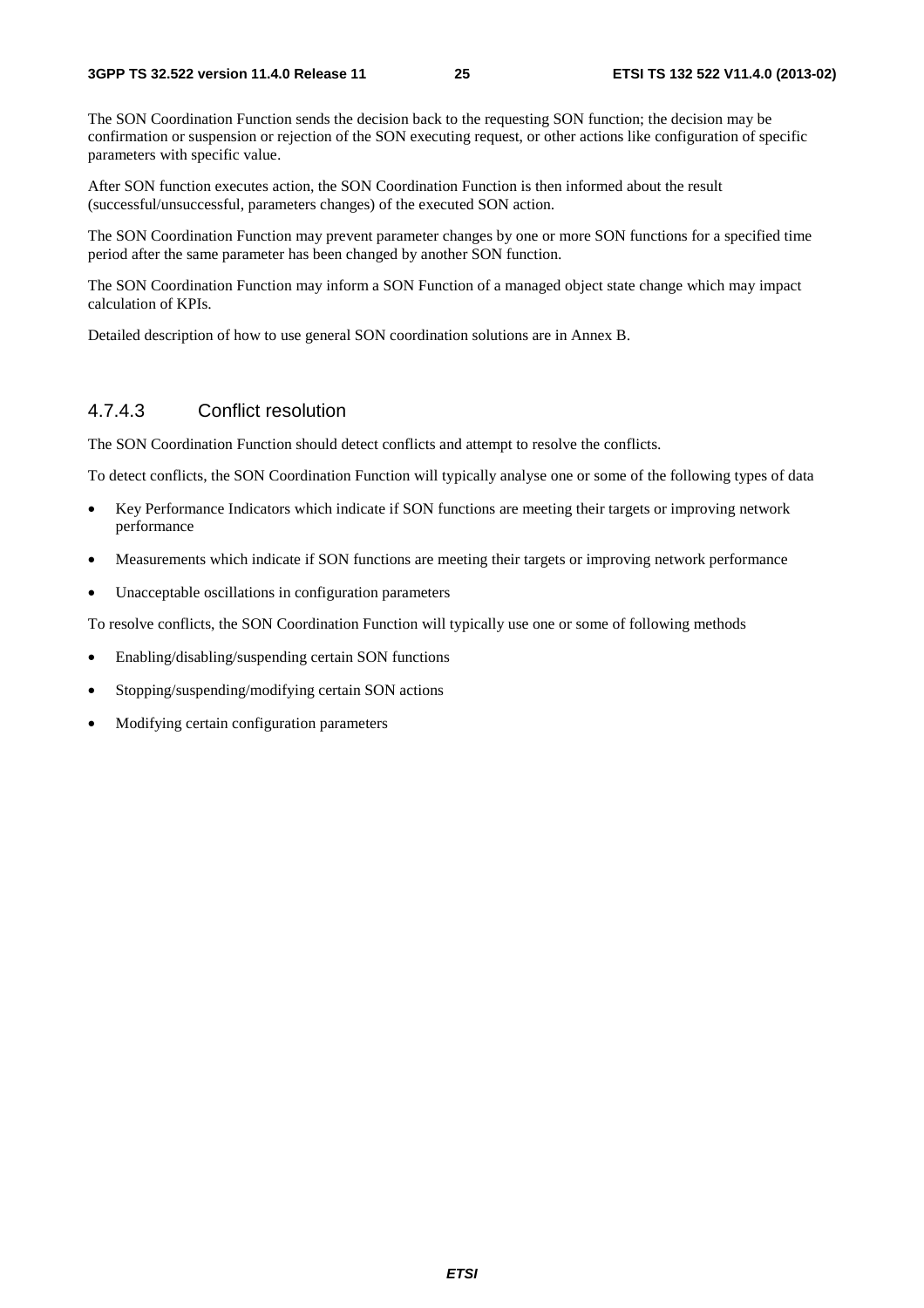# 5 Information Object Classes (IOCs)

### 5.1 Information entities imported and local labels

| Label reference                             | <b>Local label</b> |
|---------------------------------------------|--------------------|
| 3GPP TS 32.622 [9], IOC, Top                | Top                |
| 3GPP TS 32.622 [9], IOC, SubNetwork         | SubNetwork         |
| 3GPP TS 32.762 [10], IOC, ENBFunction       | ENBFunction        |
| 3GPP TS 32.762 [10], IOC, EUtranRelation    | EUtranRelation     |
| 3GPP TS 32.762 [10], IOC, EUtranGenericCell | EUtranGenericCell  |

# 5.2 Class diagram

### 5.2.1 Attributes and relationships



NOTE 1: IOC SONControl shall be instantiated whenever one or more IOC SONTargets are instantiated.

**Figure 5.2.1-1: Cell view of SON Policy NRM**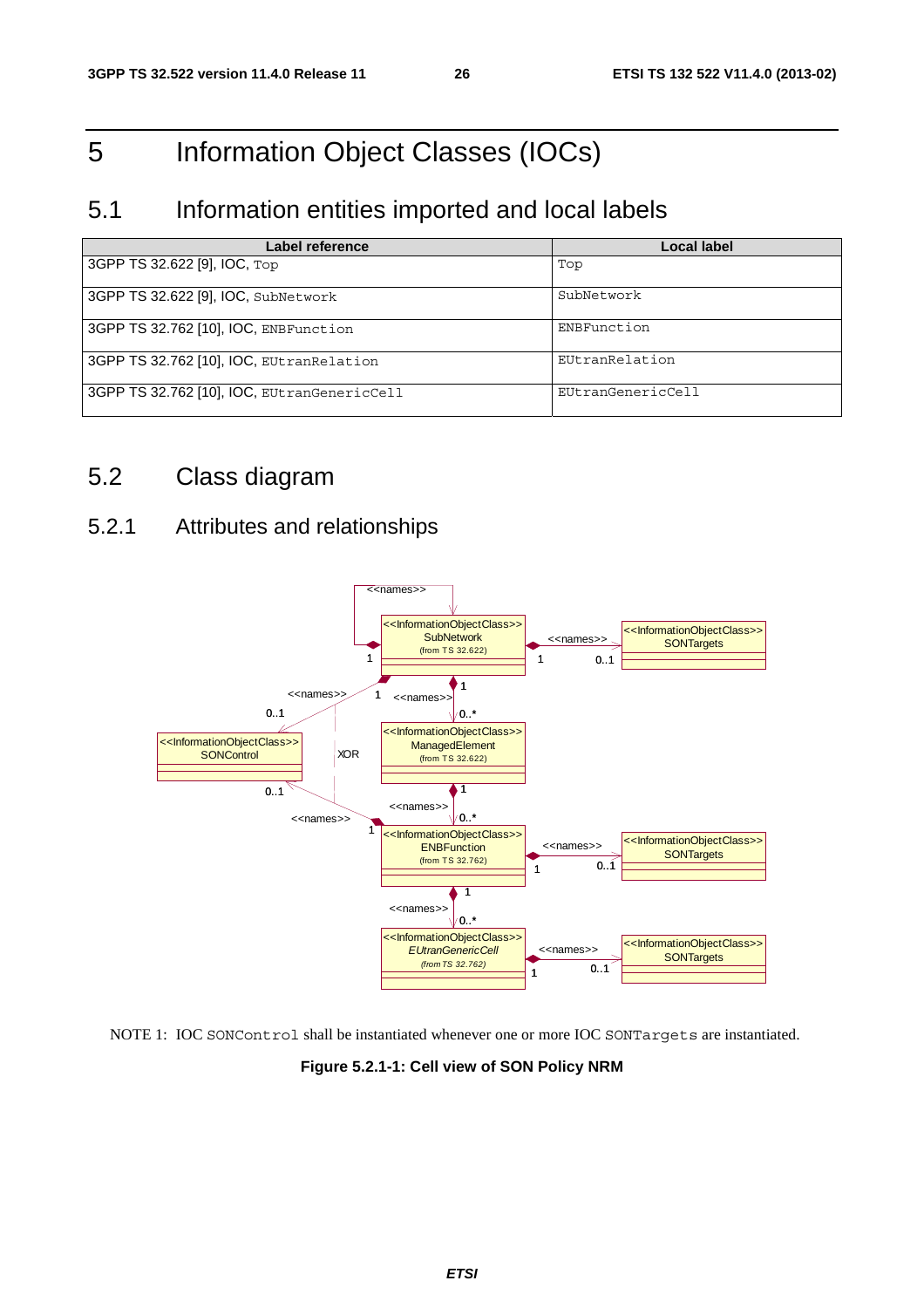

**Figure 5.2.1-2: ES Policies NRM IOCs (Containment Relationship)** 

NOTE 2: Also IOC SONControl is used for intra-LTE ES purposes – see clause 5.3.2.2 – but is not shown in Figure 5.2.1-2 to avoid the impression that there would an additional instance of this IOC be needed for intra-LTE ES.



**Figure 5.2.1-3: IOCs to control SON on cell level (Containment Relationship)**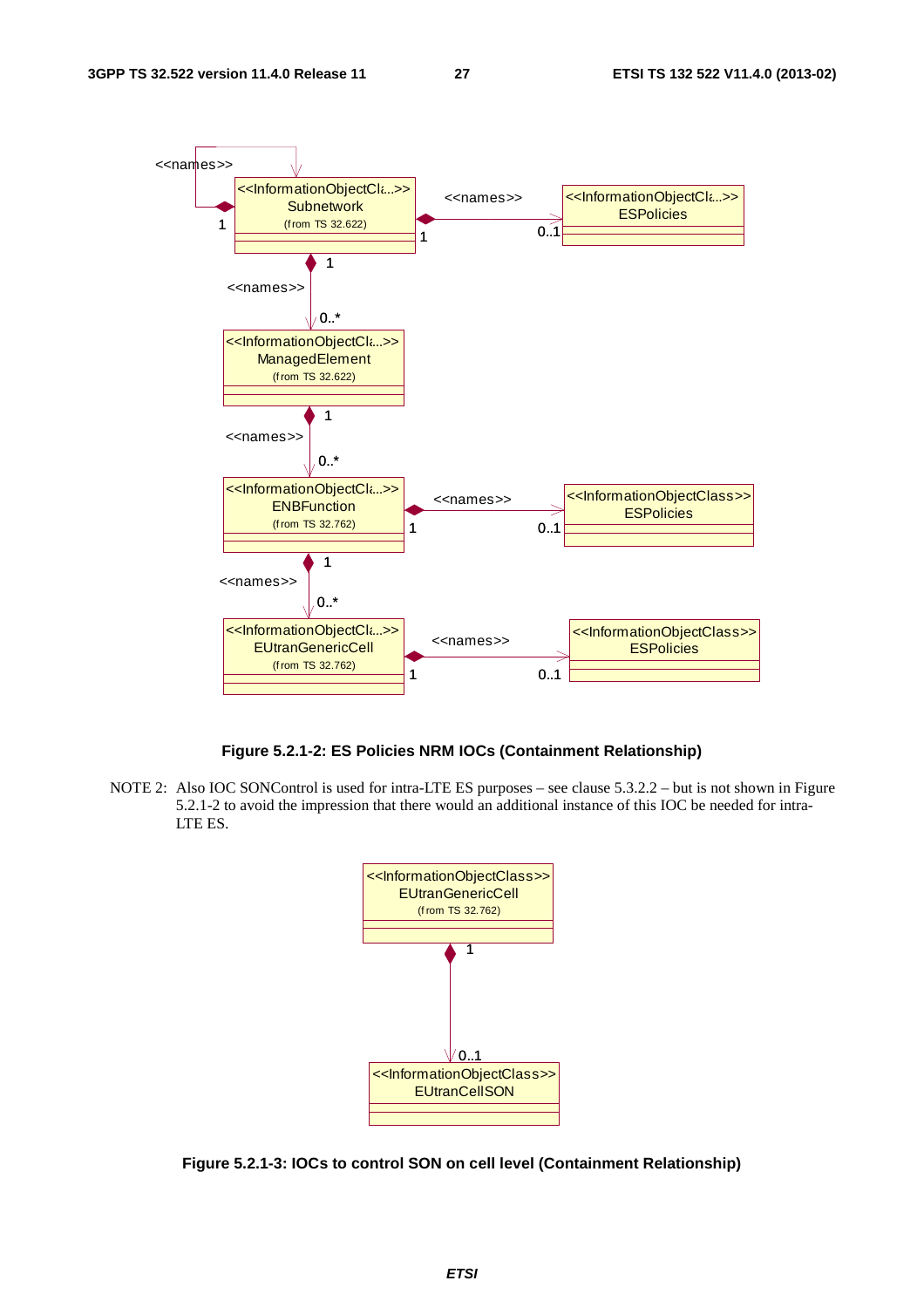

#### **Figure 5.2.1-4: Inter-RAT ES Policies NRM IOCs (Containment Relationship, part 1)**

NOTE 3: Also IOC SONControl is used for inter-RAT ES purposes – see clause 5.3.2.2 – but is not shown in Figure 5.2.1-4 to avoid the impression that there would an additional instance of this IOC be needed for inter-RAT ES.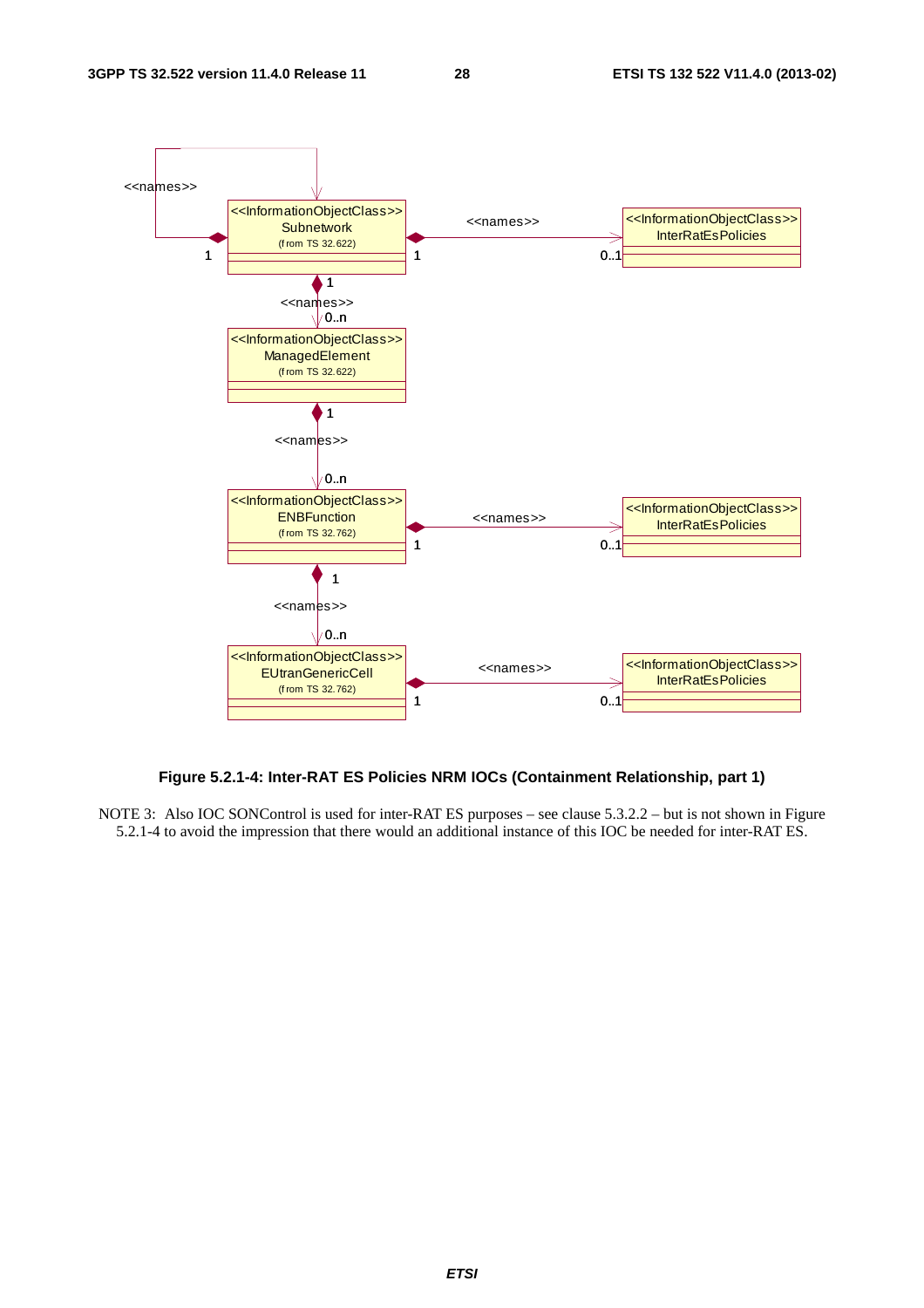

**Figure 5.2.1-5: Inter-RAT ES Policies NRM IOCs (Containment Relationship, part 2)**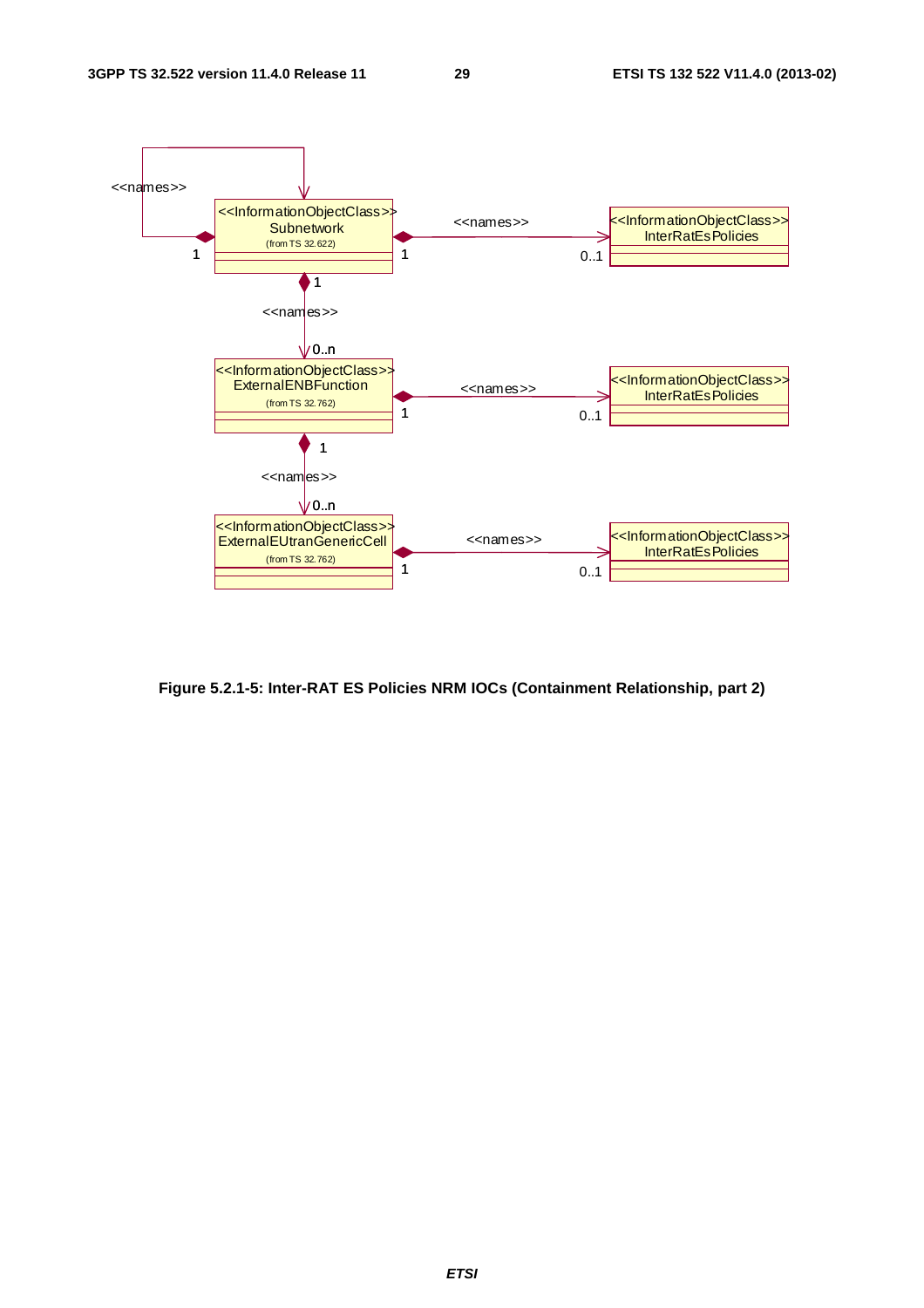

**Figure 5.2.1-6: Inter-RAT ES Policies NRM IOCs (Containment Relationship, part 3)** 

NOTE 4: Also IOC SONControl is used for inter-RAT ES purposes – see clause 5.3.2.2 – but is not shown in Figure5.2.1-6 to avoid the impression that there would an additional instance of this IOC be needed for inter-RAT ES. SONControl is contained by Subnetwork or RncFunction when esSwitch attribute is applied in SONControl.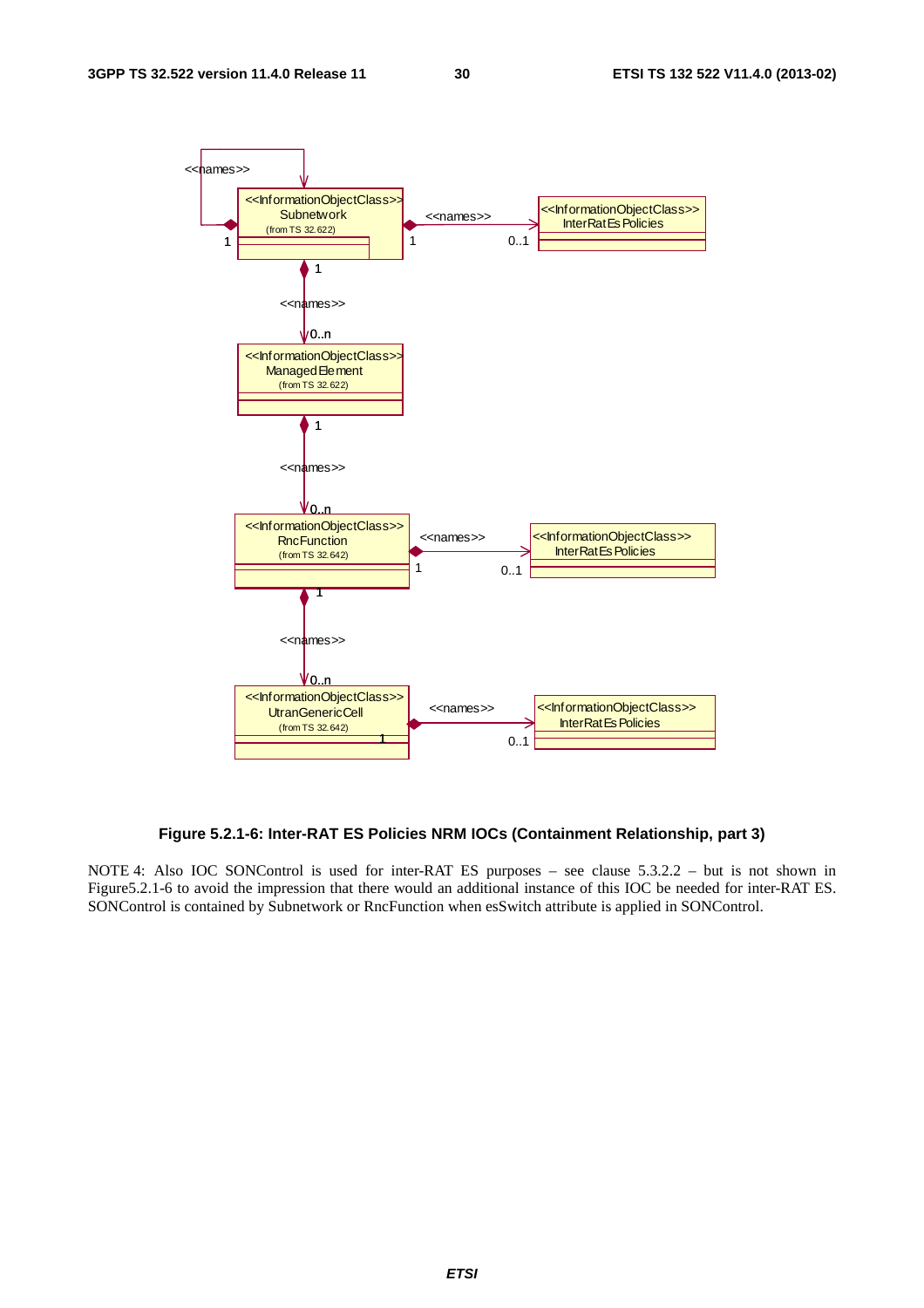

**Figure 5.2.1-7: Inter-RAT ES Policies NRM IOCs (Containment Relationship, part 4)**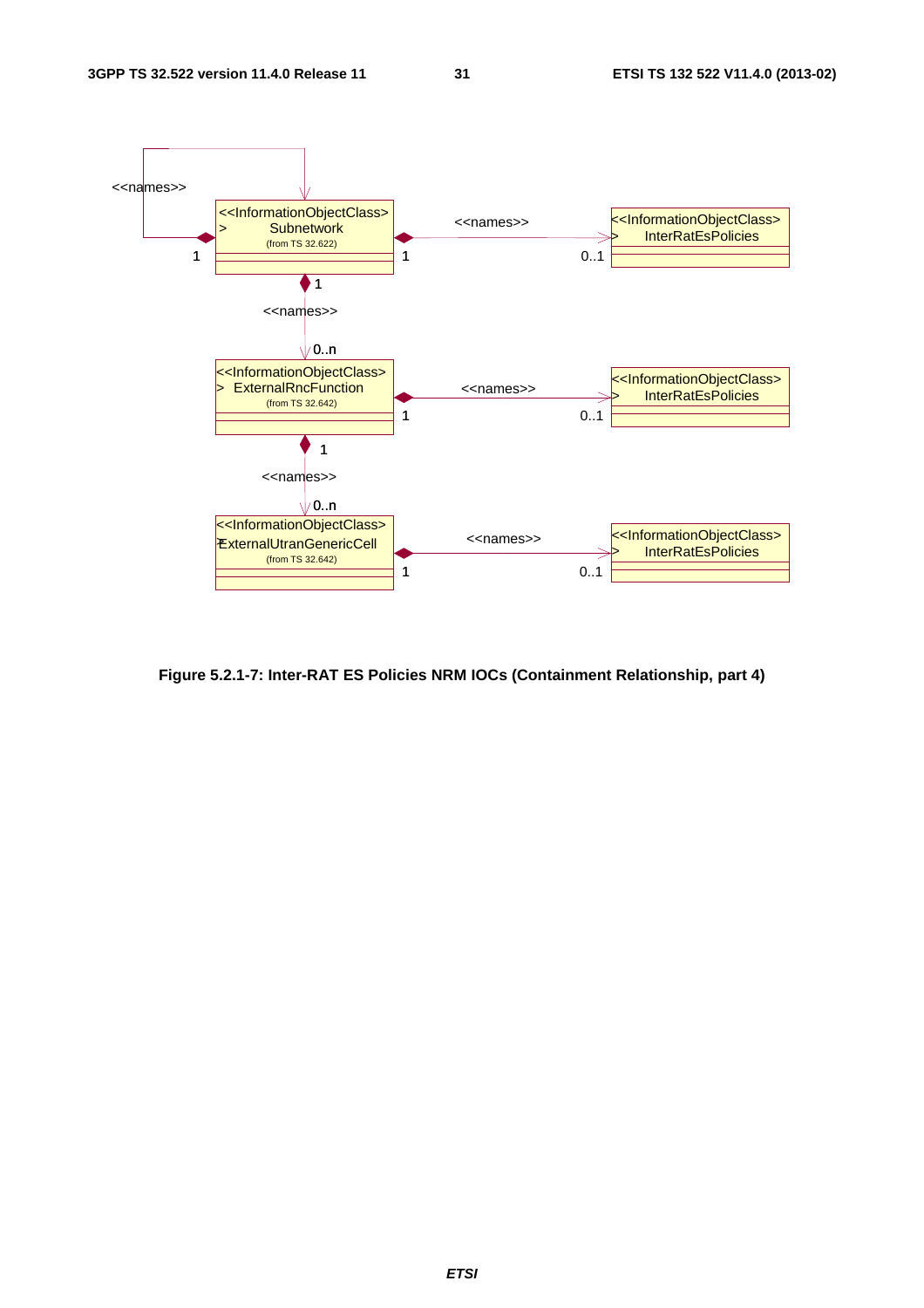

**Figure 5.2.1-8: Inter-RAT ES Policies NRM IOCs (Containment Relationship, part 5)**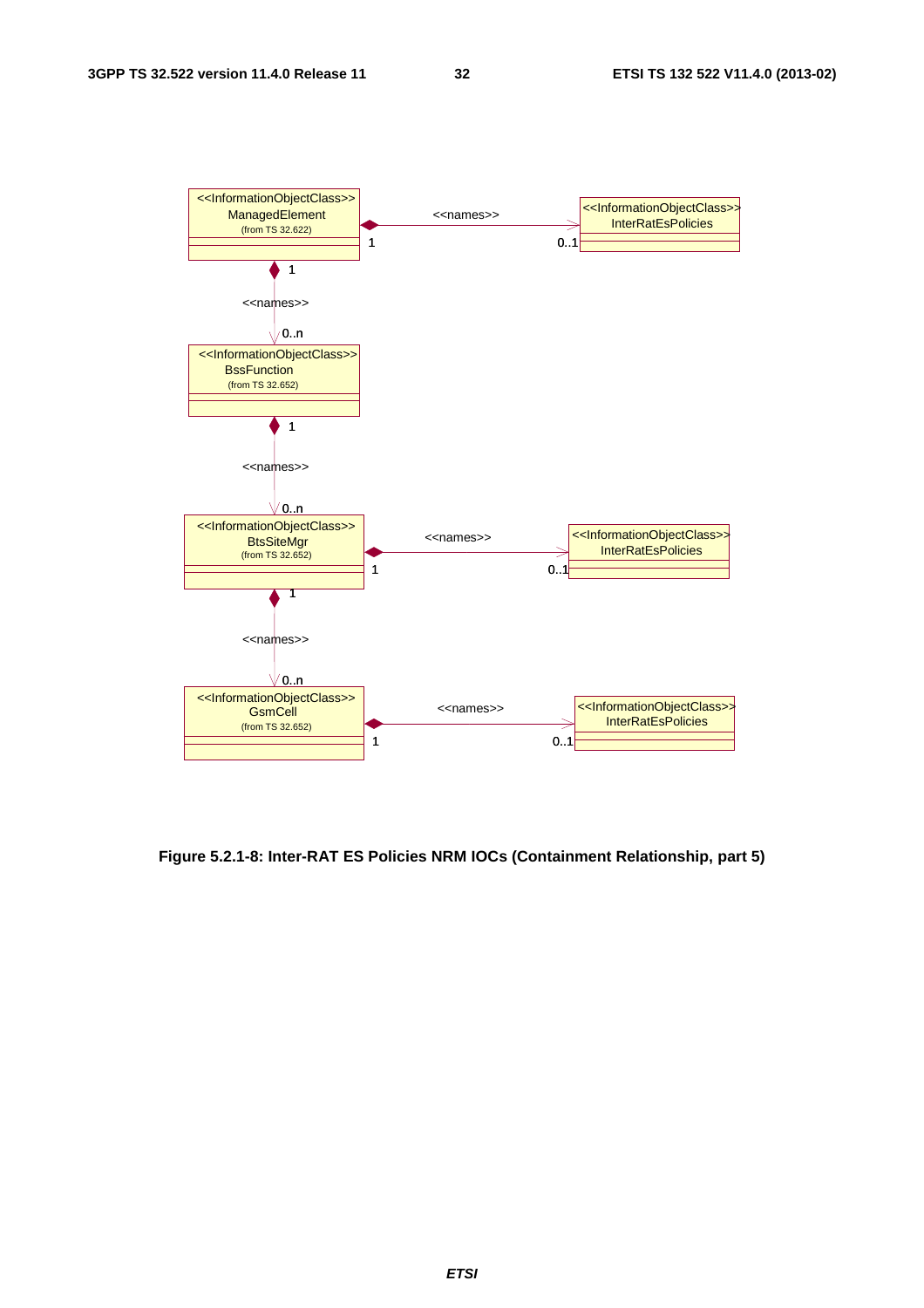

**Figure 5.2.1-9: Inter-RAT ES Policies NRM IOCs (Containment Relationship, part 6)** 

### 5.2.2 Inheritance



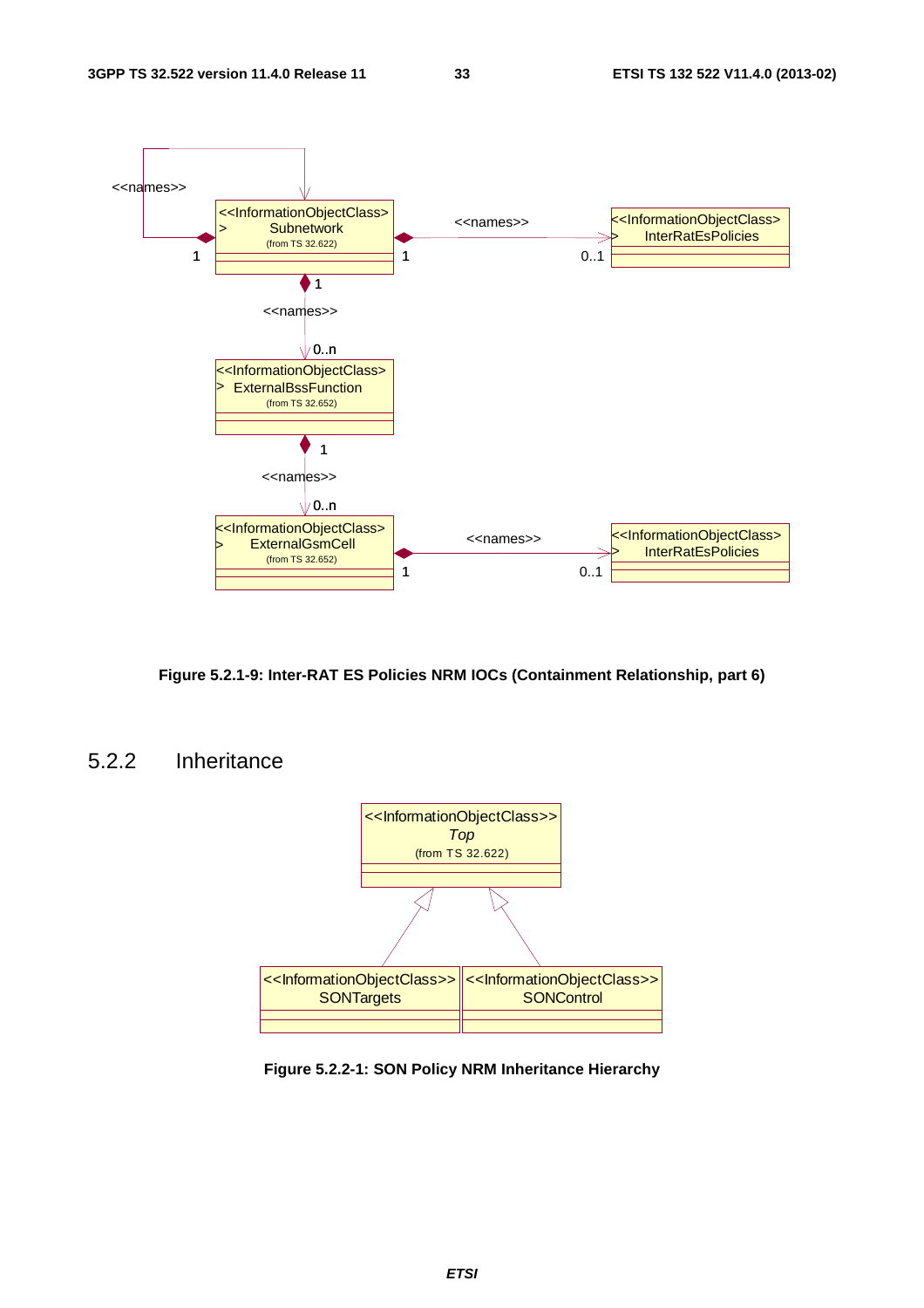

**Figure 5.2.2-2: ES Polices NRM IOCs (Inheritance Relationship)** 



**Figure 5.2.2-3: Inheritance for IOC to control SON on cell level** 



**Figure 5.2.2-4: Energy saving properties NRM IOCs (Inheritance Relationship)**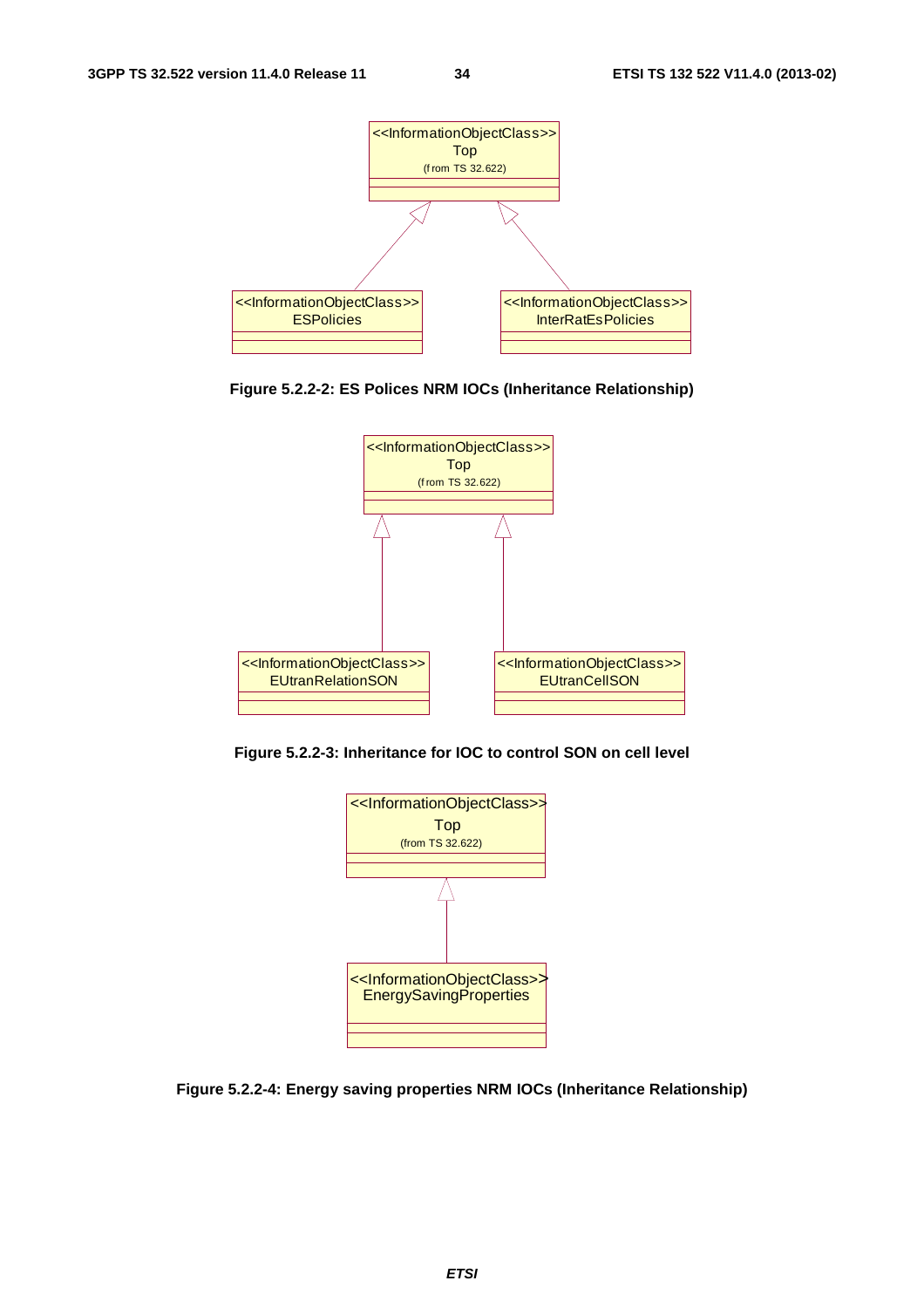# 5.3 Information Object Class (IOC) definitions

### 5.3.1 SONTargets

### 5.3.1.1 Definition

This IOC represents targets for SON functions and their relative weights.

Target hierarchy rule:

An NRM IOC instance X may name-contain an IOC SONTargets instance T. The rule states that:

- If X name-contains a SONTargets instance  $T$ , then  $T$  is applicable to X.
- If X and all its superior instances do not name-contain any SONTargets instance, then no SONTargets instance is applicable to X.
- If X does not name-contain any SONTargets instance, but one or more of X's superior instances name-contain a SONTargets instance, then the SONTargets instance of the superior instance closest to X, in X's naming tree, is applicable to X.

### 5.3.1.2 Attributes

| <b>Attribute name</b>                               | <b>Support</b><br>Qualifier | Read<br>Qualifier | Write<br>Qualifier |
|-----------------------------------------------------|-----------------------------|-------------------|--------------------|
| hoFailureRate                                       | O.                          | M                 | M                  |
| rrcConnectionEstablishmentFailureRateCharacteristic |                             | м                 | M                  |
| rrcConnectionAbnormalReleaseRateCharacteristic      | ∩ *                         | м                 | м                  |
| eRabSetupFailureRateCharacteristic                  | ∩ *                         | м                 | м                  |
| eRabAbnormalReleaseRateCharacteristic               | n*                          | м                 | м                  |
| rachOptAccessProbability                            | $CM**$                      | м                 | м                  |
| rachOptAccessDelayProbability                       | $CM**$                      | м                 | м                  |

\*) Note 1: At least one of the attributes shall be supported.

\*\*) Note 2: Only one of these attributes shall be present.

### 5.3.1.3 Attribute constraints

| <b>Name</b>                   | <b>Definition</b>                                        |
|-------------------------------|----------------------------------------------------------|
| rachOptAccessProbability CM   | RACH Optimization is supported and Access Probability is |
| <b>Support Qualifier</b>      | supported as target.                                     |
| rachOptAccessDelayProbability | RACH Optimization is supported and Access Delay          |
| <b>CM Support Qualifier</b>   | Probability is supported as target.                      |

#### 5.3.1.4 Notifications

The common notifications defined in subclause 5.6.1 are valid for this IOC, without exceptions or additions.

### 5.3.2 SONControl

### 5.3.2.1 Definition

This IOC represents the possibility to switch on or off SON functions. This is provided for Handover parameter optimization, Load Balancing optimization, Energy Saving, RACH optimization and Cell Outage Compensation.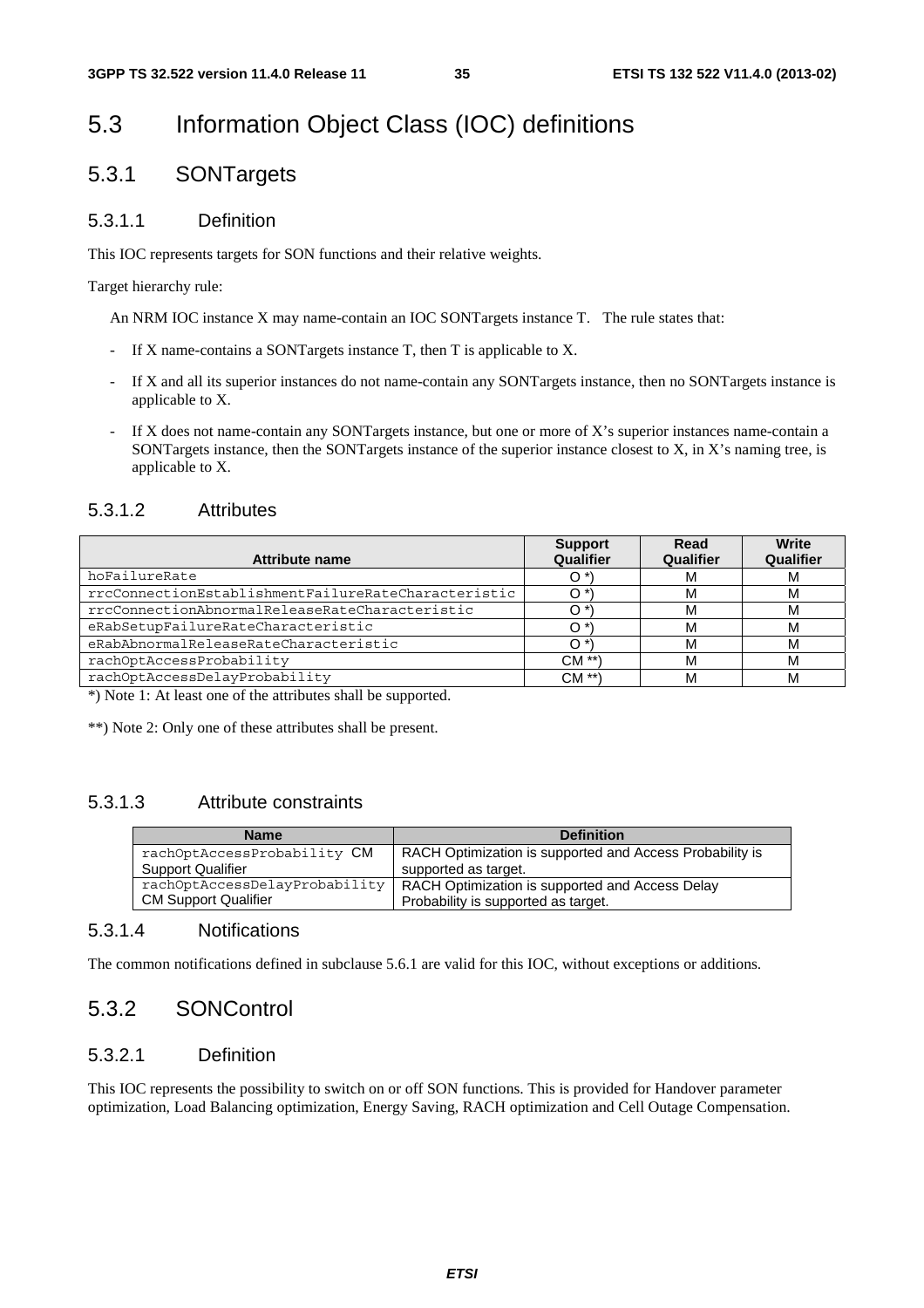#### 5.3.2.2 Attributes

| <b>Attribute name</b> | <b>Support Qualifier</b> | <b>Read Qualifier</b> | <b>Write Qualifier</b> |
|-----------------------|--------------------------|-----------------------|------------------------|
| hooSwitch             | СM                       |                       |                        |
| lboSwitch             | СM                       |                       |                        |
| esSwitch              | CМ                       |                       |                        |
| roSwitch              | СM                       |                       |                        |
| cocSwitch             |                          |                       |                        |

#### 5.3.2.3 Attribute constraints

| <b>Name</b>                       | <b>Definition</b>                                                                                                          |
|-----------------------------------|----------------------------------------------------------------------------------------------------------------------------|
| hooSwitch CM Support<br>Qualifier | Handover (HO) parameter Optimization function is supported.                                                                |
| 1boSwitch CM Support<br>Qualifier | Load Balancing Optimization function is supported.                                                                         |
| esSwitch Support<br>Oualifier     | The condition is "Distributed ESM architecture is supported".                                                              |
| roSwitch CM Support<br>Oualifier  | RACH Optimization is supported.                                                                                            |
| cocSwitch Support<br>Oualifier    | The condition is "CoC is supported". Only allowed to be present, if<br>SONControl is contained in subnetwork IOC instance. |

#### 5.3.2.4 Notifications

The common notifications defined in subclause 5.6.1 are valid for this IOC, without exceptions or additions.

### 5.3.3 ESPolicies

#### 5.3.3.1 Definition

This IOC represents the energy saving policies information. This object class is valid in a distributed ES architecture or in an EM-centralized ES architecture.

#### 5.3.3.2 Attributes

| Attribute name                             | <b>Support Qualifier</b> | <b>Read Qualifier</b> | <b>Write Qualifier</b> |
|--------------------------------------------|--------------------------|-----------------------|------------------------|
| esActivationOriginalCellLoadParameters     | CM.                      | м                     |                        |
| esActivationCandidateCellsLoadParameters   | CМ                       | м                     | M                      |
| esDeactivationCandidateCellsLoadParameters | СМ                       | М                     | M                      |
| esNotAllowedTimePeriod                     |                          |                       |                        |

#### 5.3.3.3 Attribute constraints

| <b>Name</b>                                | <b>Definition</b>                                |
|--------------------------------------------|--------------------------------------------------|
| esActivationOriginalCellLoadParameters     | The condition is "Intra-RAT ESM is supported AND |
|                                            | the cell acts as an original cell".              |
| esActivationCandidateCellsLoadParameters   | The condition is " ntra-RAT ESM is supported AND |
|                                            | the cell acts as a candidate cell".              |
| esDeactivationCandidateCellsLoadParameters | The condition is "Intra-RAT ESM is supported AND |
|                                            | the cell acts as a candidate cell".              |

#### 5.3.3.4 Notifications

The common notifications defined in subclause 5.6.1 are valid for this IOC, without exceptions or additions.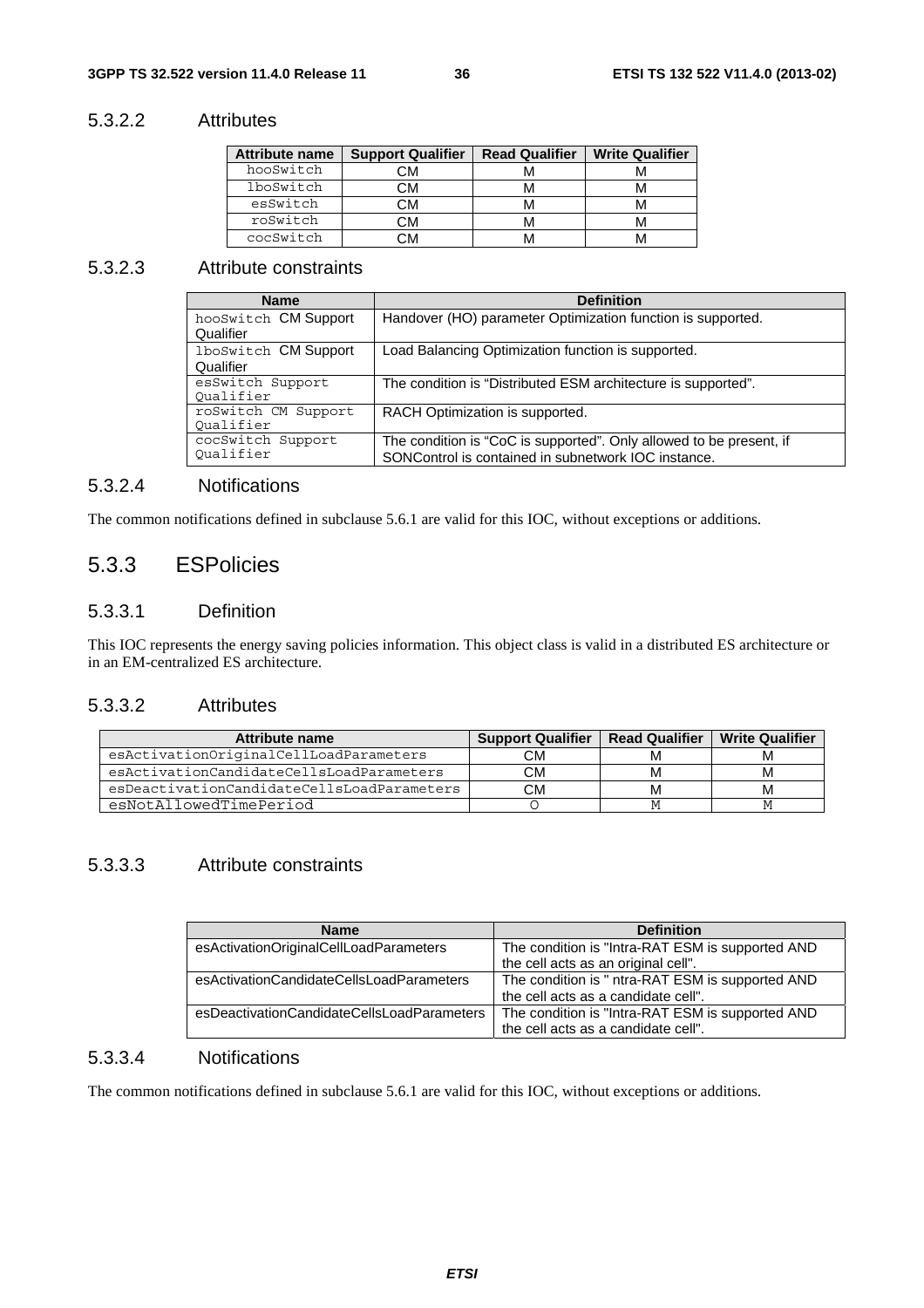### 5.3.4 EUtranCellSON

#### 5.3.4.1 Definition

This IOC represents the parameters for control of SON functions on E-UTRAN cell level.

#### 5.3.4.2 Attributes

| Attribute name                    | <b>Support</b><br>Qualifier | <b>Read</b><br>Qualifier | Write<br>Qualifier |
|-----------------------------------|-----------------------------|--------------------------|--------------------|
| maximumDeviationHoTrigger         | СM                          | M                        | М                  |
| minimumTimeBetweenHoTriggerChange | CМ                          | M                        | м                  |

#### 5.3.4.3 Attribute constraints

| <b>Name</b>                                            | <b>Definition</b>                                                                 |  |
|--------------------------------------------------------|-----------------------------------------------------------------------------------|--|
| Oualifier                                              | maximumDeviationHoTrigger Support   The condition is "HOO function is supported". |  |
| minimumTimeBetweenHoTriggerChange<br>Support Qualifier | The condition is "HOO function is supported".                                     |  |

#### 5.3.4.4 Notifications

The common notifications defined in subclause 5.6.1 are valid for this IOC, without exceptions or additions.

#### 5.3.5 Void

### 5.3.6 EnergySavingProperties

#### 5.3.6.1 Definition

This IOC represents the energy saving properties of a network element supporting Energy Saving Management functionality.

#### 5.3.6.2 Attributes

| Attribute name      | <b>Support</b><br>Qualifier | Read<br>Qualifier | <b>Write Qualifier</b> |
|---------------------|-----------------------------|-------------------|------------------------|
| energySavingState   | М                           |                   | -                      |
| energySavingControl | CМ                          |                   |                        |
| isProbingCapable    |                             |                   | -                      |

#### 5.3.6.3 Attribute constraints

| <b>Name</b>            | <b>Definition</b>                                                 |
|------------------------|-------------------------------------------------------------------|
| energySavingControl CM | The condition is "ESM functionality supports and uses centralized |
| Support Qualifier      | architecture".                                                    |

#### 5.3.6.4 Notifications

The common notifications defined in subclause 5.6.1 are valid for this IOC. Notification notifyAttributeValueChange shall be supported for attribute energySavingState.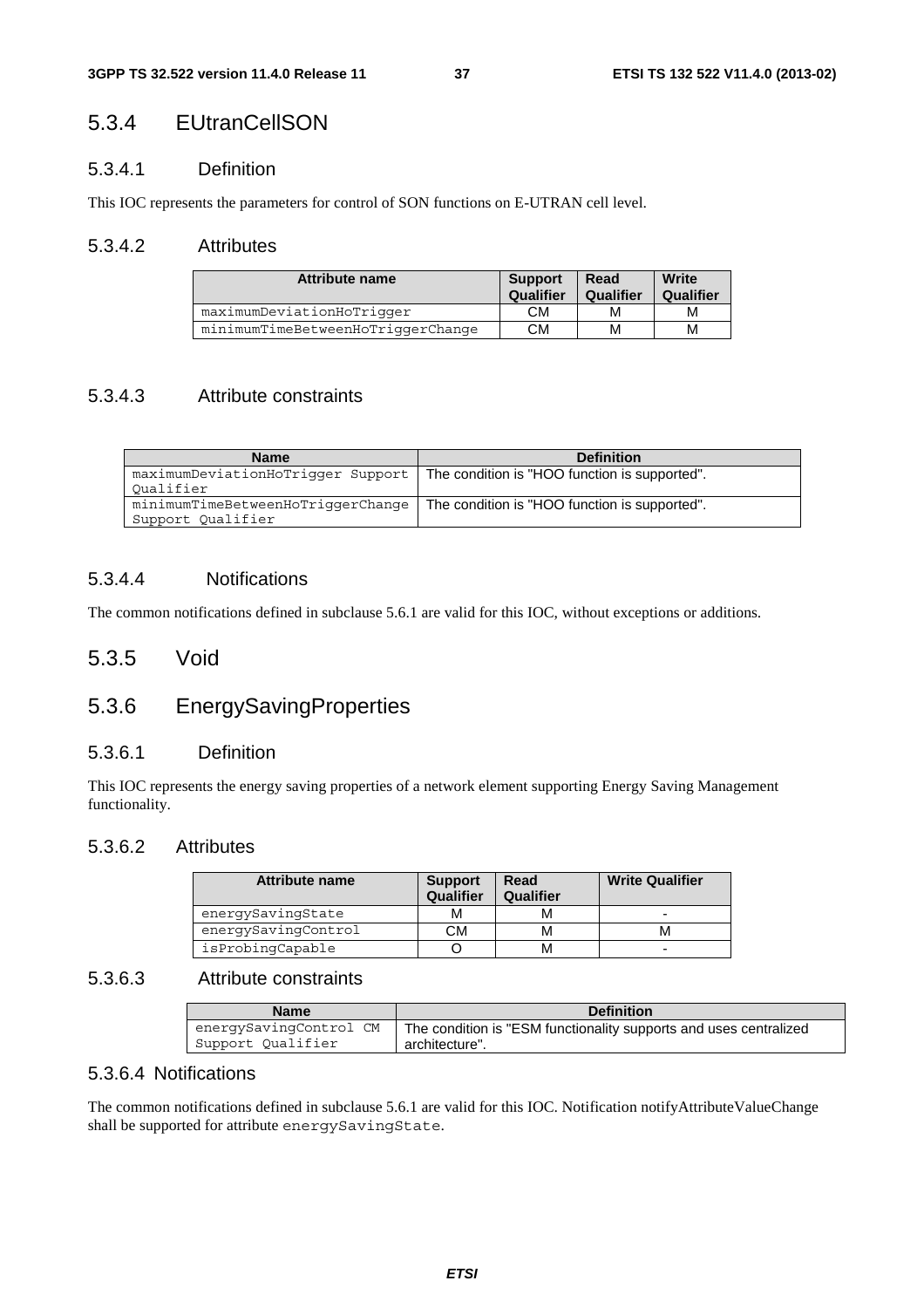### 5.3.7 interRatEsPolicies

#### 5.3.7.1 Definition

This IOC represents the inter-RAT energy saving policies information. This object class is valid in a distributed ES architecture or in an EM-centralized ES architecture.

#### 5.3.7.2 Attributes

| Attribute name                                | <b>Support Qualifier</b> | <b>Read Qualifier</b> | <b>Write Qualifier</b> |
|-----------------------------------------------|--------------------------|-----------------------|------------------------|
| interRatEsActivationOriginalCellParameters    | CМ                       | M                     | M                      |
| interRatEsActivationCandidateCellParameters   | СM                       | М                     | м                      |
| interRatEsDeactivationCandidateCellParameters | СM                       | M                     | м                      |

### 5.3.7.3 Attribute constraints

| <b>Name</b>                            | <b>Definition</b>                                    |
|----------------------------------------|------------------------------------------------------|
| interRatEsActivationOriginalCellParame | The condition is "The cell acts as an original cell" |
| ters CM Support Qualifier              | AND inter-RAT ESM is supported.                      |
| interRatEsActivationCandidateCellParam | The condition is "The cell acts as a candidate cell" |
| eters CM Support Qualifier             | AND inter-RAT ESM is supported.                      |
| interRatEsDeactivationCandidateCellPar | The condition is "The cell acts as a candidate cell" |
| ameters CM Support Qualifier           | AND inter-RAT ESM is supported.                      |

#### 5.3.7.4 Notifications

The common notifications defined in subclause 5.6.1 are valid for this IOC, without exceptions or additions.

# 5.4 Information relationship definitions

None.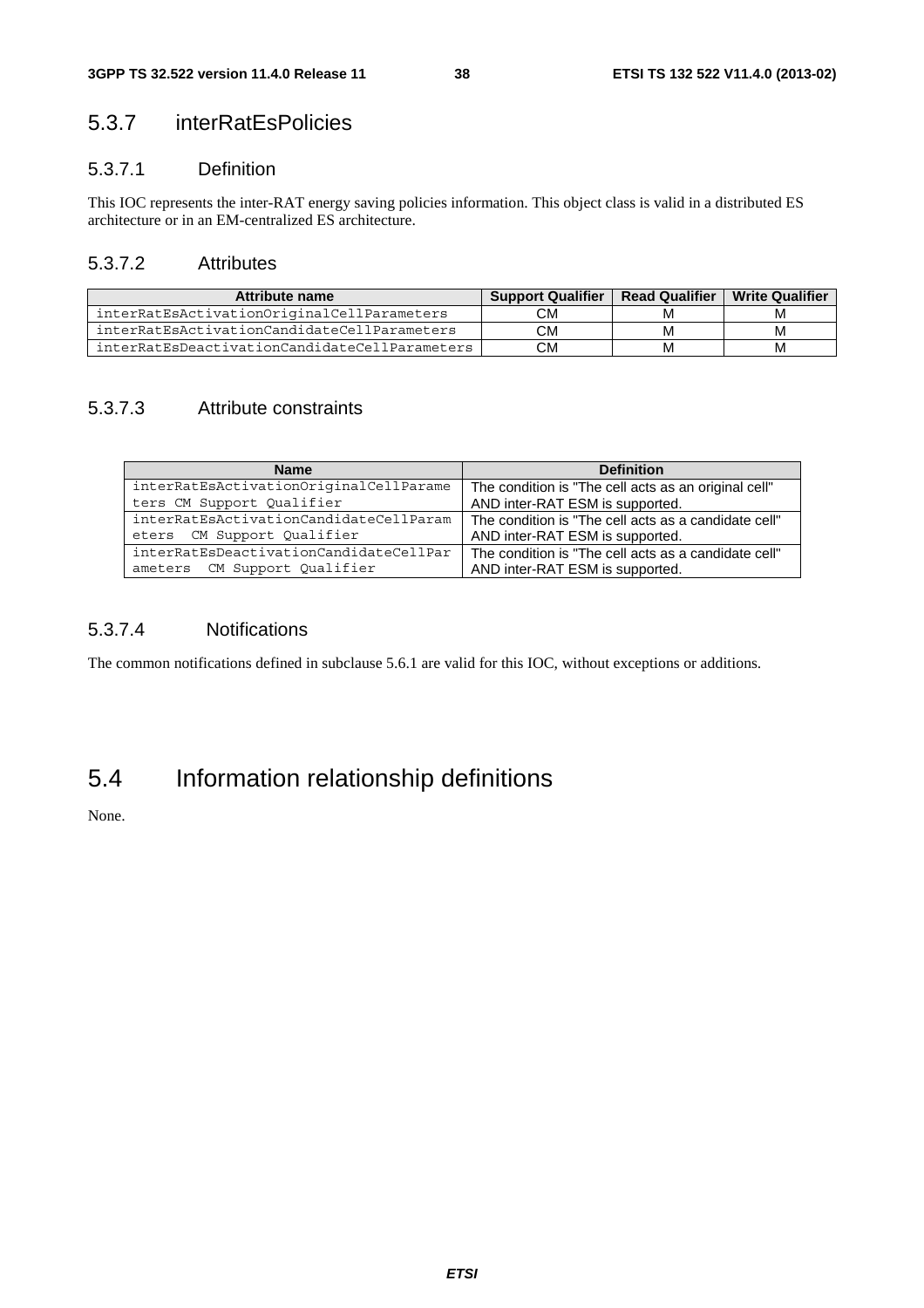# 5.5 Information attribute definitions

# 5.5.1 Definition and legal values

Table 5.5.1.1 defines the attributes that are present in the Information Object Classes (IOCs) of the present document. **Table 5.5.1.1: Attributes definitions and legal values** 

| <b>Attribute Name</b> | Definition                                           | <b>Legal Values</b>   |
|-----------------------|------------------------------------------------------|-----------------------|
| cocSwitch             | This attribute allows the operator to enable/disable | Enumerated {on, off}  |
|                       | the COC functionality.                               |                       |
| energySavingCo        | This attribute allows the IRPManager to initiate     | Enumerated            |
| ntrol                 | energy saving activation or deactivation. Its value  | {toBeEnerqySaving,    |
|                       | can not be changed by the IRPAgent.                  | toBeNotEnergySaving}. |
| energySavingSt        | Specifies the status regarding the energy saving in  | Enumerated            |
| ate                   | the cell.                                            | {isNotEnerqySavinq,   |
|                       | If the value of energy Saving Control is             | isEnergySaving}.      |
|                       | toBeEnergySaving, then it shall be tried to          |                       |
|                       | achieve the value isEnergySaving for the             |                       |
|                       | energySavingState.                                   |                       |
|                       | If the value of energy Saving Control is             |                       |
|                       | toBeNotEnergySaving, then it shall be tried to       |                       |
|                       | achieve the value is Not Energy Saving for the       |                       |
|                       | energySavingState.                                   |                       |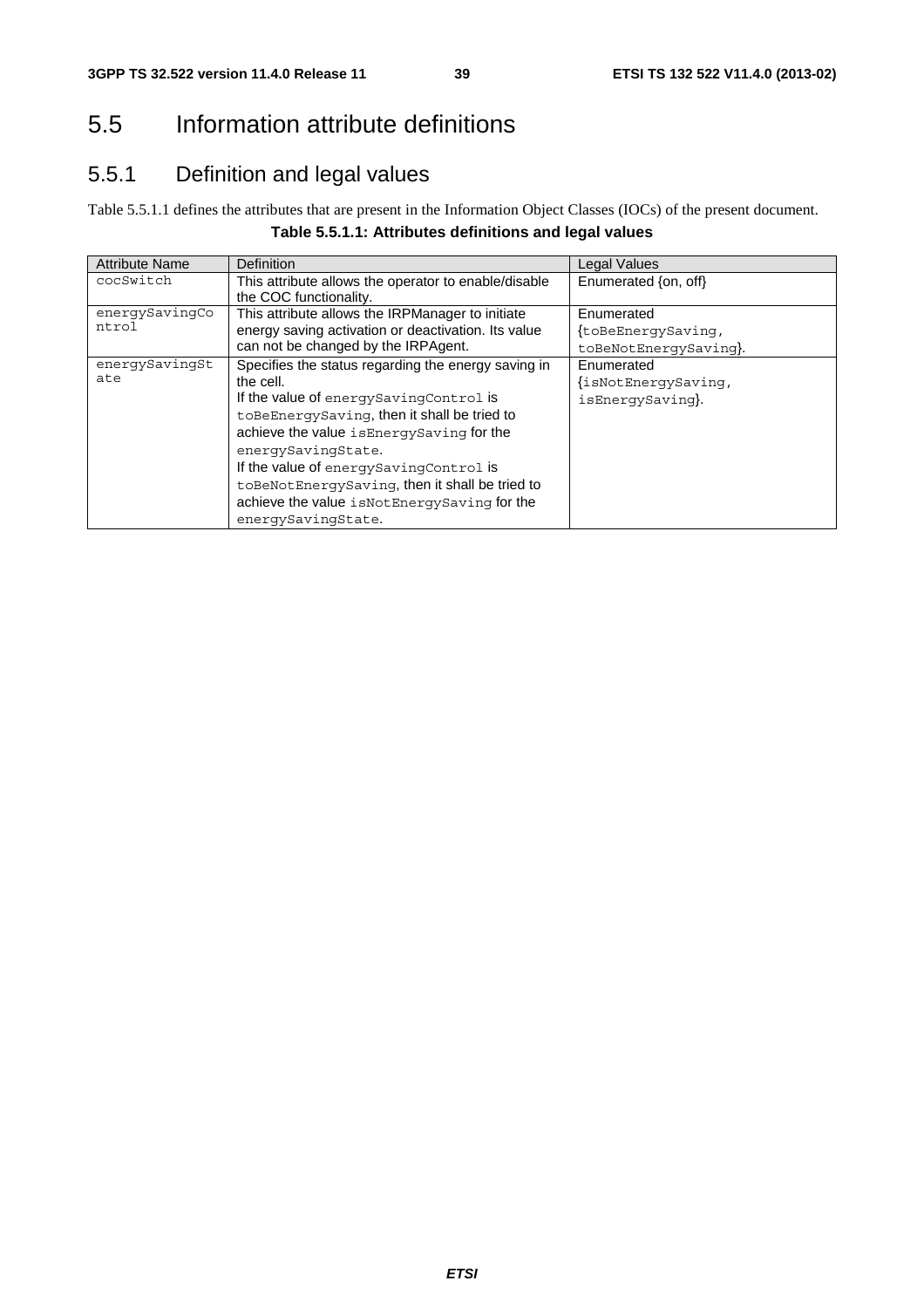| eRabAbnormalRe | The target is on the number of E-RAB abnormal          | lowerEndOfCacRange and                |
|----------------|--------------------------------------------------------|---------------------------------------|
| leaseRateChara | release related to load divided by the total number    | upperEndOfCacRange:                   |
| cteristic      | of attempted E-RAB setups.                             | Integer 010000                        |
|                |                                                        |                                       |
|                | This attribute allows to define for a value the        | eRabAbnormalReleaseRateTarget:        |
|                |                                                        |                                       |
|                | composite available capacity (CAC) range in which      | Integer 0100 (representing a          |
|                | the target is valid. For this, it contains one         | percentage)                           |
|                | characteristic dependent on Uplink CAC, one for        |                                       |
|                | Downlink CAC:                                          | targetWeight:                         |
|                | eRabAbnormalReleaseRateCharacteristicD                 | Integer 1N. The higher the number the |
|                | ownlink <b>and</b>                                     | higher the weight.                    |
|                | eRabAbnormalReleaseRateCharacteristicU                 |                                       |
|                |                                                        |                                       |
|                | plink.                                                 |                                       |
|                | At least one of these charateristics must be present.  |                                       |
|                | Together with the characteristic its targetWeight as   |                                       |
|                | a SON target is defined as part of this attribute.     |                                       |
|                | The characteristics have the following structure:      |                                       |
|                | eRabAbnormalReleaseRateCharacteristicD                 |                                       |
|                | ownlink:                                               |                                       |
|                | List of one or more entries, each consisting of:       |                                       |
|                |                                                        |                                       |
|                | lowerEndOfCacRange,                                    |                                       |
|                | upperEndOfCacRange,                                    |                                       |
|                | eRabAbnormalReleaseRateTarget                          |                                       |
|                | eRabAbnormalReleaseRateCharacteristicU                 |                                       |
|                | plink:                                                 |                                       |
|                | List of one or more entries, each consisting of:       |                                       |
|                | lowerEndOfCacRange,                                    |                                       |
|                | upperEndOfCacRange,                                    |                                       |
|                | eRabAbnormalReleaseRateTarget                          |                                       |
|                |                                                        |                                       |
|                | Remark:                                                |                                       |
|                | Formula for composite available capacity:              |                                       |
|                | Available Capacity = Cell Capacity Class Value *       |                                       |
|                | <b>Capacity Value</b>                                  |                                       |
|                | For definition of Cell Capacity Class Value and        |                                       |
|                | Capacity Value see TS 36.331 [6]. These definitions    |                                       |
|                | lead to a value range of a composite available         |                                       |
|                | capacity from 010000.                                  |                                       |
|                | 36.423 [7] has cell capacity class value as optional   |                                       |
|                |                                                        |                                       |
|                | parameter in case of intra-LTE load balancing. If cell |                                       |
|                | capacity class value is not present, than 36.423       |                                       |
|                | assumes that bandwidth should be used instead to       |                                       |
|                | assess the capacity.                                   |                                       |
|                |                                                        |                                       |
|                | This target is suitable for LBO.                       |                                       |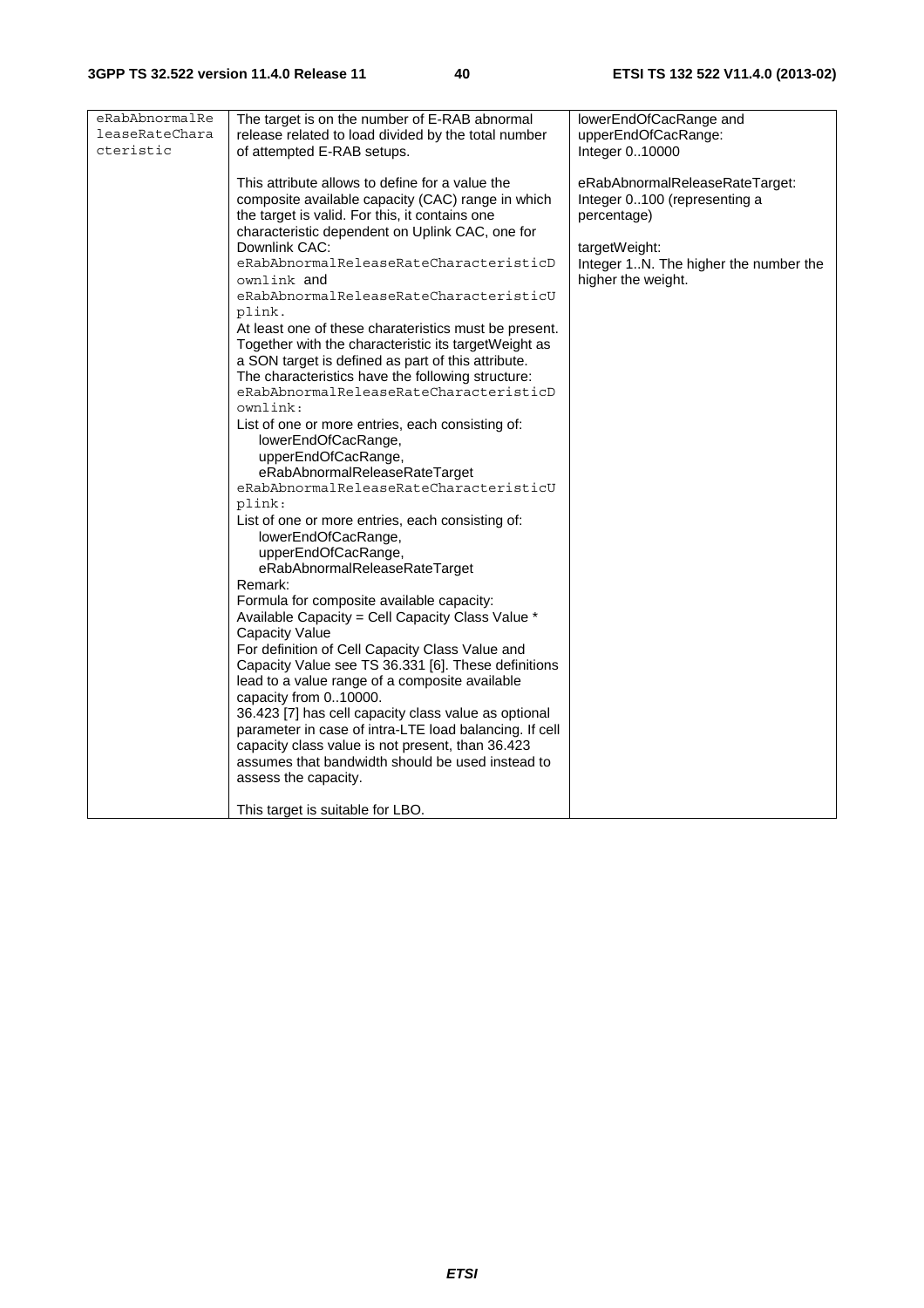| eRabSetupFailu<br>reRateCharacte<br>ristic | The target is on the number of E-RAB setup failures<br>related to load divided by the total number of<br>attempted E-RAB setups.<br>For E-RAB setup failure related to load the causes<br>"Reduce load in serving cell" and "Radio resources<br>not available" defined in TS 36.413 are used.<br>This attribute allows to define for a value the<br>composite available capacity (CAC) range in which<br>the target is valid. For this, it contains one<br>characteristic dependent on Uplink CAC, one for<br>Downlink CAC:<br>eRabSetupFailureRateCharacteristicDown<br>link and<br>eRabSetupFailureRateCharacteristicUpli<br>nk.<br>At least one of these charateristics must be present.<br>Together with the characteristic its targetWeight as<br>a SON target is defined as part of this attribute.<br>The characteristics have the following structure:<br>eRabSetupFailureRateCharacteristicDown<br>link:<br>List of one or more entries, each consisting of:<br>LowerEndOfCacRange,<br>UpperEndOfCacRange,<br>eRabSetUpFailureRateTarget<br>eRabSetupFailureRateCharacteristicUpli<br>nk:<br>List of one or more entries, each consisting of:<br>LowerEndOfCacRange,<br>UpperEndOfCacRange,<br>eRabSetUpFailureRateTarget<br>For CAC see | lowerEndOfCacRange and<br>upperEndOfCacRange and<br>targetWeight:<br>See<br>eRabAbnormalReleaseRateCharacterist<br>ic<br>eRabSetUpFailureRateTarget:<br>Integer 0100 (representing a<br>percentage) |
|--------------------------------------------|---------------------------------------------------------------------------------------------------------------------------------------------------------------------------------------------------------------------------------------------------------------------------------------------------------------------------------------------------------------------------------------------------------------------------------------------------------------------------------------------------------------------------------------------------------------------------------------------------------------------------------------------------------------------------------------------------------------------------------------------------------------------------------------------------------------------------------------------------------------------------------------------------------------------------------------------------------------------------------------------------------------------------------------------------------------------------------------------------------------------------------------------------------------------------------------------------------------------------------------------------|-----------------------------------------------------------------------------------------------------------------------------------------------------------------------------------------------------|
|                                            |                                                                                                                                                                                                                                                                                                                                                                                                                                                                                                                                                                                                                                                                                                                                                                                                                                                                                                                                                                                                                                                                                                                                                                                                                                                   |                                                                                                                                                                                                     |
| esActivationOr                             | This target is suitable for LBO.<br>This attributes is relevant, if the cell acts as an                                                                                                                                                                                                                                                                                                                                                                                                                                                                                                                                                                                                                                                                                                                                                                                                                                                                                                                                                                                                                                                                                                                                                           |                                                                                                                                                                                                     |
| iginalCellLoad                             | original cell.                                                                                                                                                                                                                                                                                                                                                                                                                                                                                                                                                                                                                                                                                                                                                                                                                                                                                                                                                                                                                                                                                                                                                                                                                                    | Threshold: Integer 0100 (Percentage<br>of PRB usage, see 3GPP TS 36.314                                                                                                                             |
| Parameters                                 | This attribute indicates the traffic load threshold and                                                                                                                                                                                                                                                                                                                                                                                                                                                                                                                                                                                                                                                                                                                                                                                                                                                                                                                                                                                                                                                                                                                                                                                           | [13]                                                                                                                                                                                                |
|                                            | the time duration, which are used by distributed ES                                                                                                                                                                                                                                                                                                                                                                                                                                                                                                                                                                                                                                                                                                                                                                                                                                                                                                                                                                                                                                                                                                                                                                                               | TimeDuration: Integer (in unit of                                                                                                                                                                   |
|                                            | algorithms to allow a cell to enter the energySaving                                                                                                                                                                                                                                                                                                                                                                                                                                                                                                                                                                                                                                                                                                                                                                                                                                                                                                                                                                                                                                                                                                                                                                                              | seconds)                                                                                                                                                                                            |
|                                            | state. The time duration indicates how long the load                                                                                                                                                                                                                                                                                                                                                                                                                                                                                                                                                                                                                                                                                                                                                                                                                                                                                                                                                                                                                                                                                                                                                                                              |                                                                                                                                                                                                     |
|                                            | needs to have been below the threshold.                                                                                                                                                                                                                                                                                                                                                                                                                                                                                                                                                                                                                                                                                                                                                                                                                                                                                                                                                                                                                                                                                                                                                                                                           |                                                                                                                                                                                                     |
| esActivationCa<br>ndidateCellsLo           | This attributes is relevant, if the cell acts as a<br>candidate cell.                                                                                                                                                                                                                                                                                                                                                                                                                                                                                                                                                                                                                                                                                                                                                                                                                                                                                                                                                                                                                                                                                                                                                                             | Threshold: Integer 0100 (Percentage<br>of PRB usage (see 3GPP TS 36.314                                                                                                                             |
| adParameters                               | This attribute indicates the traffic load threshold and                                                                                                                                                                                                                                                                                                                                                                                                                                                                                                                                                                                                                                                                                                                                                                                                                                                                                                                                                                                                                                                                                                                                                                                           | $[13])$ )                                                                                                                                                                                           |
|                                            | the time duration, which are used by distributed ES                                                                                                                                                                                                                                                                                                                                                                                                                                                                                                                                                                                                                                                                                                                                                                                                                                                                                                                                                                                                                                                                                                                                                                                               | TimeDuration: Integer (in unit of                                                                                                                                                                   |
|                                            | algorithms level to allow a n 'original' cell to enter                                                                                                                                                                                                                                                                                                                                                                                                                                                                                                                                                                                                                                                                                                                                                                                                                                                                                                                                                                                                                                                                                                                                                                                            | seconds)                                                                                                                                                                                            |
|                                            | the energySaving state. Threshold and duration are                                                                                                                                                                                                                                                                                                                                                                                                                                                                                                                                                                                                                                                                                                                                                                                                                                                                                                                                                                                                                                                                                                                                                                                                |                                                                                                                                                                                                     |
|                                            | applied to the candidate cell(s) which will provides<br>coverage backup of an original cell when it is in the                                                                                                                                                                                                                                                                                                                                                                                                                                                                                                                                                                                                                                                                                                                                                                                                                                                                                                                                                                                                                                                                                                                                     |                                                                                                                                                                                                     |
|                                            | energySaving state. The threshold applies in the                                                                                                                                                                                                                                                                                                                                                                                                                                                                                                                                                                                                                                                                                                                                                                                                                                                                                                                                                                                                                                                                                                                                                                                                  |                                                                                                                                                                                                     |
|                                            | same way for a candidate cell, no matter for which                                                                                                                                                                                                                                                                                                                                                                                                                                                                                                                                                                                                                                                                                                                                                                                                                                                                                                                                                                                                                                                                                                                                                                                                |                                                                                                                                                                                                     |
|                                            | original cell it will provide backup coverage.                                                                                                                                                                                                                                                                                                                                                                                                                                                                                                                                                                                                                                                                                                                                                                                                                                                                                                                                                                                                                                                                                                                                                                                                    |                                                                                                                                                                                                     |
|                                            | The time duration indicates how long the traffic in                                                                                                                                                                                                                                                                                                                                                                                                                                                                                                                                                                                                                                                                                                                                                                                                                                                                                                                                                                                                                                                                                                                                                                                               |                                                                                                                                                                                                     |
|                                            | the candidate cell needs to have been below the                                                                                                                                                                                                                                                                                                                                                                                                                                                                                                                                                                                                                                                                                                                                                                                                                                                                                                                                                                                                                                                                                                                                                                                                   |                                                                                                                                                                                                     |
|                                            | threshold before any original cells which will be<br>provided backup coverage by the candidate cell                                                                                                                                                                                                                                                                                                                                                                                                                                                                                                                                                                                                                                                                                                                                                                                                                                                                                                                                                                                                                                                                                                                                               |                                                                                                                                                                                                     |
|                                            | enters energy saving state.                                                                                                                                                                                                                                                                                                                                                                                                                                                                                                                                                                                                                                                                                                                                                                                                                                                                                                                                                                                                                                                                                                                                                                                                                       |                                                                                                                                                                                                     |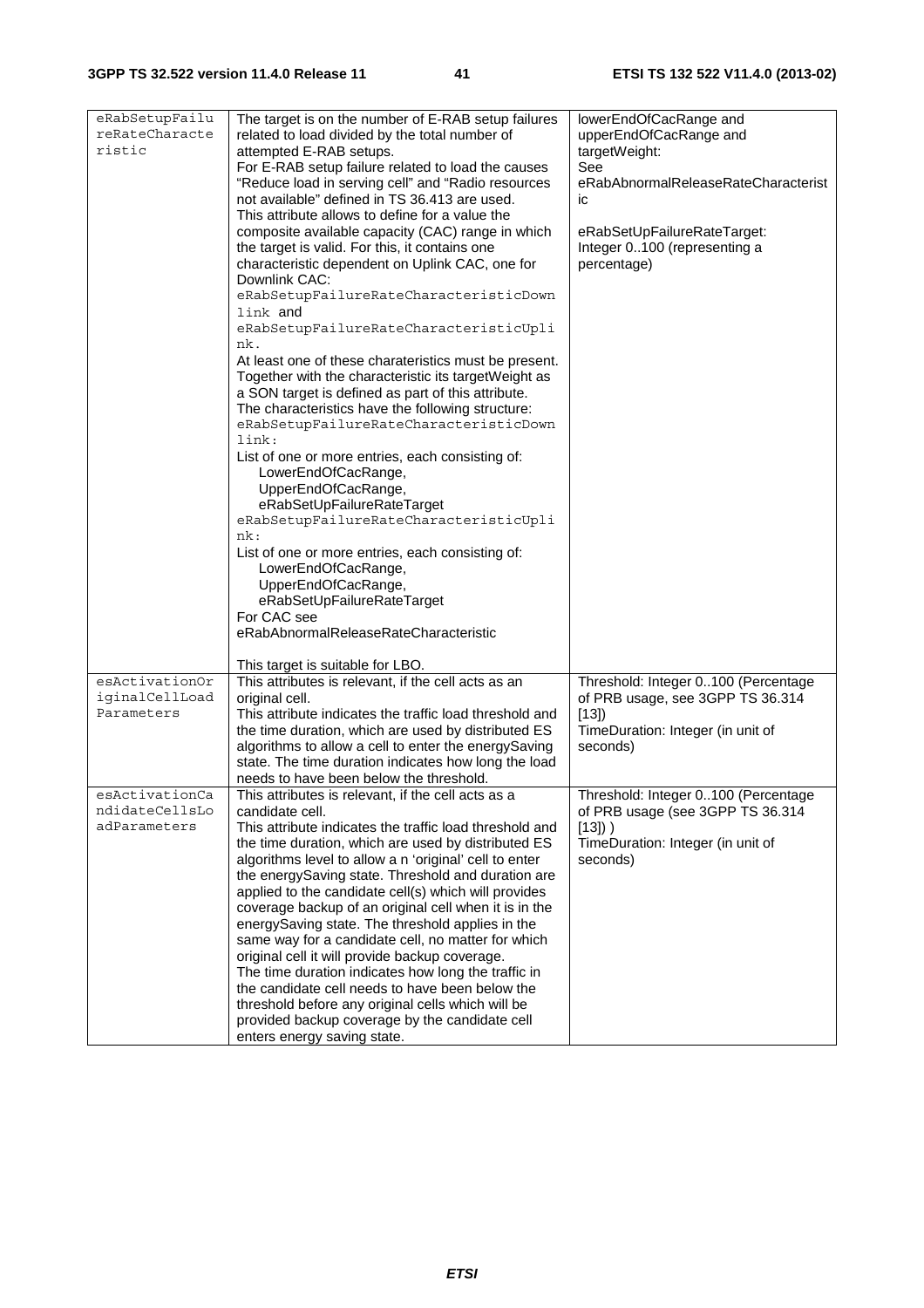| esDeactivation<br>CandidateCells<br>LoadParameters | This attributes is relevant, if the cell acts as a<br>candidate cell.<br>This attribute indicates the traffic load threshold<br>and the time duration which is used by distributed<br>ES algorithms to allow a cell to leave the<br>energySaving state. Threshold and time duration<br>are applied to the candidate cell when it which<br>provides coverage backup for the cell in<br>energySaving state. The threshold applies in the<br>same way for a candidate cell, no matter for which<br>original cell it provides backup coverage.<br>The time duration indicates how long the traffic in<br>the candidate cell needs to have been above the<br>threshold to wake up one or more original cells<br>which have been provided backup coverage by the<br>candidate cell. | Threshold: Integer 0100 (Percentage<br>of PRB usage (see 3GPP TS 36.314<br>$[13]$ )<br>TimeDuration: Integer (in unit of<br>seconds)                                                                                                                                                                                                                                        |
|----------------------------------------------------|-------------------------------------------------------------------------------------------------------------------------------------------------------------------------------------------------------------------------------------------------------------------------------------------------------------------------------------------------------------------------------------------------------------------------------------------------------------------------------------------------------------------------------------------------------------------------------------------------------------------------------------------------------------------------------------------------------------------------------------------------------------------------------|-----------------------------------------------------------------------------------------------------------------------------------------------------------------------------------------------------------------------------------------------------------------------------------------------------------------------------------------------------------------------------|
| esNotAllowedTi<br>mePeriod                         | This attribute can be used to prevent a cell entering<br>energySaving state.<br>This attribute indicates a list of time periods during<br>which inter-RAT energy saving is not allowed.<br>Time period is valid on the specified day and time of<br>every week.                                                                                                                                                                                                                                                                                                                                                                                                                                                                                                               | The legal values are as follows:<br>startTime and endTime:<br>All values that indicate valid UTC time.<br>endTime should be later than startTime.<br>periodOfDay: structure of startTime and<br>endTime.<br>daysOfWeekList: list of weekday.<br>weekday: Monday, Tuesday,<br>Sunday.<br>List of time periods:<br>{{ daysOfWeek daysOfWeekList,<br>periodOfDay dailyPeriod}} |
| esSwitch                                           | This attribute determines whether the energy saving<br>function is enabled or disabled.                                                                                                                                                                                                                                                                                                                                                                                                                                                                                                                                                                                                                                                                                       | On, off                                                                                                                                                                                                                                                                                                                                                                     |
| hoFailureRate                                      | This indicates the assigned HOO target of the<br>number of failure events related to handover divided<br>by the total number of handover events, together<br>with its targetWeight.<br>This target is suitable for HOO or LBO.                                                                                                                                                                                                                                                                                                                                                                                                                                                                                                                                                | A set of two numbers:<br>the first indicates a percentage, the<br>second a targetWeight (see<br>eRabAbnormalReleaseRateCharacterist<br>ic).                                                                                                                                                                                                                                 |
| hooSwitch                                          | This attribute determines whether the Handover<br>parameter Optimization Function is activated or<br>deactivated.                                                                                                                                                                                                                                                                                                                                                                                                                                                                                                                                                                                                                                                             | On, off                                                                                                                                                                                                                                                                                                                                                                     |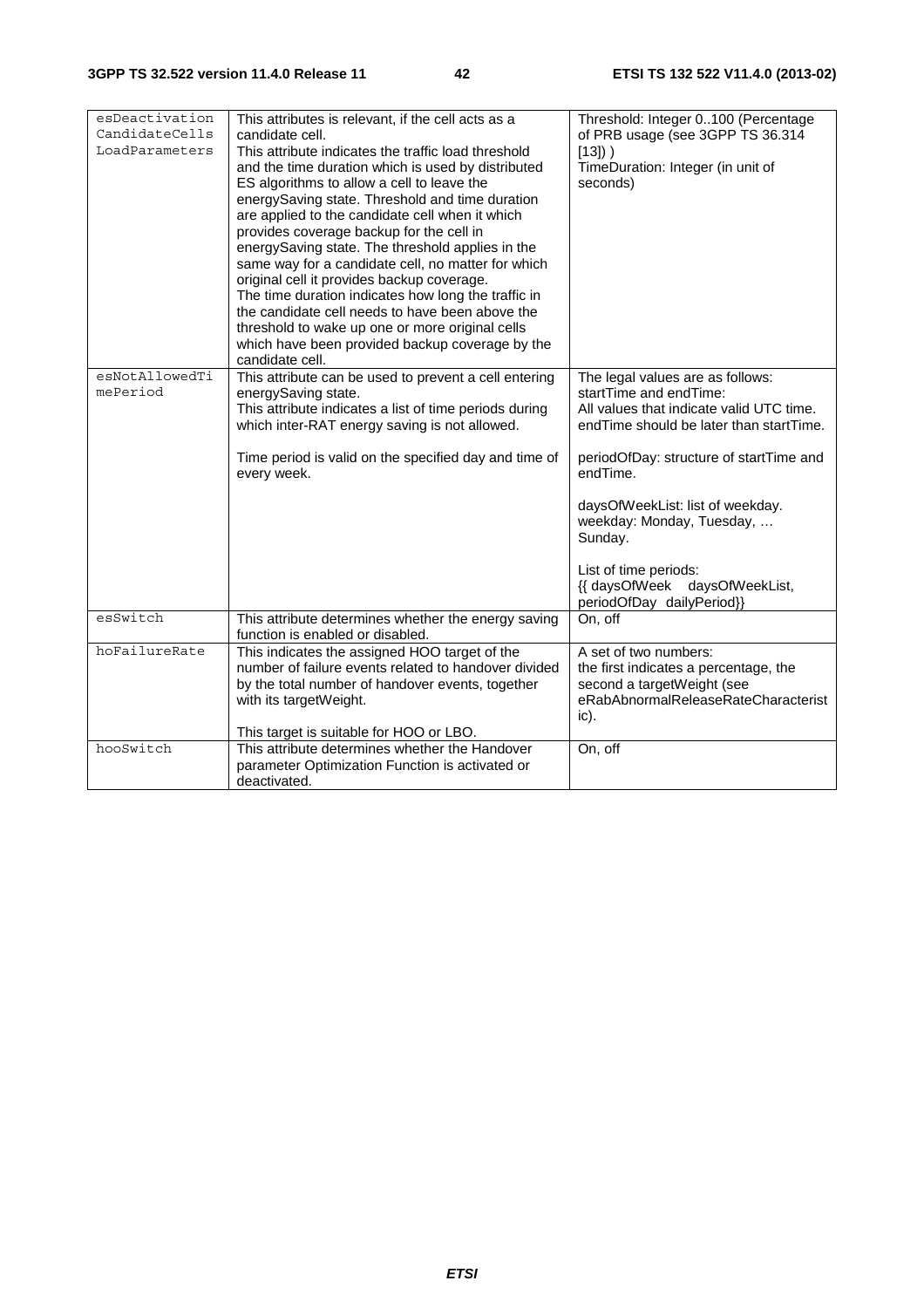| interRatEsActi<br>vationOriginal<br>CellParameters      | This attribute is relevant, if the cell acts as an<br>original cell.<br>This attribute indicates the traffic load threshold and<br>the time duration, which are used by distributed<br>inter-RAT ES algorithms to allow an original cell to<br>enter the energySaving state. The time duration<br>indicates how long the traffic load (both for UL and<br>DL) needs to have been below the threshold.<br>In case the original cell is an EUTRAN cell, the<br>load information refers to Composite Available<br>Capacity Group IE (see 3GPP TS 36.413 [12]<br>Annex B.1.5) and the following applies:<br>Load = (100 - 'Capacity Value') * 'Cell Capacity<br>Class Value', where 'Capacity Value' and 'Cell<br>Capacity Class Value' are defined in 3GPP TS<br>36.423 [16]. | InterRatESActivationOriginalCellParam<br>eters:<br>Structure:<br>LoadThreshold: Integer 010000<br>TimeDuration: Integer 0900 (in unit of<br>seconds)<br>ł      |
|---------------------------------------------------------|----------------------------------------------------------------------------------------------------------------------------------------------------------------------------------------------------------------------------------------------------------------------------------------------------------------------------------------------------------------------------------------------------------------------------------------------------------------------------------------------------------------------------------------------------------------------------------------------------------------------------------------------------------------------------------------------------------------------------------------------------------------------------|----------------------------------------------------------------------------------------------------------------------------------------------------------------|
|                                                         | In case the original cell is a UTRAN cell, the load<br>information refers to Cell Load Information Group IE<br>(see 3GPP TS 36.413 [12] Annex B.1.5) and the<br>following applies:<br>Load= 'Load Value' * 'Cell Capacity Class Value',<br>where 'Load Value' and 'Cell Capacity Class Value'<br>are defined in 3GPP TS 25.413 [17].<br>If the 'Cell Capacity Class Value' is not known, then                                                                                                                                                                                                                                                                                                                                                                              |                                                                                                                                                                |
|                                                         | 'Cell Capacity Class Value' should be set to 1 when<br>calculating the load, and the load threshold should                                                                                                                                                                                                                                                                                                                                                                                                                                                                                                                                                                                                                                                                 |                                                                                                                                                                |
|                                                         | be set in range of 0100.                                                                                                                                                                                                                                                                                                                                                                                                                                                                                                                                                                                                                                                                                                                                                   |                                                                                                                                                                |
| interRatEsActi<br>vationCandidat<br>eCellParameter<br>S | This attribute is relevant, if the cell acts as a<br>candidate cell.<br>This attribute indicates the traffic load threshold and<br>the time duration, which are used by distributed<br>inter-RAT ES algorithms to allow an original cell to<br>enter the energySaving state. Threshold and time<br>duration are applied to the candidate cell(s) which<br>will provides coverage backup of an original cell<br>when it is in the energySaving state.<br>The time duration indicates how long the traffic load<br>(both for UL and DL) in the candidate cell needs to<br>have been below the threshold before any original<br>cells which will be provided backup coverage by the<br>candidate cell enters energySaving state.                                              | InterRatEsActivationCandidateCellPara<br>meters:<br>Structure<br>ſ<br>LoadThreshold: Integer 010000<br>TimeDuration: Integer 0900 (in unit of<br>seconds)<br>ł |
|                                                         | In case the candidate cell is a UTRAN or GERAN<br>cell, the load information refers to Cell Load<br>Information Group IE(see 3GPP TS 36.413 [12]<br>Annex B.1.5) and the following applies:<br>Load= 'Load Value' * 'Cell Capacity Class Value',<br>where 'Load Value' and 'Cell Capacity Class Value'<br>are defined in 3GPP TS 25.413 [17] (for UTRAN) /<br>TS 48.008[18] (for GERAN).                                                                                                                                                                                                                                                                                                                                                                                   |                                                                                                                                                                |
|                                                         | If the 'Cell Capacity Class Value' is not known, then<br>'Cell Capacity Class Value' should be set to 1 when<br>calculating the load, and the load threshold should<br>be set in range of 0100.                                                                                                                                                                                                                                                                                                                                                                                                                                                                                                                                                                            |                                                                                                                                                                |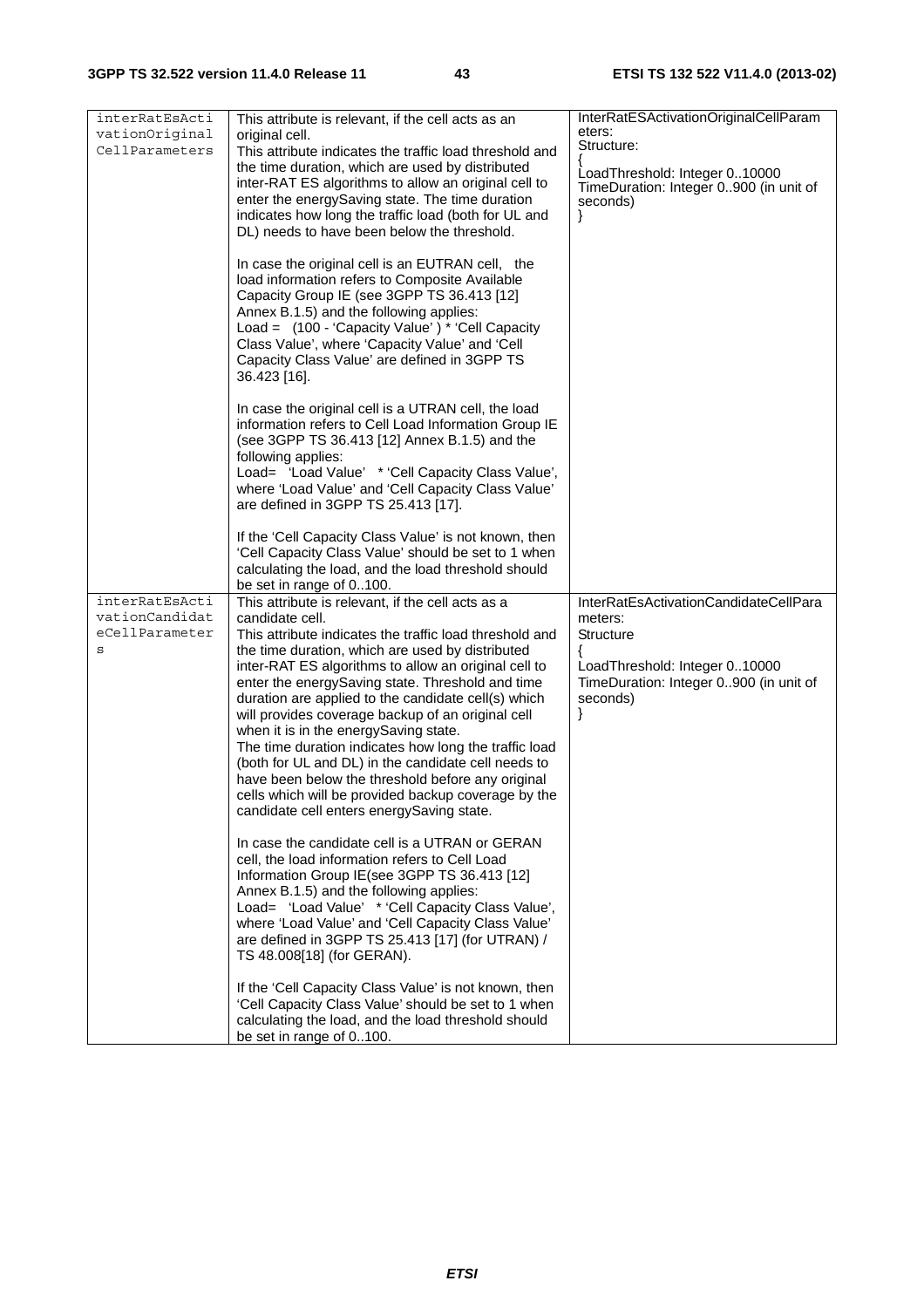| interRatEsDeac | This attribute is relevant, if the cell acts as a                                  | InterRatEsDeactivationCandidateCellPa |
|----------------|------------------------------------------------------------------------------------|---------------------------------------|
| tivationCandid | candidate cell.                                                                    | rameters:                             |
| ateCellParamet | This attribute indicates the traffic load threshold and                            | See                                   |
| ers            | the time duration which is used by distributed inter-                              | InterRatEsActivationCandidateCellPara |
|                | RAT ES algorithms to allow an original cell to leave                               | meters                                |
|                | the energySaving state. Threshold and time                                         |                                       |
|                | duration are applied to the candidate cell which                                   |                                       |
|                | provides coverage backup for the cell in                                           |                                       |
|                | energySaving state.                                                                |                                       |
|                | The time duration indicates how long the traffic load                              |                                       |
|                | (either for UL or DL) in the candidate cell needs to                               |                                       |
|                | have been above the threshold to wake up one or                                    |                                       |
|                | more original cells which have been provided                                       |                                       |
|                | backup coverage by the candidate cell.                                             |                                       |
|                |                                                                                    |                                       |
|                | For the load see the definition of<br>interRatEsActivationCandidateCellParameters. |                                       |
| lboSwitch      | This attribute determines whether the Load                                         | On, off                               |
|                | Balancing Optimization Function is activated or                                    |                                       |
|                | deactivated.                                                                       |                                       |
| maximumDeviati | This parameter allows the IRPManager to define the                                 | Integer $(+1+96)$                     |
| onHoTriqqer    | maximum allowed absolute deviation of the cell pair                                | Unit: 0.5 dB                          |
|                | specific part of Handover Trigger (as defined in [14]                              |                                       |
|                | (§22.4.1.4), from the default point of operation                                   |                                       |
| isProbingCapab | This attribute indicates whether this cell is capable                              | Boolean                               |
| le             | of performing the ES probing procedure. During this                                |                                       |
|                | procedure the eNB owning the cell indicates its                                    |                                       |
|                | presence to UEs for measurement purposes, but                                      |                                       |
|                | prevents idle mode UEs from camping on the cell                                    |                                       |
|                | and prevents incoming handovers to the same cell.                                  |                                       |
|                | If this parameter is absent, then probing is not done.                             |                                       |
| minimumTimeBet | This parameter defines the minimum allowed time                                    | Integer (01440)                       |
| weenHoTriqqerC | interval between two changes of the Handover                                       | Unit: Minutes                         |
| hange          | Trigger performed by MRO.                                                          |                                       |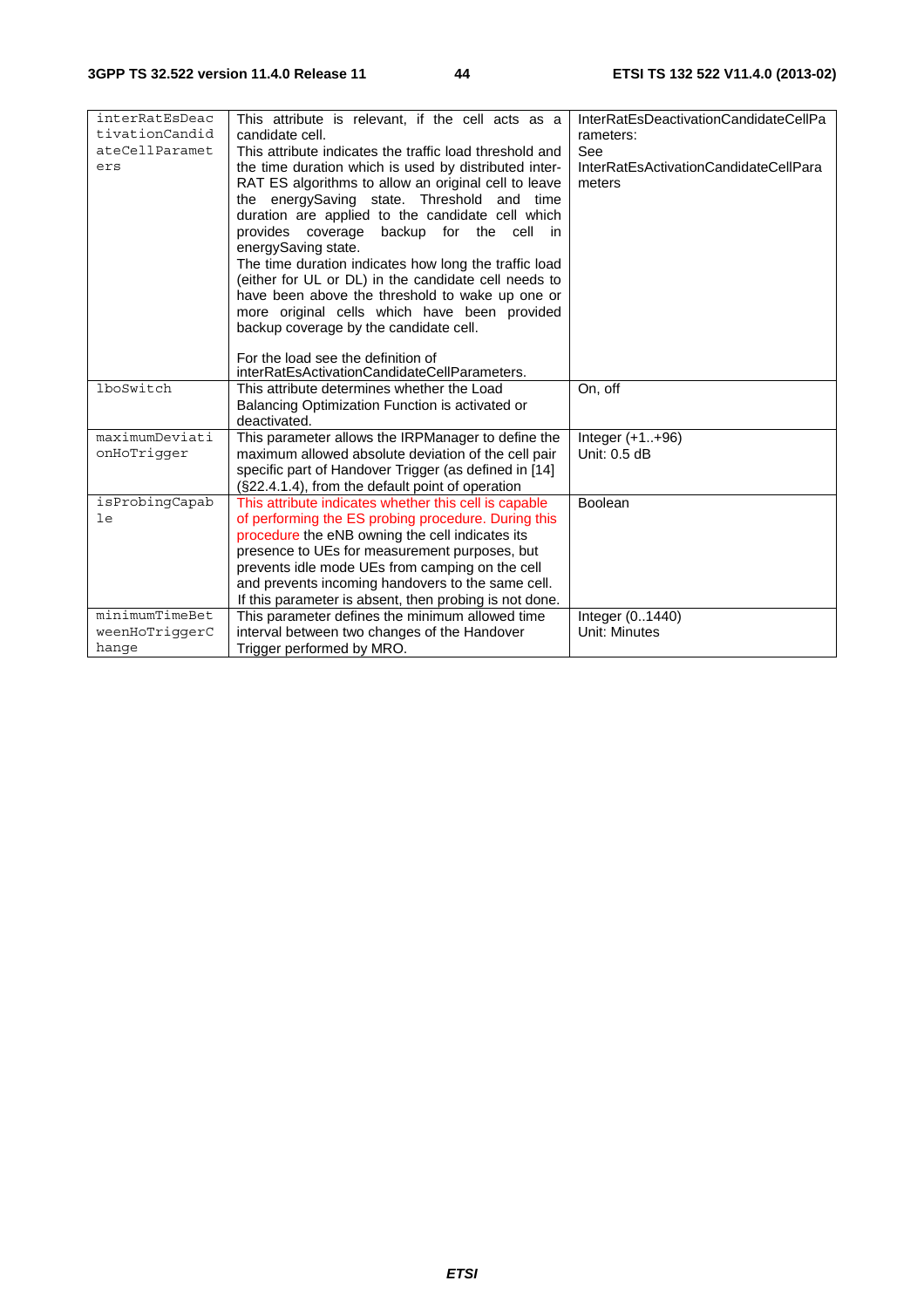| rachOptAccessD<br>elayProbabilit<br>y | This is a list of target Access Delay probability (AD <sub>P</sub> )<br>for the RACH optimization function.<br>Each instance $AD_P$ of the list is the target time<br>before the UE gets access on the random access<br>channel, for the P percent of the successful RACH<br>Access attempts with lowest access delay, over an<br>unspecified sampling period. | Each element of the list, AD <sub>Pn</sub> , is a pair<br>(a, b) where a is the targetProbability (in<br>%) and b is the access delay (in<br>milliseconds).<br>The legal values for a are 25, 50, 75,<br>90.<br>The legal values for b are 10 to 560.                                                                                                                                                                                                                                                                          |
|---------------------------------------|----------------------------------------------------------------------------------------------------------------------------------------------------------------------------------------------------------------------------------------------------------------------------------------------------------------------------------------------------------------|--------------------------------------------------------------------------------------------------------------------------------------------------------------------------------------------------------------------------------------------------------------------------------------------------------------------------------------------------------------------------------------------------------------------------------------------------------------------------------------------------------------------------------|
|                                       | This target is suitable for RO.                                                                                                                                                                                                                                                                                                                                | If $AD_{Px}$ 's a is larger than that of $AD_{Py}$ ,<br>then $AD_{Px}$ 's b must be larger than that<br>of $AD_{PV}$ .<br>The number of elements specified is 4.<br>The number of elements supported is<br>vendor specific. The choice of<br>supported values for a and b is vendor-<br>specific.                                                                                                                                                                                                                              |
| rachOptAccessP<br>robability          | This is a list of target Access Probability $(AP_n)$ for<br>the RACH optimization function.<br>Each instance $AP_n$ of the list is the probability that<br>the UE gets access on the random access channel<br>within $n$ number of attempts, over an unspecified<br>sampling period.<br>This target is suitable for RO.                                        | Each element of the list, $AP_n$ , is a pair<br>$(a, n)$ where a is the target Probability (in<br>%) and <i>n</i> is the access attempt number.<br>The legal values for a are 25, 50, 75,<br>90.<br>The legal values for n are 1 to 200.<br>If $AP_x$ 's a is larger than that of $AP_y$ , then<br>$AP_x$ 's n must be larger than that of $AP_y$ .<br>The number of elements specified is 4.<br>The number of elements supported is<br>vendor specific. The choice of<br>supported values for a and n is vendor-<br>specific. |
| roSwitch                              | This attribute determines whether the RACH<br>Optimization function is activated or deactivated.                                                                                                                                                                                                                                                               | On, off                                                                                                                                                                                                                                                                                                                                                                                                                                                                                                                        |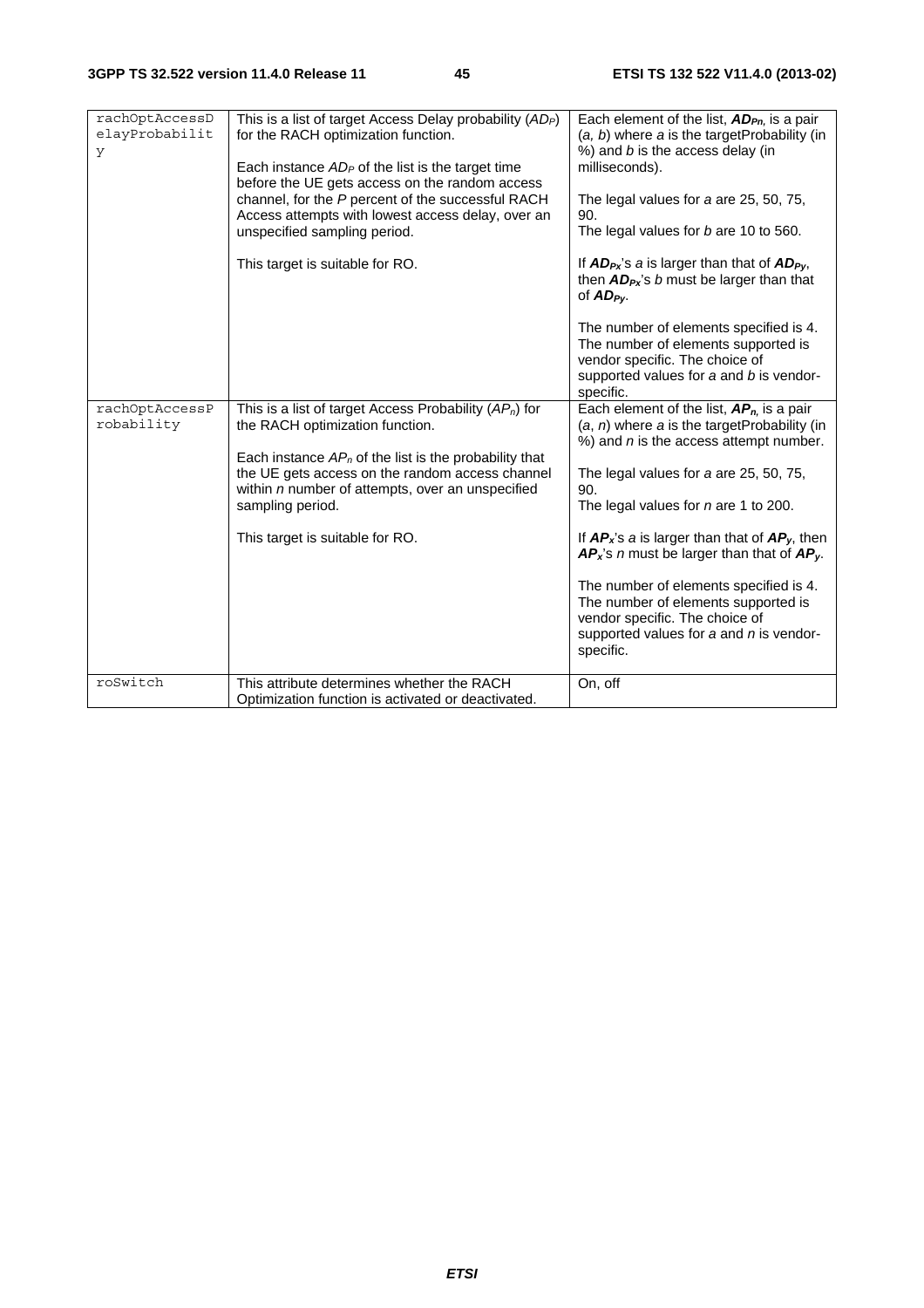| rrcConnectionA<br>bnormalRelease<br>RateCharacteri<br>stic | The target is on the number of abnormal RRC<br>connection releases related to load divided by the<br>total number of RRC connection releases.          | lowerEndOfCacRange and<br>upperEndOfCacRange and<br>targetWeight:<br>See |
|------------------------------------------------------------|--------------------------------------------------------------------------------------------------------------------------------------------------------|--------------------------------------------------------------------------|
|                                                            | This attribute allows to define for a value the<br>composite available capacity (CAC) range in which<br>the target is valid. For this, it contains one | eRabAbnormalReleaseRateCharacterist<br>ic                                |
|                                                            | characteristic dependent on Uplink CAC, one for                                                                                                        | rrcConnectionAbnormalReleaseRateTar                                      |
|                                                            | Downlink CAC:<br>rrcConnectionAbnormalReleaseRateCharac                                                                                                | get:<br>Integer 0100 (representing a                                     |
|                                                            | teristicDownlink and<br>rrcConnectionAbnormalReleaseRateCharac                                                                                         | percentage)                                                              |
|                                                            | teristicUplink.<br>At least one of these charateristics must be present.                                                                               |                                                                          |
|                                                            | Together with the characteristic its targetWeight as                                                                                                   |                                                                          |
|                                                            | a SON target is defined as part of this attribute.<br>The characteristics have the following structure:                                                |                                                                          |
|                                                            | rrcConnectionAbnormalReleaseRateCharac<br>teristicDownlink:                                                                                            |                                                                          |
|                                                            | List of one or more entries, each consisting of:<br>lowerEndOfCacRange,                                                                                |                                                                          |
|                                                            | upperEndOfCacRange,<br>rrcConnectionAbnormalReleaseRateTarget                                                                                          |                                                                          |
|                                                            | rrcConnectionAbnormalReleaseCharacteri<br>sticUplink:                                                                                                  |                                                                          |
|                                                            | List of one or more entries, each consisting of:<br>lowerEndOfCacRange,                                                                                |                                                                          |
|                                                            | upperEndOfCacRange,<br>rrcConnectionAbnormalReleaseRateTarget                                                                                          |                                                                          |
|                                                            | For CAC see                                                                                                                                            |                                                                          |
|                                                            | eRabAbnormalReleaseRateCharacteristic                                                                                                                  |                                                                          |
|                                                            | This target is suitable for LBO.                                                                                                                       |                                                                          |
|                                                            |                                                                                                                                                        |                                                                          |
| rrcConnectionE<br>stablishmentFa                           | The target is on the number of RRC connection<br>establishment failures related to load divided by the                                                 | lowerEndOfCacRange and<br>upperEndOfCacRange and                         |
| ilureRateChara<br>cteristic                                | total number of attempted RRC connection                                                                                                               | targetWeigth:                                                            |
|                                                            | establishments.                                                                                                                                        | See<br>eRabAbnormalReleaseRateCharacterist                               |
|                                                            | This attribute allows to define for a value the<br>composite available capacity (CAC) range in which                                                   | ic                                                                       |
|                                                            | the target is valid. For this, it contains one<br>characteristic dependent on Uplink CAC, one for                                                      | rrcConnectionEstablishmentFailureRate<br>Target:                         |
|                                                            | Downlink CAC:<br>rrcConnectionEstablishmentFailureRateC                                                                                                | Integer 0100 (representing a                                             |
|                                                            | haracteristicDownlink and                                                                                                                              | percentage)                                                              |
|                                                            | rrcConnectionEstablishmentFailureRateC<br>haracteristicUplink.                                                                                         |                                                                          |
|                                                            | At least one of these charateristics must be present.<br>Together with the characteristic its targetWeigth as                                          |                                                                          |
|                                                            | a SON target is defined as part of this attribute.<br>The characteristics have the following structure:                                                |                                                                          |
|                                                            | rrcConnectionEstablishmentFailureRateC<br>haracteristicDownlink:                                                                                       |                                                                          |
|                                                            | List of one or more entries, each consisting of:                                                                                                       |                                                                          |
|                                                            | lowerEndOfCacRange,<br>upperEndOfCacRange,                                                                                                             |                                                                          |
|                                                            | rrcConnectionEstablishmentFailureRateTarget<br>rrcConnectionEstablishmentFailureRateC                                                                  |                                                                          |
|                                                            | haracteristicUplink:<br>List of one or more entries, each consisting of:                                                                               |                                                                          |
|                                                            | lowerEndOfCacRange,<br>upperEndOfCacRange,                                                                                                             |                                                                          |
|                                                            | rrcConnectionEstablishmentFailureRateTarget<br>For CAC see                                                                                             |                                                                          |
|                                                            | eRabAbnormalReleaseRateCharacteristic<br>This target is suitable for LBO.                                                                              |                                                                          |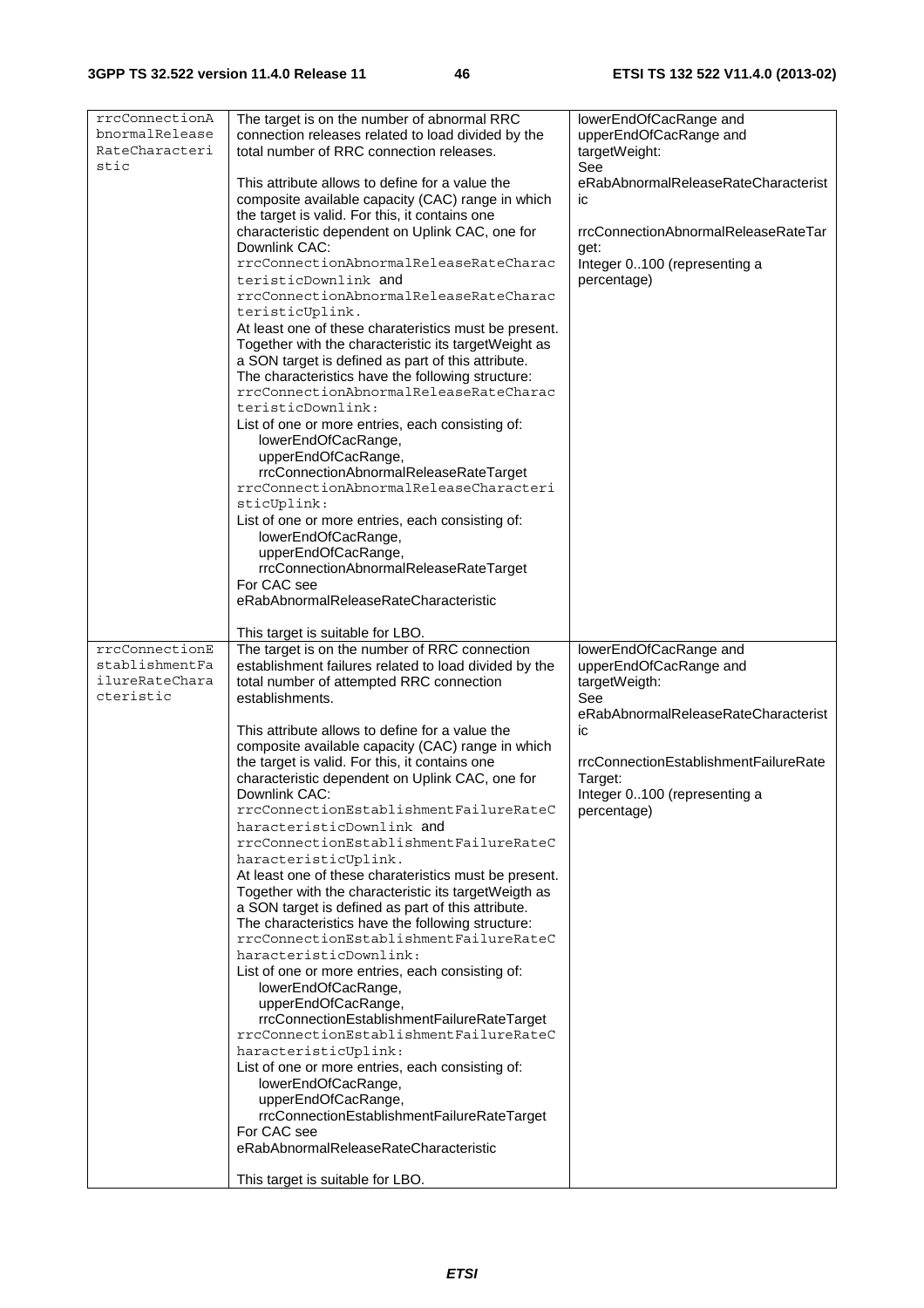### 5.5.2 Constraints

None.

# 5.6 Common Notifications

# 5.6.1 Configuration notifications

| <b>Name</b>                | <b>Qualifier</b> | <b>Notes</b> |
|----------------------------|------------------|--------------|
| notifyAttributeValueChange |                  |              |
| notifyObjectCreation       |                  |              |
| notifyObjectDeletion       |                  |              |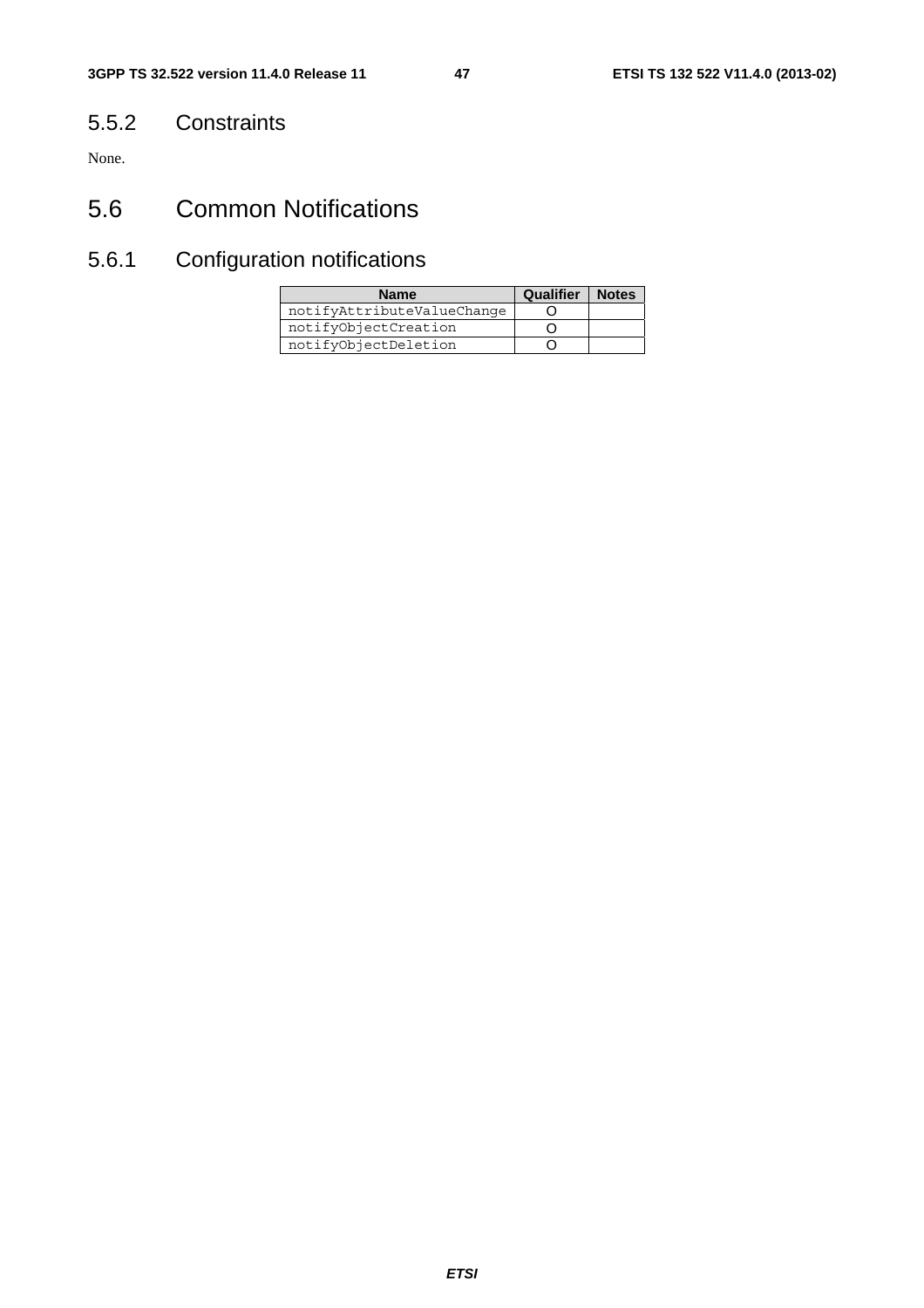# Annex A (informative): Target Achievement Evaluation

To evaluate the result of the optimization the target achievement needs to be evaluated. This can be done by calculating the Total Target Achievement as follows.

The Total Target Achievement is the sum of the products of the individual target achievement (difference between target and performance) and the individual targetWeights:

Total Target Achievement = Sum  $_{i=1..n}$  [ ( minTarget  $_i$  – performance  $_i$  ) x weight $_i$  ]  $+$  Sum  $_{i=1..n}$  [ performance  $_i$  – maxTarget  $_i$  ) x weight  $_i$  ]

where minTarget is a target to be minimized and maxTarget is a target to be maximized.

For targets with a substructure (like \*Characteristic, see §5.5.1) the above formula is applied to each individual substructure target.

The higher the Total Target Achievement, the better is the result of the optimization.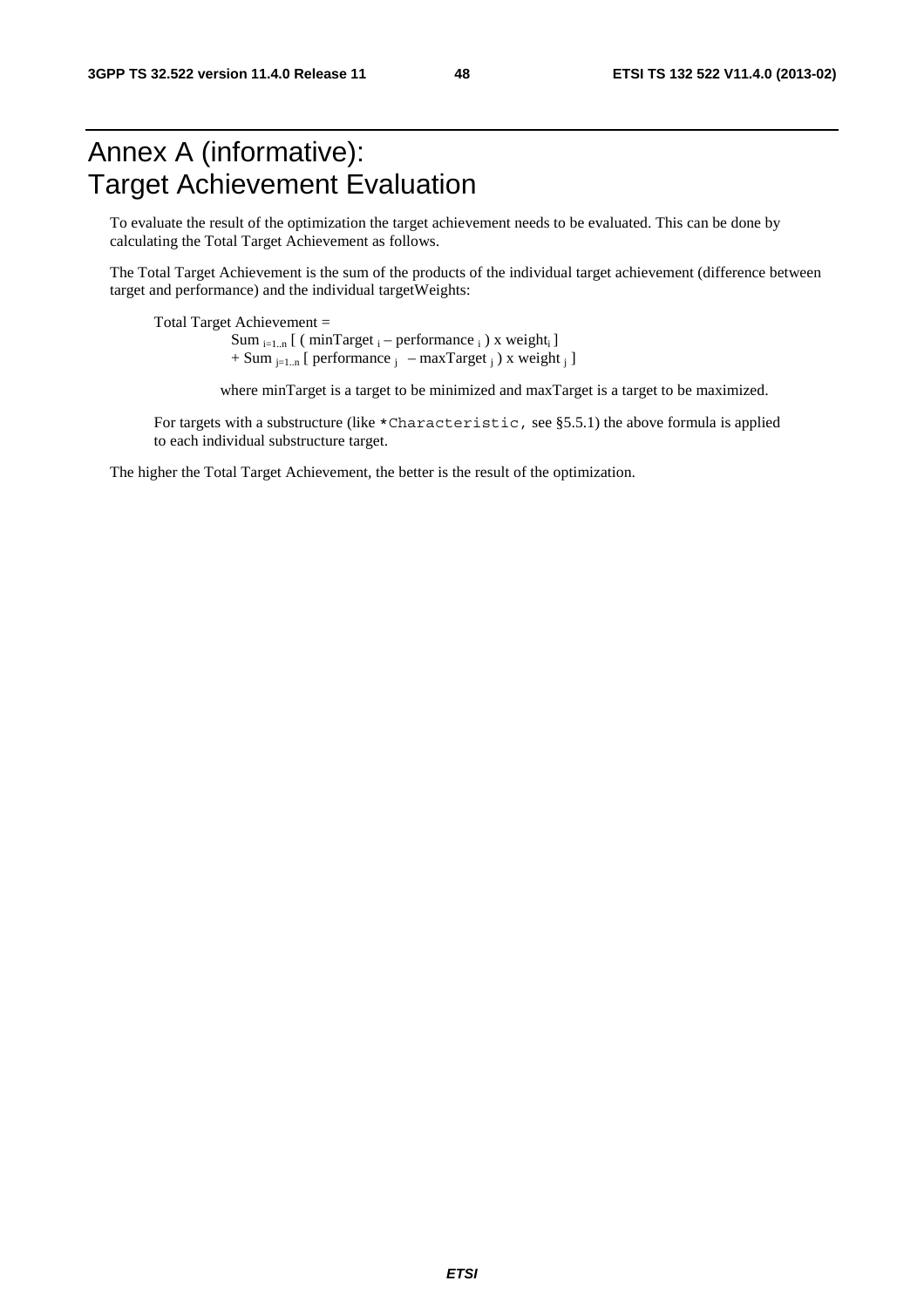# Annex B (informative): Examples of how to use general SON coordination solutions

Examples of how to use general SON coordination solutions are as below:

• Coordination of COC and CCO using priority of SON functions

To prevent conflicting setting as illustrated in clause 4.7.3.2.1, the cell(s) which may need to be coordinated between COC and CCO, i.e., the impact area information, should be known by the SON Coordination Function. By comparing the priorities of COC and CCO, SON Coordination Function will decide to do the high-priority action and suspend the low-priority action on the coordinated cell(s). The priorities of COC and CCO can be preset by operator to SON Coordination Function, or SON Coordination Function inquires the default priority of COC and CCO to each of them.

The cell which needs to be coordinated between COC and CCO is:

- The cell in which there is coverage or capacity problem and CCO action is needed, meanwhile the cell is outage or compensating or going to compensate for outage; or
- The cell which is located in the CCO optimization analysis area for other cell which has coverage or capacity problem, meanwhile the cell is outage or compensating or going to compensating for outage;

After the high-priority SON function executes action, the SON Coordination Function is informed about the result (successful/unsuccessful, parameters changes) of the executed high-priority SON action. Then, SON Coordination Function will analyse the latest network situation to decide how to deal with the suspended low-priority SON action, for example, resuming or rejecting.

• Coordination of COC, CCO and ESM using priority of SON functions

To prevent conflicting adjustment from COC, ESM and optimization from CCO in the common affected cell(s) (e.g., Cell 2 in the Figure 4.7.3.2), the cell(s) which may need to be coordinated among COC, CCO and ESM, i.e., the impact area information, should be known by the SON Coordination Function. By comparing the priorities of COC, CCO and ESM, SON Coordination Function will decide to do the highest-priority action and suspend the lowpriority actions on the coordinated cell(s). The priorities of COC, CCO and ESM can be preset by operator to SON Coordination Function, or SON Coordination Function inquires the default priority of COC, CCO and ESM to each of them.

The cell which needs to be coordinated among COC, CCO and ESM is:

- The cell in which there is coverage or capacity problem and CCO action is needed, meanwhile the cell is outage or compensating or going to compensate for outage or ES; or
- The cell which is located in the CCO optimization analysis area for other cell which has coverage or capacity problem, meanwhile the cell is outage or compensating or going to compensate for outage or ES;

After the highest-priority SON function executes action, the SON Coordination Function is informed about the result (successful/unsuccessful, parameters changes) of the executed highest-priority SON action. Then, SON Coordination Function will analyse the latest network situation to decide how to deal with the suspended lowpriority SON actions, for example, resuming or rejecting.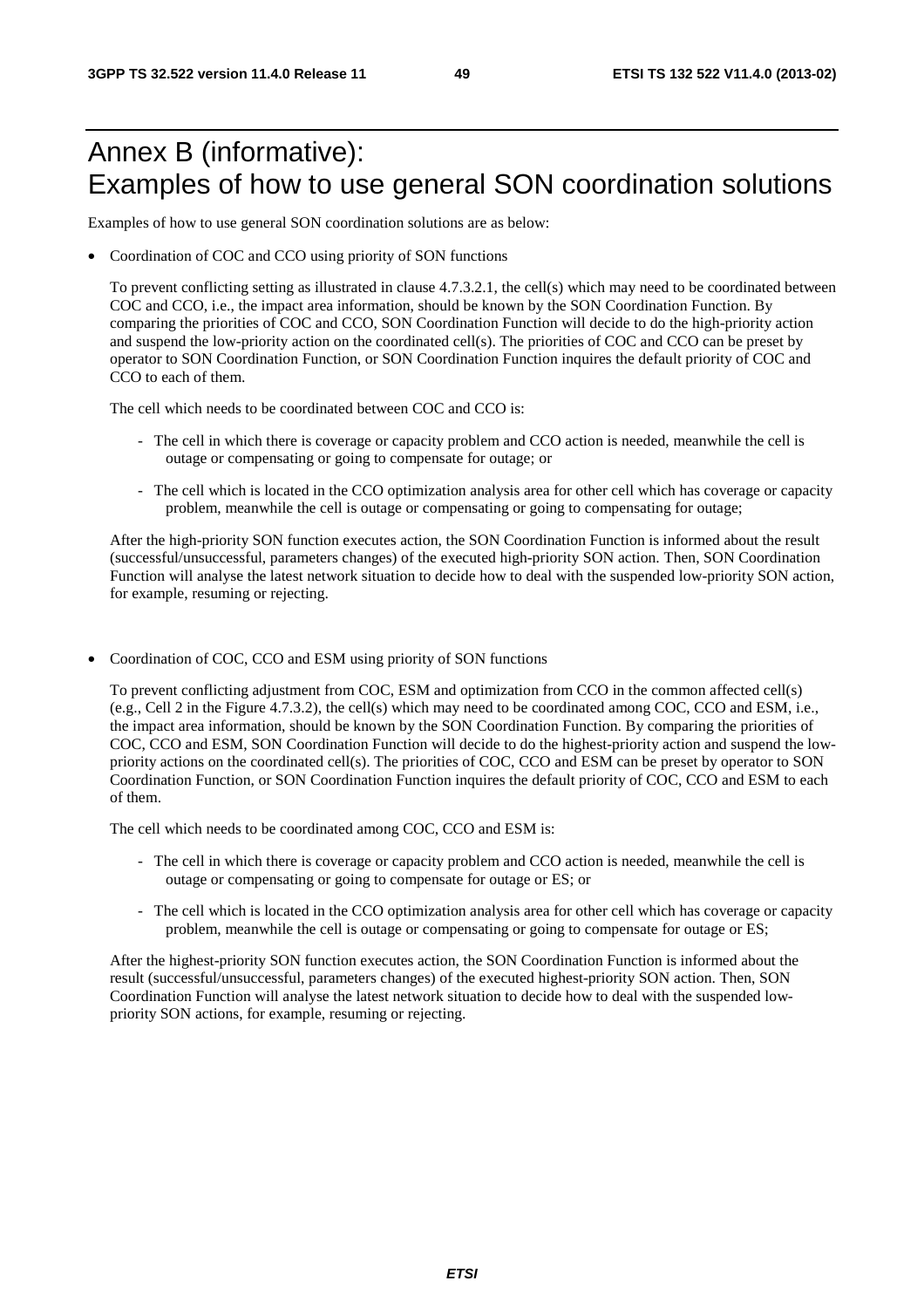# Annex C (informative): Change history

| <b>Change history</b> |              |                 |           |                |                                                                                                          |        |            |  |
|-----------------------|--------------|-----------------|-----------|----------------|----------------------------------------------------------------------------------------------------------|--------|------------|--|
| <b>Date</b>           | TSG#         | <b>TSG Doc.</b> | <b>CR</b> | <b>Rev</b>     | Subject/Comment                                                                                          | Old    | <b>New</b> |  |
| 2010-03               | <b>SA#47</b> | SP-100053       | u,        |                | Presentation to SA for Information and Approval                                                          |        | 1.0.0      |  |
| 2010-03               | ш.           | щ.              | ц,        |                | Publication of SA approved version                                                                       | 1.0.0  | 9.0.0      |  |
| 2010-09               | SA#49        | SP-100491       | 001       |                | Remove targets based on not supported by measurements                                                    | 9.0.0  | 9.1.0      |  |
| 2010-12               | SA#50        | SP-100858       | 003       | 1              | Correcting the support qualifiers of SONControl attributes                                               | 9.1.0  | 9.2.0      |  |
| 2010-12               | SA#50        | SP-100749       | 005       |                | Disambiguate and correct the description of SON Targets hierarchy                                        | 9.1.0  | 9.2.0      |  |
| 2010-12               | SA#50        | SP-100833       | 002       | 3              | Allow EM centralized architecture for Hand-over parameter                                                | 9.2.0  | 10.0.0     |  |
|                       |              |                 |           |                | optimization - Align with 32.500                                                                         |        |            |  |
| 2010-12               | SA#50        | SP-100866       | 004       | 3              | Adding NRM for Energy Saving Management policies and ESM<br>switch                                       | 9.2.0  | 10.0.0     |  |
| 2011-01               | u.           | цú.             | цú.       |                | Correction of misimplementation of CR in clause 5.3.2.3 and CR                                           | 10.0.0 | 10.0.1     |  |
|                       |              |                 |           |                | history correction.                                                                                      |        |            |  |
| 2011-03               | SA#51        | SP-110098       | 010       | 2              | Introducing RACH optimization management                                                                 | 10.0.1 | 10.1.0     |  |
| 2011-03               | SA#51        | SP-110098       | 011       |                | Rapporteur clean-up for editorial errors                                                                 | 10.0.1 | 10.1.0     |  |
| 2011-03               | SA#51        | SP-110100       | 013       | 3              | Use ESPolicies also for EM centralized architecture                                                      | 10.0.1 | 10.1.0     |  |
| 2011-03               | SA#51        | SP-110100       | 014       |                | Correct cardinality of ESPolicies                                                                        | 10.0.1 | 10.1.0     |  |
| 2011-03               | SA#51        |                 |           |                | Add a new attribute into SONControl object class to switch on/off                                        | 10.0.1 | 10.1.0     |  |
|                       |              | SP-110097       | 016       |                | Cell Outage Compensation - Align with 32.541                                                             |        |            |  |
| 2011-06               | SA#52        | SP-110284       | 018       | 1              | Finalization of Rel-10 SON functionalities                                                               | 10.1.0 | 10.2.0     |  |
| 2011-06               | SA#52        | SP-110284       | 066       | 2              | Add parameters to control Mobility Robustness Optimization                                               | 10.1.0 | 10.2.0     |  |
| 2011-09               | SA#53        | SP-110634       | 066a      | 1              | Add PM for Inter-RAT MRO                                                                                 | 10.2.0 | 11.0.0     |  |
| 2011-12               | SA#54        | SP-110718       | 068       |                | Adding definition of SON coordination                                                                    | 11.0.0 | 11.1.0     |  |
| 2011-12               | SA#54        | SP-110721       | 071       | 1              | Correction MRO management of HO Trigger                                                                  | 11.0.0 | 11.1.0     |  |
| 2012-06               | SA#56        | SP-120364       | 078       | 1              | Adding coordination use case among CCO, COC and ESM                                                      | 11.1.0 | 11.2.0     |  |
| 2012-06               | SA#56        | SP-120358       | 087       | Ц.             | Remove the EUTRANRelationSON in the UML                                                                  | 11.1.0 | 11.2.0     |  |
| 2012-06               | SA#56        | SP-120364       | 088       | 1              | Add SON Coordination use case between SON functions below Itf-<br>N and CM operations over Itf-N         | 11.1.0 | 11.2.0     |  |
| 2012-06               | SA#56        | SP-120364       | 091       | $\overline{2}$ | Common SON coordination solution                                                                         | 11.1.0 | 11.2.0     |  |
| 2012-06               | SA#56        | SP-120371       | 092       | 1              | Add time period configuration to allow inter-RAT energy saving                                           | 11.1.0 | 11.2.0     |  |
| 2012-09               | SA#57        | SP-120645       | 096       | 2              | Remove Inter-RAT ES restriction for esNotAllowedTimePeriod                                               | 11.2.0 | 11.3.0     |  |
| 2012-09               | SA#57        | SP-120645       | 098       | 2              | Correct candidateCellLoadParameters                                                                      | 11.2.0 | 11.3.0     |  |
| 2012-09               | <b>SA#57</b> | SP-120573       | 103       |                | Add support for Inter-RAT Energy Saving Management                                                       | 11.2.0 | 11.3.0     |  |
| 2012-09               | SA#57        | SP-120567       | 105       |                | Move SON coordination concept description to TS 32.521                                                   | 11.2.0 | 11.3.0     |  |
| 2012-09               | SA#57        | SP-120567       | 107       | 1              | Coordination between ES and cell compensation                                                            | 11.2.0 | 11.3.0     |  |
| 2012-09               | SA#57        | SP-120567       | 108       | 3              | Change description of Coordination between SON functions below                                           | 11.2.0 | 11.3.0     |  |
|                       |              |                 |           |                | Itf-N and CM operations over itf-N                                                                       |        |            |  |
| 2012-09               | SA#57        | SP-120567       | 109       | 2              | Enhancement of general SON coordination solutions                                                        | 11.2.0 | 11.3.0     |  |
| 2012-09               | SA#57        | SP-120567       | 110       | $\overline{2}$ | Add examples of how to use general SON coordination solutions                                            | 11.2.0 | 11.3.0     |  |
|                       |              | SP-120791       | 111       | 2              | Correcting function name                                                                                 |        |            |  |
|                       |              | SP-120783       | 114       |                | Clean-up changes                                                                                         |        |            |  |
|                       |              | SP-120791       | 115       | 2              | Further enhancement of general SON coordination solutions                                                |        |            |  |
|                       |              | SP-120791       | 117       | $\overline{2}$ | Add description for Coordination between SON functions below Itf-<br>N and non-SON operations over Itf-N |        |            |  |
|                       |              | SP-120791       | 119       | 2              | Add conflict detection for general SON coordination solutions                                            |        |            |  |
| 2012-12               | SA#58        | SP-120800       | 120       | 5              | Add load threshold parameters to Inter-RAT energy saving policy                                          | 11.3.0 | 11.4.0     |  |
|                       |              | SP-120791       | 125       | 1              | Coordination between COC and ANR                                                                         |        |            |  |
|                       |              | SP-120791       | 126       | 1              | Coordination between HOO and LBO                                                                         |        |            |  |
|                       |              | SP-120791       | 127       | 1              | Add relationship diagram for SON coordination                                                            |        |            |  |
|                       |              | SP-120783       | 128       | 3              | Addition of probing state and its control for Energy Saving                                              |        |            |  |
|                       |              | SP-120800       | 131       |                | Enhance esNotAllowedTimePeriod text description to fulfil energy                                         |        |            |  |
|                       |              |                 |           |                | saving allowed or prohibited for an EUTRAN cell                                                          |        |            |  |